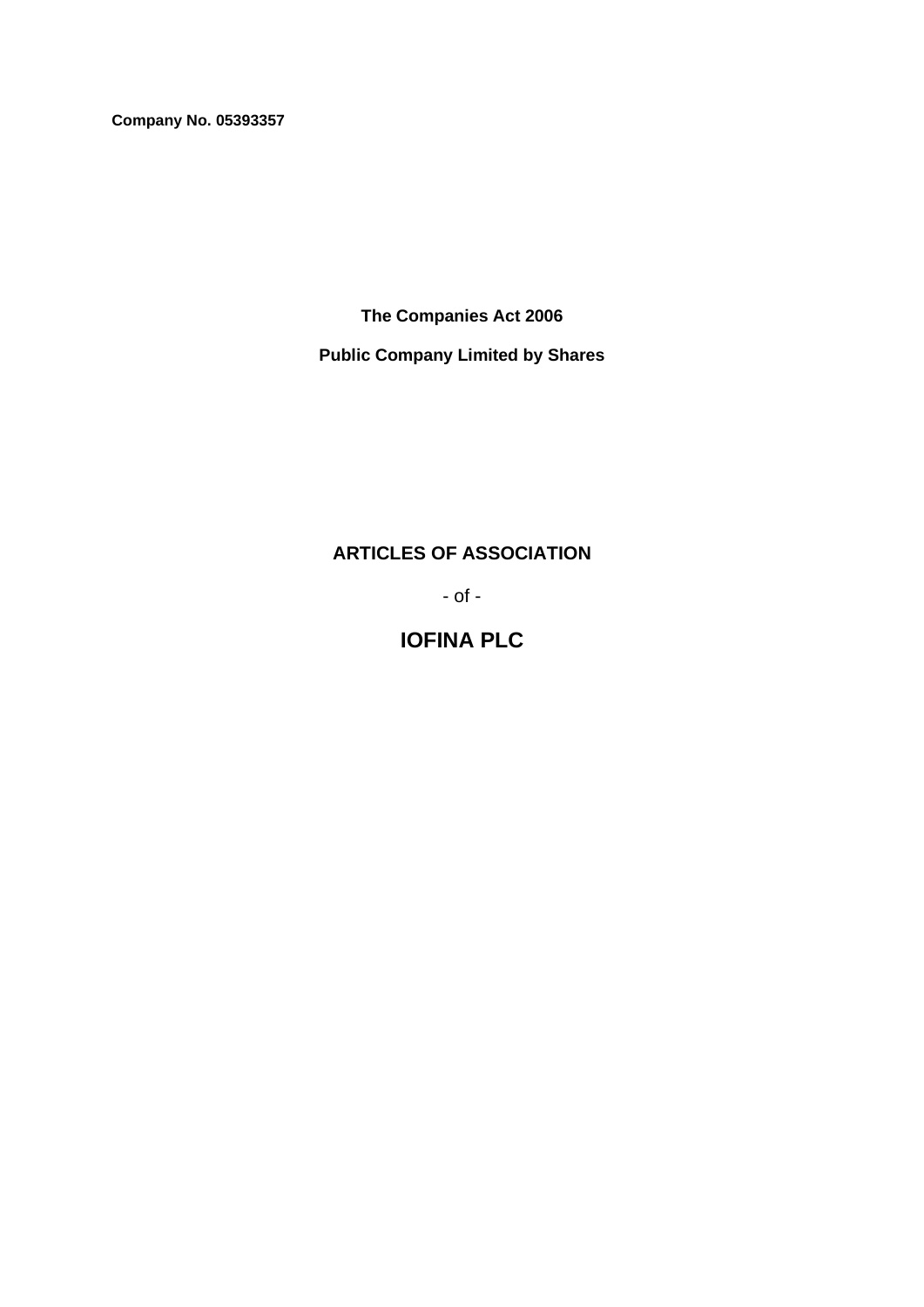# **THE COMPANIES ACT 2006**

# **PUBLIC COMPANY LIMITED BY SHARES**

# **ARTICLES OF ASSOCIATION**

#### - of -

# **IOFINA PLC**

#### **PRELIMINARY**

#### **1. Exclusion of other regulations**

No regulations set out in any statute, or in any statutory instrument or other subordinate legislation made under any statute, concerning companies shall apply as the regulations or articles of the Company.

# **2. Definitions**

2.1 In these Articles, unless the context otherwise requires:

| "Act"                 | means the Companies Act 2006.                                                                                                                                                                                                                                                                                                                                                                                                                                                                                                  |                                                                                                                                                                                                             |
|-----------------------|--------------------------------------------------------------------------------------------------------------------------------------------------------------------------------------------------------------------------------------------------------------------------------------------------------------------------------------------------------------------------------------------------------------------------------------------------------------------------------------------------------------------------------|-------------------------------------------------------------------------------------------------------------------------------------------------------------------------------------------------------------|
| "Acts"                | mean the Act, the Regulations and every statute for the time being<br>in force concerning companies (including orders, regulations or<br>other subordinate legislation made under those Acts or statutes),<br>insofar as they apply to the Company.                                                                                                                                                                                                                                                                            |                                                                                                                                                                                                             |
| "AIM"                 | means the market of that name operated by the London Stock<br>Exchange.                                                                                                                                                                                                                                                                                                                                                                                                                                                        |                                                                                                                                                                                                             |
| "appointor"           | means, in relation to an alternate Director, the Director who has<br>appointed them as their alternate.                                                                                                                                                                                                                                                                                                                                                                                                                        |                                                                                                                                                                                                             |
| "approved depositary" | means a custodian or other person (or a nominee for such<br>custodian or other person) appointed under an arrangement with<br>the Company or otherwise:                                                                                                                                                                                                                                                                                                                                                                        |                                                                                                                                                                                                             |
|                       | (a)                                                                                                                                                                                                                                                                                                                                                                                                                                                                                                                            | to hold shares of the Company or any rights or interests in<br>any shares of the Company; and                                                                                                               |
|                       | (b)                                                                                                                                                                                                                                                                                                                                                                                                                                                                                                                            | to issue securities, documents of title or other documents<br>which evidence the entitlement of the holder of them to or<br>to receive such shares, rights or interests held by the<br>approved depositary, |
|                       | provided and to the extent that such arrangements have been<br>approved by the Board for the purpose of these Articles. The<br>trustees (acting in their capacity as such) of any employees' share<br>scheme established by the Company or any other scheme or<br>arrangements principally for the benefit of employees of the<br>Company and/or its subsidiaries which has been approved by the<br>Company in general meeting shall, unless the Board decides<br>otherwise, be treated as an approved depositary as shall the |                                                                                                                                                                                                             |

savings plan which the Board has approved.

managers (acting in their capacity as such) of any investment or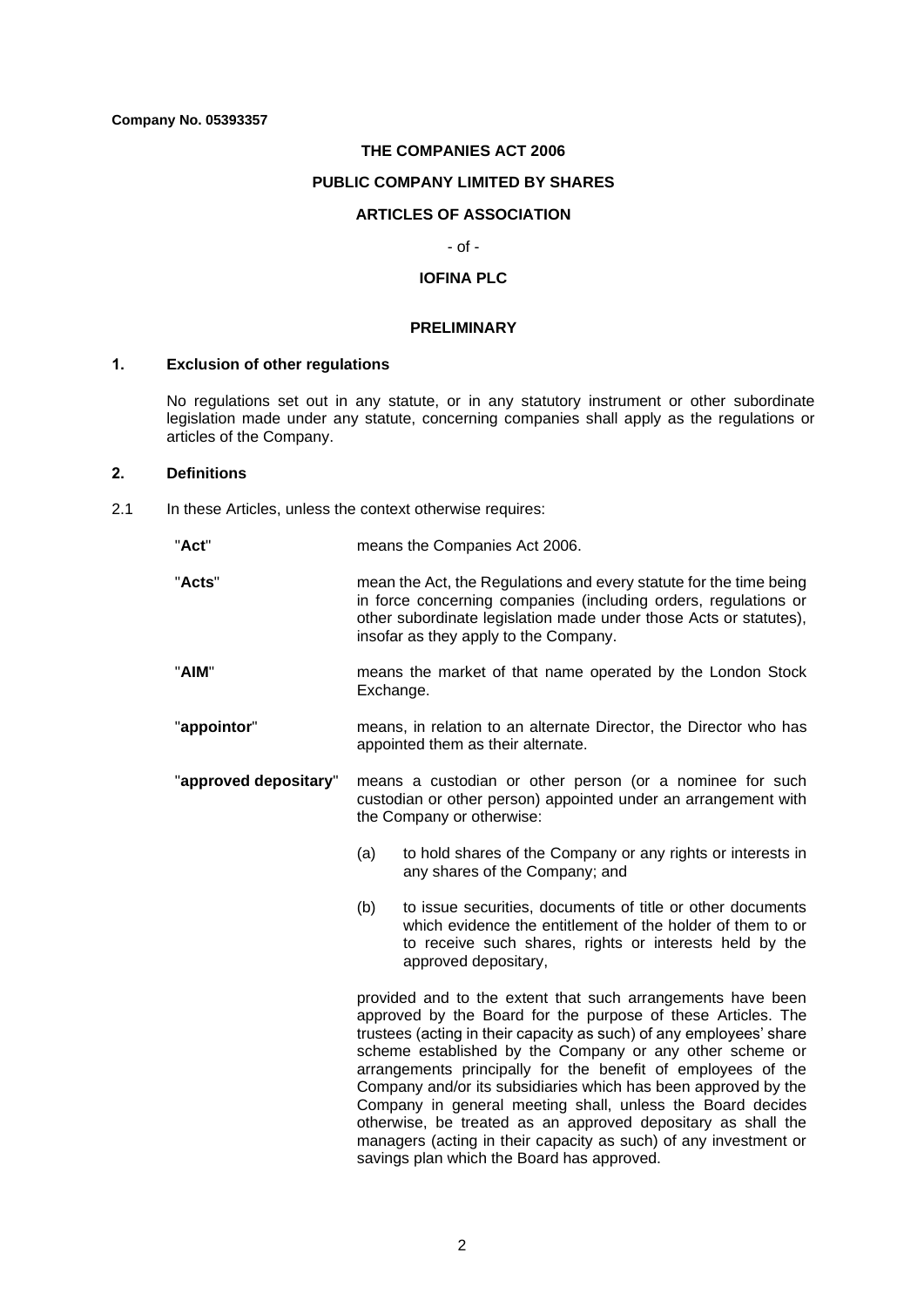| "Articles"                   | mean these articles of association or such other articles of<br>association of the Company for the time being in force; and<br>"Article" shall be construed accordingly.                                                                                                                                                                              |
|------------------------------|-------------------------------------------------------------------------------------------------------------------------------------------------------------------------------------------------------------------------------------------------------------------------------------------------------------------------------------------------------|
| "auditor"                    | means the auditor for the time being of the Company.                                                                                                                                                                                                                                                                                                  |
| "Board"                      | means the board of Directors from time to time of the Company or<br>the Directors present or deemed to be present at a duly convened<br>meeting of the Directors or any committee at which a quorum is<br>present.                                                                                                                                    |
| "cash memorandum<br>account" | means an account so designated by the Operator of the relevant<br>system concerned.                                                                                                                                                                                                                                                                   |
| "certificated share"         | means a share in the capital of the Company that is not an<br>uncertificated share, and references in these Articles to a share<br>being held in certificated form shall be construed accordingly.                                                                                                                                                    |
| "clear days"                 | in relation to a period of notice mean that period excluding the day<br>on which the notice is given or deemed to be given and the day for<br>which it is given or on which it is to take effect.                                                                                                                                                     |
| "committee"                  | means a committee of the Board.                                                                                                                                                                                                                                                                                                                       |
| "Company"                    | means lofina plc.                                                                                                                                                                                                                                                                                                                                     |
| "company"                    | includes any body corporate (not being a corporation sole) or<br>association of persons, whether or not a company within the<br>meaning of the Acts, other than the Company.                                                                                                                                                                          |
| "Director"                   | means a director for the time being of the Company.                                                                                                                                                                                                                                                                                                   |
| "dividend"                   | includes bonus and any other distribution whether in cash or<br>specific assets.                                                                                                                                                                                                                                                                      |
| "electronic facility"        | includes (without limitation) website addresses and conference<br>call systems and any device, system, procedure, method or other<br>facility providing an electronic means of attendance at and/or<br>participation in a general meeting of the Company decided by the<br>Board under these Articles and specified in the notice of that<br>meeting. |
| "executed"                   | in relation to a document includes reference to its being executed<br>under hand or under seal or by any other method permitted by law.                                                                                                                                                                                                               |
| "holder"                     | means, in relation to any share, the member whose name is<br>entered in the register as the holder of that share and includes two<br>or more joint holders of that share.                                                                                                                                                                             |
| "member"                     | means a member of the Company.                                                                                                                                                                                                                                                                                                                        |
| "office"                     | means the registered office for the time being of the Company.                                                                                                                                                                                                                                                                                        |
| "Operator"                   | means a person approved by the Treasury under the Regulations<br>as an operator of a relevant system.                                                                                                                                                                                                                                                 |
| "paid up"                    | means paid up or credited as paid up.                                                                                                                                                                                                                                                                                                                 |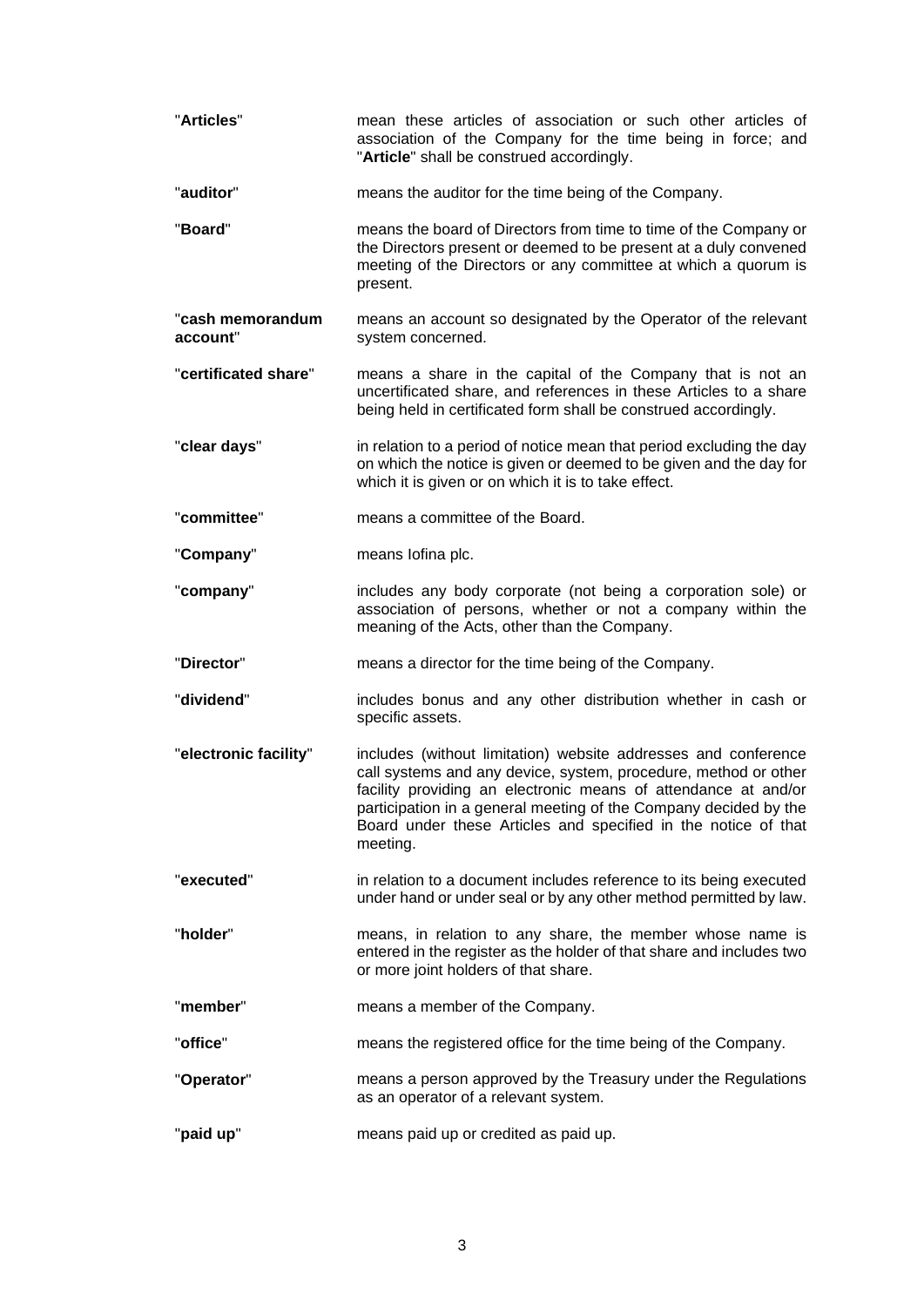- "**participant**" means in relation to a company, a person who holds or is beneficially entitled to shares in that body. "**recognised person**" means a person to whom the Company is not required to deliver a share certificate in accordance with the provisions of section 185(4) of the Act. "**register**" means the register of members to be kept under the Act. "**Recognised Investment Exchange**" means an investment exchange recognised by the UK's Financial Conduct Authority under Part XVIII of the Financial Services and Markets Act 2000. "**Regulations**" mean the Uncertificated Securities Regulations 2001 (SI 2001/3755). "**relevant system**" means a relevant system (as defined in the Regulations) in which the Operator of the relevant system has permitted the shares or securities of the Company (or the relevant shares or securities) to be transferred. "**seal**" means the common seal of the Company or any official or securities seal that the Company may have or may be permitted to have under the Acts. "**secretary**" means the secretary for the time being of the Company and includes any assistant or deputy secretary and any person appointed by the Board to perform the duties of the secretary. "**signed**" and "**signature**" include a signature printed or produced by mechanical, electronic or other means or any stamp or other distinctive marking made by or with the authority of the person required to sign the document to indicate it is approved by such person and include references to a document being executed under hand or under seal or by any other method and in the case of a communication in electronic form, such references are to its being authenticated as specified by the Acts. "**treasury shares**" has the meaning given by the Act, as amended by The Companies (Acquisition of Own Shares) (Treasury Shares) Regulations 2003. "**uncertificated share**" means a share in the capital of the Company which is recorded on the register as being held in uncertificated form and title to which may, by virtue of the Regulations, be transferred by means of a relevant system, and references in these Articles to a share being held in uncertificated form shall be construed accordingly. "**written**" and "**in writing**" includes any method of representing or reproducing words in a legible form whether sent or supplied in electronic form or otherwise.
- 2.2 Unless the context requires otherwise, any word or expression contained in these Articles and not defined above shall have the same meaning as in the Act or the Regulations, but excluding any statutory modification of that meaning not in force when these Articles become binding on the Company.
- 2.3 References to a meeting:
	- (a) refer to a meeting convened and held in any manner permitted by these Articles, including a general meeting of the Company at which any of those entitled to be present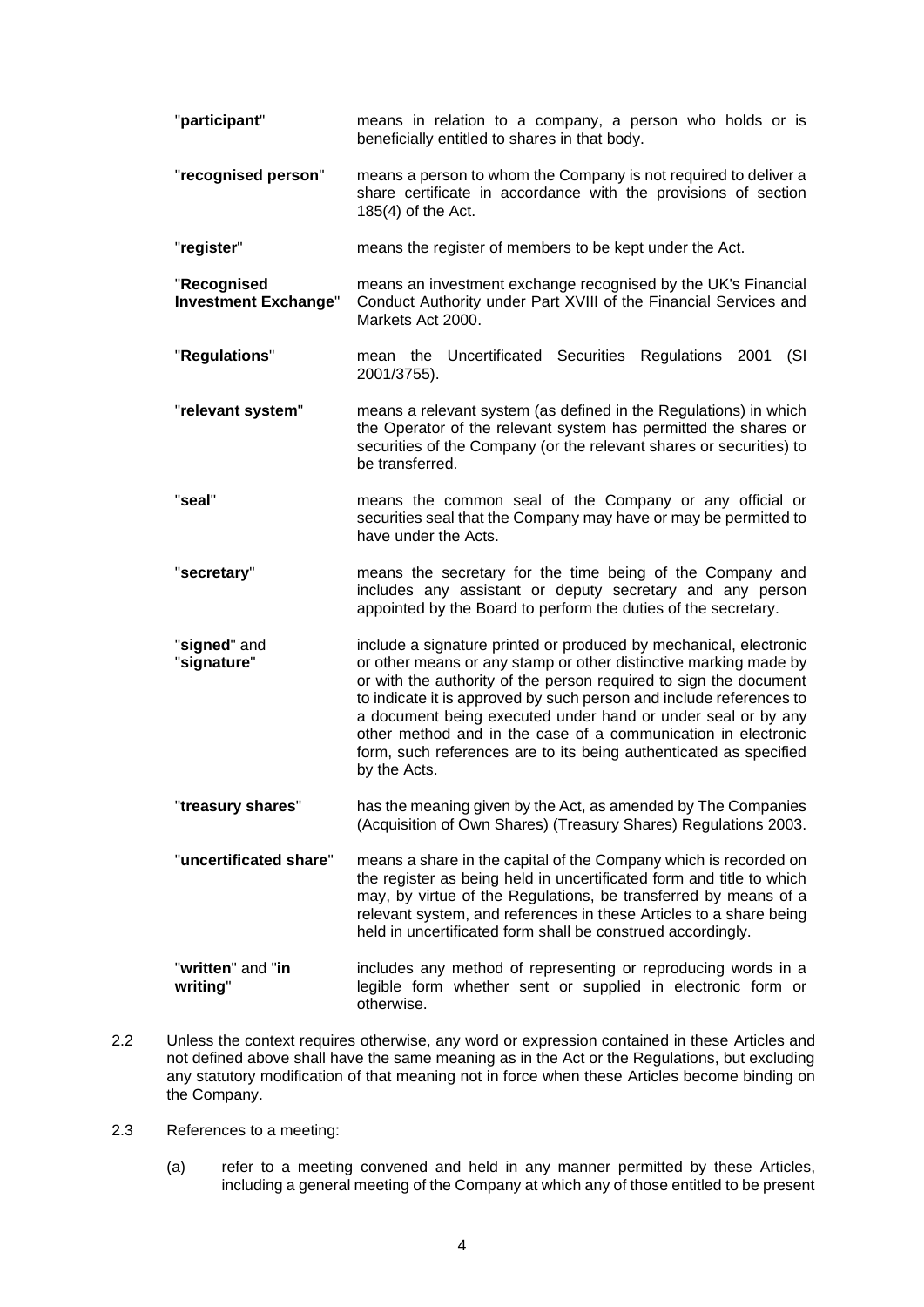attend and participate by means of an electronic facility and/or attend and participate at a satellite meeting, and such persons shall be deemed to be present at that meeting for all purposes of the Acts and these Articles and "attend", "attending", "attendance", "participate", "participating" and "participation" shall be construed accordingly; and

- (b) shall not be taken as requiring more than one person to be present if any quorum requirement can be satisfied by one person.
- 2.4 References to a person entitled by transmission are to a person whose entitlement to a share in consequence of the death or bankruptcy of a member or any other event giving rise to its transmission by operation of law has been noted on the register.
- 2.5 Words which refer to the singular only include the plural and vice versa.
- 2.6 Words which refer to persons or people include companies.
- 2.7 Where these Articles refer to months or years, these are calendar months or years.
- 2.8 References to legislation, or to a specific provision of legislation, shall include any amendment to or re-enactment of such legislation or provision for the time being in force.
- 2.9 Any headings in these Articles are included for convenience only and shall not affect the meaning of these Articles.
- 2.10 Where, for any purpose, an ordinary resolution of the Company is required, a special resolution shall also be effective for that purpose.

### **3. Liability**

The liability of the members of the Company is limited to the amount, if any, unpaid on the shares in the Company held by them.

#### **4. Change of name**

The Company may change its name by resolution of the Board.

### **SHARE CAPITAL**

# **5. Allotment**

- 5.1 Subject to the provisions of the Acts, these Articles and any authorising resolutions passed in general meetings of the Company and which are for the time being in force, the Board shall have unconditional authority to allot (with or without conferring rights of renunciation), grant options over, offer, reclassify or otherwise deal with or dispose of any shares of the Company or rights to subscribe for or convert any security into shares of the Company to such persons (including Directors) at such times and generally on such terms and conditions as the Board may decide.
- 5.2 No share in the capital of the Company shall be allotted at a discount and, save as permitted by the Acts, no share shall be allotted except as paid up at least as to one quarter of its nominal value and the whole of any premium on it.
- 5.3 Subject to any special rights or restrictions attached to them by their terms of issue, all new shares shall be subject to the provisions of these Articles with reference to allotment, payment of calls, forfeiture, lien, transfer, transmission and otherwise.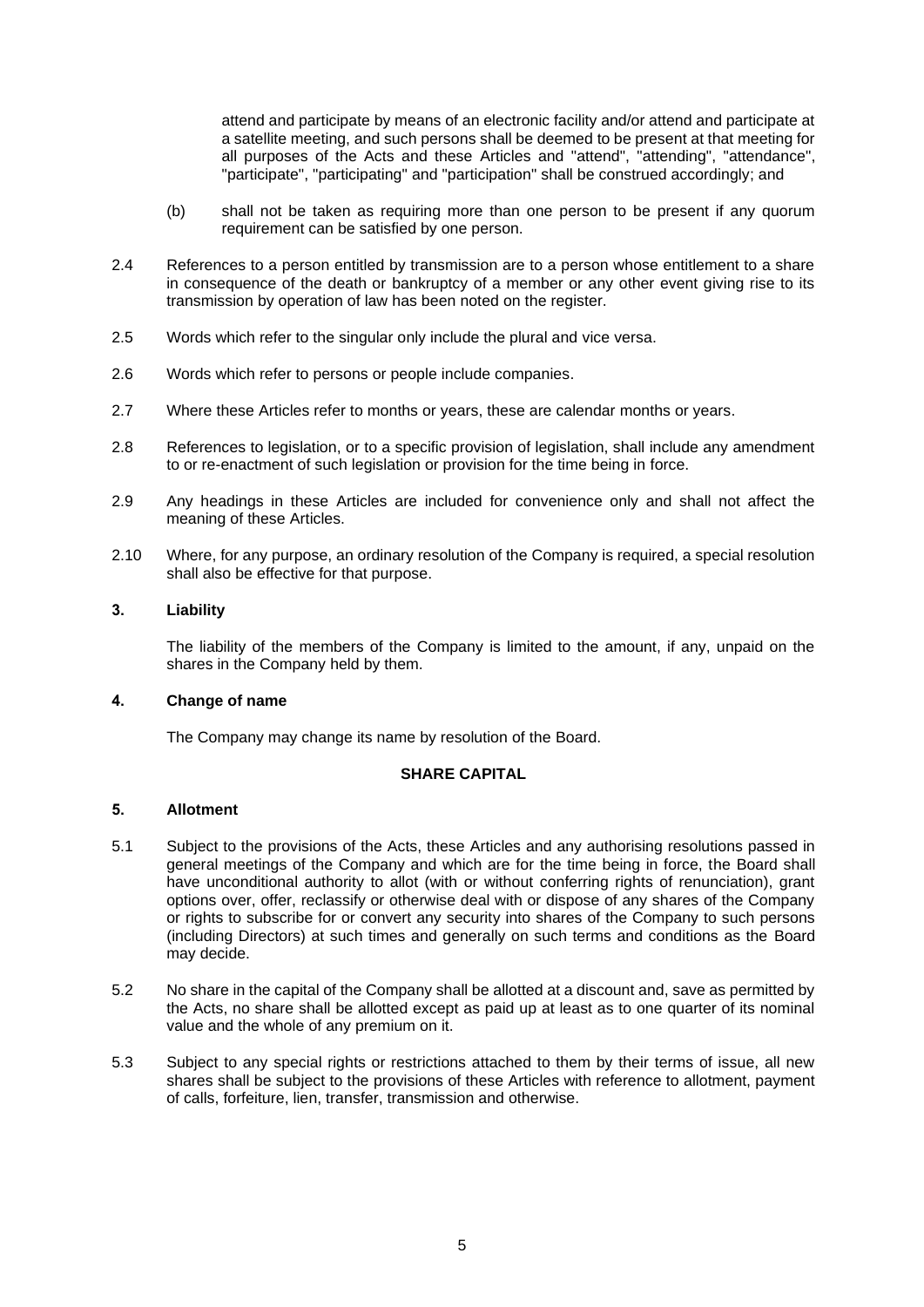# **6. Redeemable shares**

- 6.1 Subject to the provisions of the Acts and to any rights attached to any existing shares or class of shares, any shares in the capital of the Company may be issued on terms that they are to be redeemed or are liable to be redeemed at the option of the Company or the holder. The Directors may determine the terms, conditions and manner of the redemption of any redeemable shares. Such terms and conditions shall apply to the relevant shares as if the same were set out in these Articles.
- 6.2 Where any purchase of shares that have been issued on terms that they are redeemable is to be by tender such tenders shall be available to all shareholders alike.

# **7. Power to attach rights**

Subject to the provisions of the Acts and to any rights attached to any existing shares, any new shares in the capital of the Company may be issued with or have attached to them such rights or restrictions as the Company may from time to time by ordinary resolution decide, or, if no such resolution has been passed or so far as the resolution does not make specific provision, as the Board may decide. Such rights and restrictions shall apply to the relevant shares as if the same were set out in these Articles.

# <span id="page-5-0"></span>**8. Variation of rights**

- 8.1 Subject to the provisions of the Acts, all or any of the rights, preferences, privileges, limitations or restrictions attached to any class of shares in the Company may from time to time (whether or not the Company is being wound up) be varied or abrogated in such manner (if any) as may be provided by such rights, or, in the absence of any such provision, either with the consent in writing of the holders of at least three-quarters of the nominal amount of the issued shares of that class (excluding any shares of that class held as treasury shares) or with the sanction of a special resolution passed at a separate meeting of the holders of the issued shares of that class validly held in accordance with the provisions of these Articles, but not otherwise.
- 8.2 The foregoing provisions of this Articl[e 8](#page-5-0) shall apply to the variation of the special rights attached to some only of the shares of any class as if each group of shares of the class differently treated formed a separate class and their special rights were to be varied.
- 8.3 The rights attached to any class of shares shall not, unless otherwise expressly provided in the rights attaching to those shares, be deemed to be varied or abrogated by the creation or issue of shares ranking equally with or subsequent to them or by the purchase or redemption by the Company of any of its own shares.

### **9. Commissions and brokerages**

- 9.1 The Company may in connection with the issue of any shares or the sale for cash of treasury shares exercise all the powers conferred or permitted by the Acts to pay commissions or brokerages to any persons who:
	- (a) subscribes, or agrees to subscribe, (whether absolutely or conditionally) for shares in the Company; or
	- (b) procures or agrees to procure, subscriptions (whether absolute or conditional) for shares in the Company.
- 9.2 Subject to the provisions of the Acts, such commission or brokerage may be satisfied by the payment of cash or the allotment of fully or partly paid shares or other securities or by the grant of an option to call for an allotment of shares or other securities or by any combination of such methods.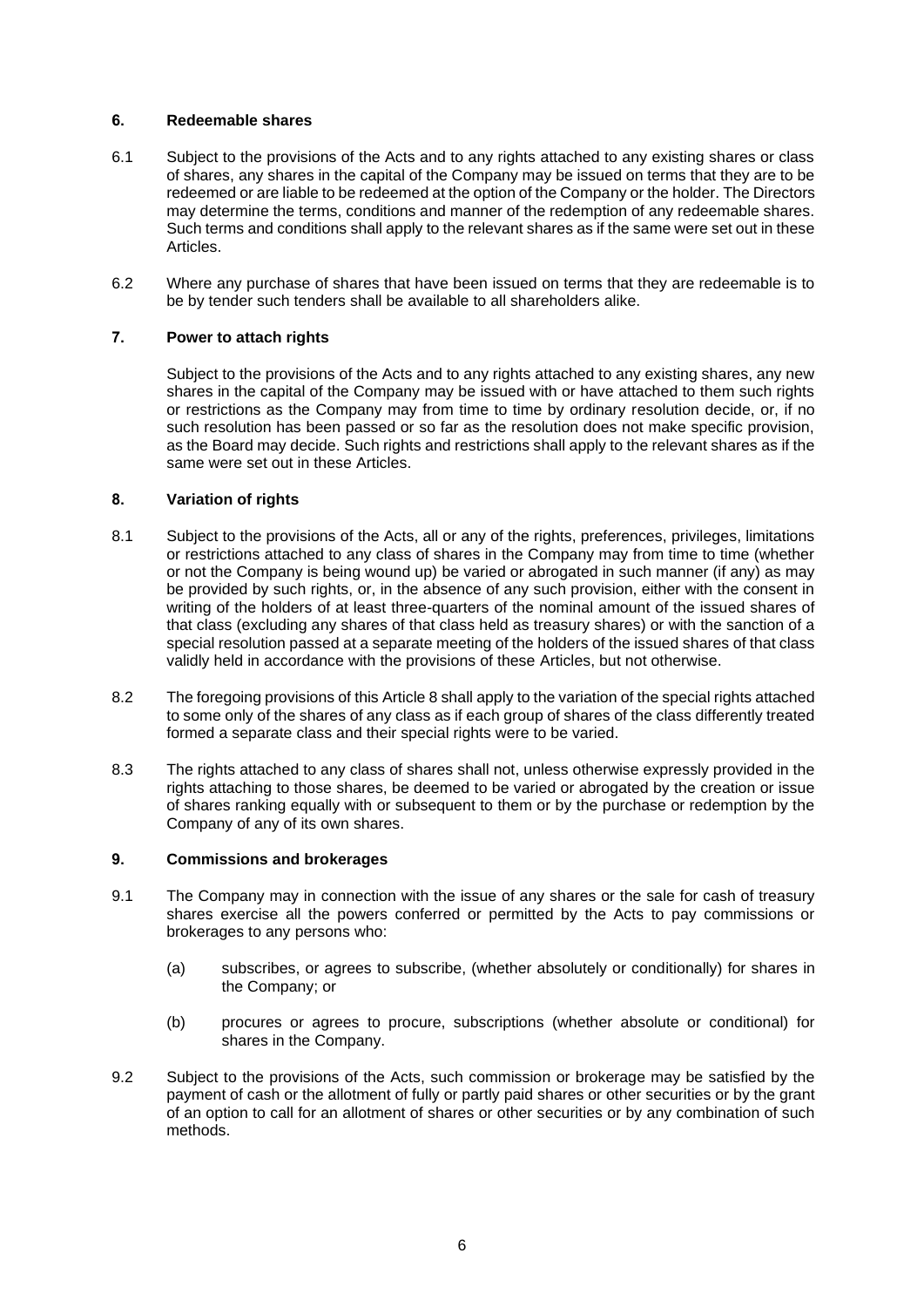### **10. Trusts not recognised**

Unless ordered by a court of competent jurisdiction or required by law, the Company shall not recognise any person as holding any share or rights or interests in any shares upon any trust and shall not be bound by or be otherwise compelled to recognise (even if it has notice of it) any equitable, contingent, future, partial or other claim to or interest in any share other than an absolute right in the holder to the whole of the share.

### **11. Renunciation**

Subject to the provisions of the Acts and these Articles, the Board may, at any time after the allotment of shares but before any person has been entered in the register as the holder, recognise a renunciation of those shares by the allottee in favour of some other person and may accord to any allottee of a share a right to effect such renunciation on, and subject to, such terms and conditions as the Board considers fit to impose.

# **ALTERATION OF SHARE CAPITAL**

# **12. Subdivision**

Any resolution authorising the Company to subdivide its shares or any of them may determine that, as between the shares resulting from the subdivision, any of them may have any preference, advantage or deferred or other right or be subject to any restriction as compared with the others.

# **13. Fractions**

- 13.1 Subject to any direction by the Company in general meeting, whenever, as the result of any consolidation or subdivision of shares, any members of the Company would become entitled to fractions of shares, the Board may deal with such fractions as it shall determine. In particular, the Board may:
	- (a) arrange for the sale, for the best price reasonably obtainable, of the shares representing the fractions to any person (including, subject to the provisions of the Acts, the Company) and distribute the net proceeds of the sale in due proportions among those members; except that any amount otherwise due to a member, being less than £5 or such other sum as the Board may from time to time determine, may be retained for the benefit of the Company. For this purpose, the Board may:
		- (i) if the share is in certificated form, authorise any person to execute a transfer of the shares sold to the purchaser of them or to their nominee;
		- (ii) if the share is held in uncertificated form, exercise any of the Company's powers under Article [17.5](#page-8-0) to give effect to the sale,

and, in each case, authorise a person to enter the name of the purchaser or their nominee in the register as the holder of the shares which have been sold. The purchaser shall not be bound to see to the application of the purchase monies, and title to the shares shall not be affected by any irregularity in or invalidity of the proceedings relating to the sale. After the name of the purchaser or their nominee has been entered in the register in respect of such shares, the validity of the sale shall not be challenged by any person and the remedy of any person aggrieved by the sale shall be in damages only and against the Company exclusively; or

(b) subject to the provisions of the Acts, issue to each such holder credited as fully paid up by way of capitalisation the minimum number of shares required to round up their holding to a whole number (such issue being deemed to have been effected immediately before consolidation). The amount required to pay up such shares shall be appropriated, at the Board's discretion, from any sums standing to the credit of any of the Company's reserve accounts (including share premium account and capital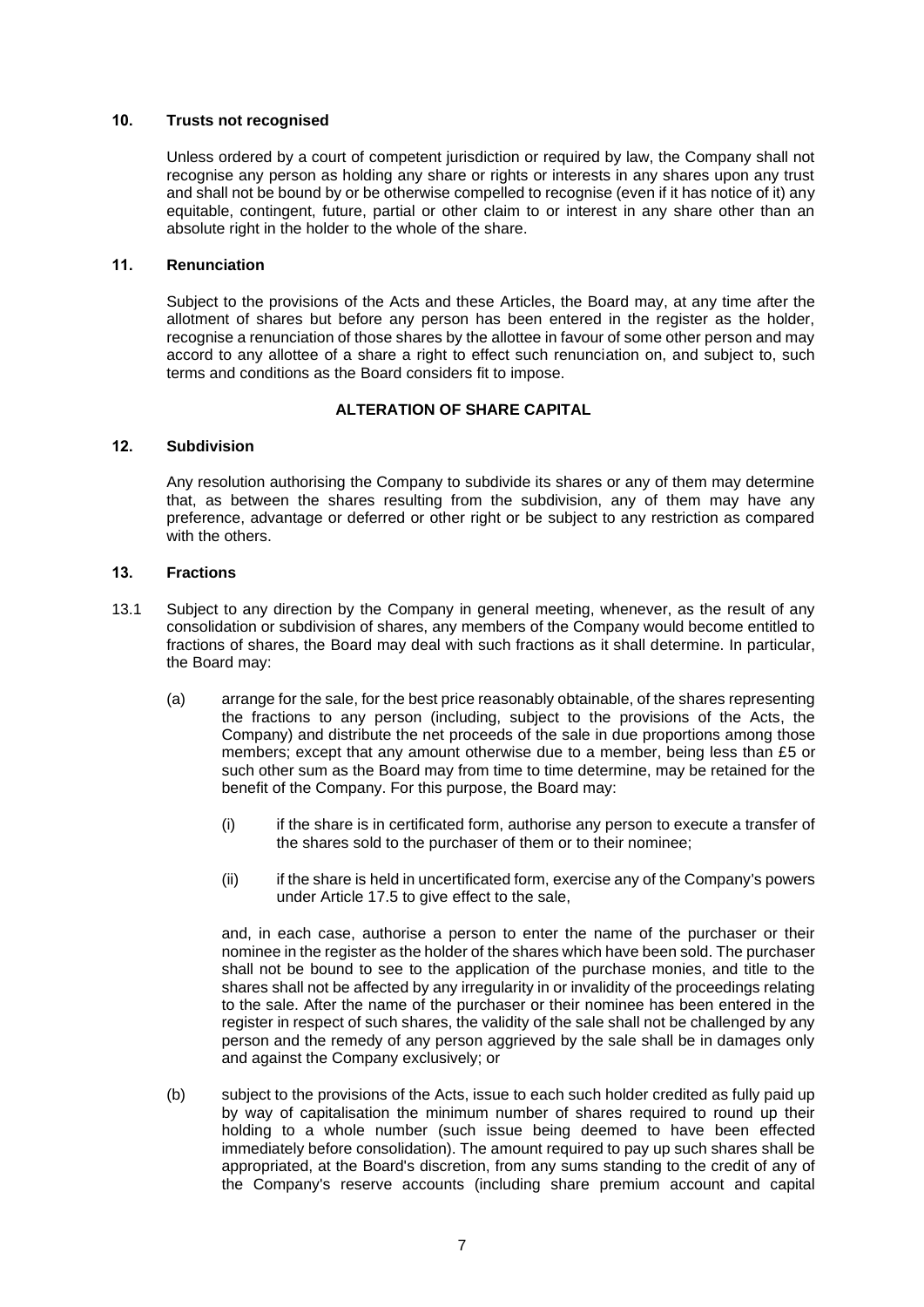redemption reserve) or to the credit of the profit and loss account and capitalised by applying the same in paying up such shares.

13.2 Subject to the Acts, in effecting any consolidation or consolidation and subdivision or subdivision of shares, the Board may treat a member's shares held in certificated form and uncertificated form as separate holdings. The Board may also cause any shares which result and which represent fractions to be entered in the register as shares in certificated form where this is desirable in order to sell them.

# **SHARE CERTIFICATES**

# **14. Right to certificates**

- 14.1 Subject to these Articles and unless the terms of allotment of the shares provide otherwise, every person (except a person to whom the Company is not by law required to issue a certificate), whose name is entered in the register as a holder of any certificated shares shall be entitled, without charge, to receive within the time limits prescribed by the Acts (or, if earlier, within any prescribed time limit or within a time specified when the shares were issued) one certificate for all the shares of any class registered in their name or, in the case of shares in certificated form of more than one class being registered in their name, to a separate certificate for each class of shares so registered. In the case of a certificated share held jointly by several persons, the Company shall not be bound to issue more than one certificate and delivery of a certificate to one of several joint holders shall be sufficient delivery to all.
- 14.2 Where a member transfers part of their shares comprised in a certificate, they shall be entitled (without charge) to one certificate for the balance of shares retained by them to the extent that the balance is to be held in certificated form.
- 14.3 The Company may deliver a certificate to a broker or agent who is acting for a person who is buying shares in certificated form, or who is having the shares in certificated form transferred to them.
- 14.4 Every share certificate shall specify the number and class of the shares to which it relates and the amount paid up on them; and shall be issued under the seal, or bearing an imprint or representation of the seal or such other form of authentication as the Board may determine, or in such other manner having the same effect as if issued under the seal as the Board may approve. The Board may by resolution decide, either generally or in any particular case(s), that any signatures on any share certificates need not be autographic but may be applied to the certificates by some mechanical or other means or may be printed on them or that the certificates need not be signed by any person.

### **15. Replacement certificates**

- 15.1 If a member has two or more share certificates for shares of the same class, they may ask the Company for these to be cancelled and replaced by a single new certificate. Provided that such member pays such reasonable charge as the Board may decide, the Company must comply with such a request.
- 15.2 A member may ask the Company to cancel and replace a single share certificate with two or more certificates, for the same total number of shares. The Company may comply with such request and may request that the member pays such reasonable charge as the Board may decide.
- 15.3 The Board may cancel any certificate which is worn out, defaced, lost or destroyed and issue a replacement certificate on such terms (if any) as to provision of evidence and indemnity (with or without security) and to payment of any exceptional out of pocket expenses incurred by the Company as the Board may decide, and upon delivery up of the original certificate (where it is worn out or defaced).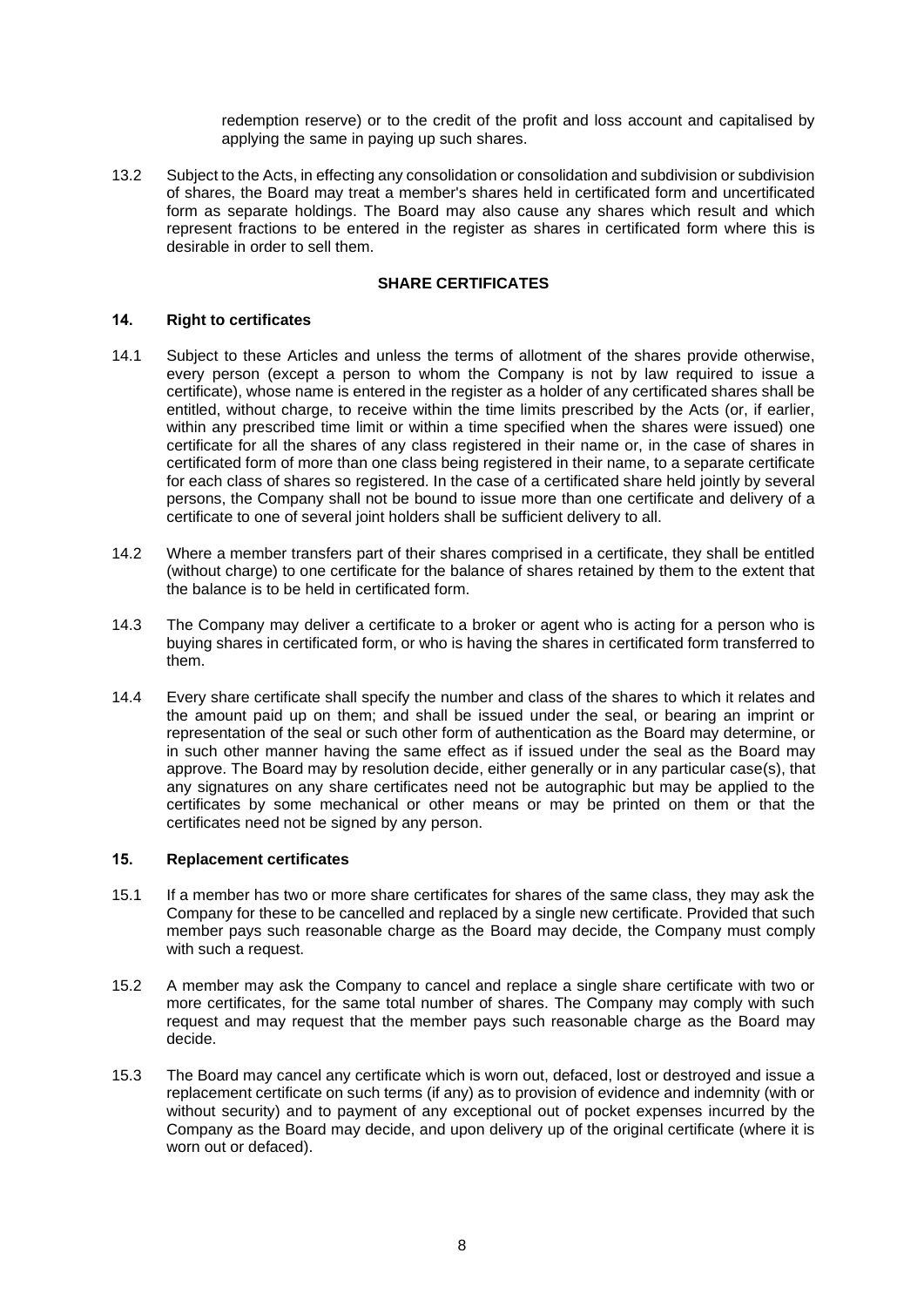### **16. Share certificates sent at holder's risk**

Every share certificate sent in accordance with these Articles will be sent at the risk of the member or other person entitled to the certificate. The Company will not be responsible for any share certificate lost or delayed in the course of delivery.

### **UNCERTIFICATED SHARES**

### **17. Uncertificated shares**

- 17.1 Subject always to the Regulations and to the facilities and requirements of the relevant system concerned, the Board may resolve that any class of shares can be held in uncertificated form and that title to such shares may be transferred by means of a relevant system; and the Board may make arrangements for any class of shares to be held and transferred in this form. The Board may also resolve that shares of any class must cease to be held and transferred in uncertificated form.
- 17.2 In accordance with and subject to the Regulations, the Board will procure that details of all shares held in uncertificated form are entered in the register of the Company.
- 17.3 In accordance with and subject to the Regulations, shares held in uncertificated form may be changed to become shares held in certificated form, and shares held in certificated form may be changed to become shares held in uncertificated form.
- 17.4 No provision of these Articles shall apply to shares of any class held in uncertificated form to the extent that it is in any respect inconsistent with:
	- (a) the holding of shares of that class in uncertificated form;
	- (b) the transfer of title to shares of that class by means of a relevant system;
	- (c) any provision of the Regulations; or
	- (d) the exercise of any powers or functions by the Company or the effecting by the Company of any actions by means of a relevant system,

and without prejudice to the generality of this Article, no provision of these Articles shall apply or have effect to the extent that it is in any respect inconsistent with the maintenance, keeping up or entering by the Operator, so long as that is permitted or required by the Regulations, of an Operator register of securities in respect of that class of shares in uncertificated form.

- <span id="page-8-0"></span>17.5 Where any class of shares is a participating security and the Company is entitled under any provision of the Acts, the Regulations or these Articles to sell, transfer or otherwise dispose of, forfeit, re-allot, accept the surrender of or otherwise enforce a lien over a share held in uncertificated form, the Company shall be entitled, subject to the provisions of the Acts, the Regulations, these Articles and the facilities and requirements of the relevant system:
	- (a) to require the holder of that uncertificated share by notice to change that share into certificated form within the period specified in the notice and to hold that share in certificated form for so long as required by the Company;
	- (b) to require the holder of that uncertificated share by notice to give any instructions necessary to transfer title to that share by means of the relevant system within the period specified in the notice;
	- (c) to require the holder of that uncertificated share by notice to appoint any person to take any step, including without limitation the giving of any instructions by means of the relevant system, necessary to transfer that share within the period specified in the notice; and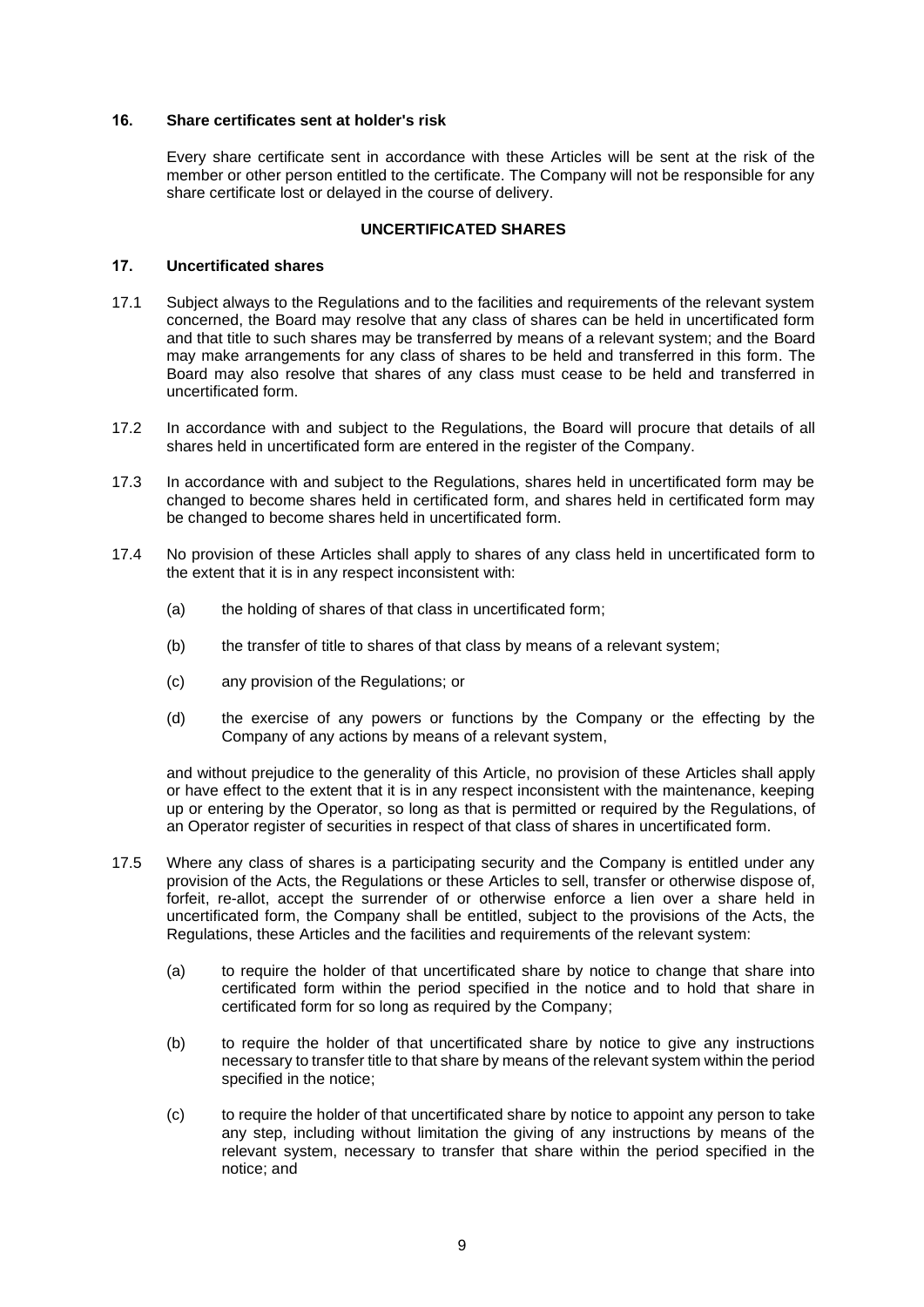- (d) to take any action that the Board considers appropriate to achieve the sale, transfer, disposal, forfeiture, re-allotment or surrender of that share or otherwise to enforce a lien in respect of that share.
- 17.6 Unless the Board otherwise determines, shares which a member holds in uncertificated form shall be treated as separate holdings from any shares which they hold in certificated form. However, shares held in uncertificated form shall not be treated as forming a class which is separate from certificated shares with the same rights.
- 17.7 Unless the Board otherwise determines or the Regulations otherwise require, any shares issued or created out of or in respect of any uncertificated shares shall be uncertificated shares and any shares issued or created out of or in respect of any certificated shares shall be certificated shares.
- 17.8 The Company shall be entitled to assume that the entries on any record of securities maintained by it in accordance with the Regulations and regularly reconciled with the relevant Operator register of securities are a complete and accurate reproduction of the particulars entered in the Operator register of securities and shall accordingly not be liable in respect of any act or thing done or omitted to be done by or on behalf of the Company in reliance on such assumption; in particular, any provision of these Articles which requires or envisages that action will be taken in reliance on information contained in the register shall be construed to permit that action to be taken in reliance on information contained in any relevant record of securities (as so maintained and reconciled).

### **LIEN**

# <span id="page-9-0"></span>**18. Company**'**s lien on shares not fully paid**

- 18.1 The Company shall have a first and paramount lien on every share which is not fully paid up for an amount payable in respect of such share, whether the due date for payment shall have arrived or not, and such lien shall apply to all dividends from time to time declared or other monies payable in respect of such share.
- 18.2 The Board may at any time, either generally or in any particular case, waive any lien that has arisen or declare any share to be wholly or partly exempt from the provisions of this Article [18.](#page-9-0) Unless otherwise agreed with the transferee, the registration of a transfer of a share shall operate as a waiver of the Company's lien, if any, on such share.

### **19. Enforcement of lien by sale**

- <span id="page-9-2"></span>19.1 Subject to Article [19.2,](#page-9-1) the Company may enforce its lien by selling, in such manner as the Board may determine, any share subject to it.
- <span id="page-9-1"></span>19.2 The Company shall only be entitled to enforce its lien where:
	- (a) the due date for payment of the amount in respect of which the lien exists has arrived;
	- (b) notice (stating, and demanding payment of, such amount and giving notice of the intention to sell in default of such payment) has been served by the Company on the member concerned (or to any person entitled to the share by transmission); and
	- (c) such payment is not made within 14 clear days of service of such notice.
- 19.3 To give effect to a sale in accordance with Article [19.1](#page-9-2) the Board may:
	- (a) if the share is held in certificated form, authorise any person to execute as transferor a transfer of any share to be sold. Such transfer shall be as effective as if it had been executed by the holder (or person (if any) entitled by transmission to the share); or
	- (b) if the share is held in uncertificated form, exercise any of the Company's powers under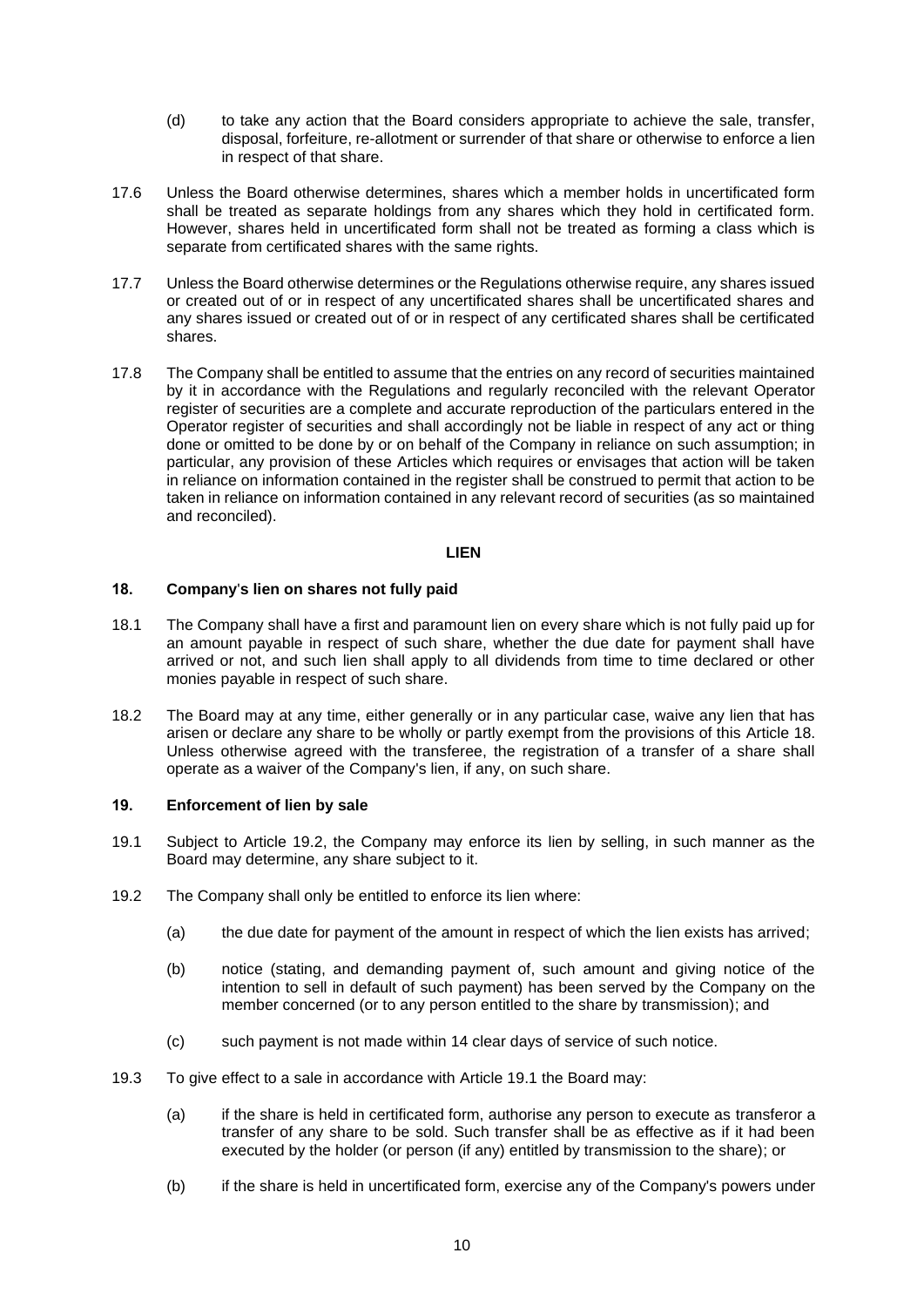Article [17.5](#page-8-0) to give effect to the sale,

and in each case, authorise a person to enter the name of the purchaser or their nominee in the register as the holder of the share which has been sold. The purchaser shall not be bound to see to the application of the purchase monies and the title to the share shall not be affected by any irregularity in or invalidity of the proceedings relating to the sale. After the name of the purchaser or their nominee has been entered in the register in respect of such share, the validity of the sale shall not be challenged by any person and the remedy of any person aggrieved by the sale shall be in damages only and against the Company exclusively.

# **20. Application of proceeds of sale**

- <span id="page-10-1"></span>20.1 The net proceeds of a sale in accordance with Article [19.1,](#page-9-2) after payment of the costs of the sale, shall be applied by the Company in or towards satisfaction of the amount in respect of which the lien exists so far as the same is presently payable. Subject to Articl[e 21.3,](#page-10-0) any residue shall (subject to a like lien for sums not presently payable as existed on the shares before the sale) be paid to the member (or to any person entitled to the share by transmission) immediately before the sale.
- 20.2 In the case of shares held in certificated form, the Company need not pay to the member any amount due in accordance with the provisions of Article [20.1](#page-10-1) until the certificate for the share which is sold is surrendered to the Company for cancellation or until an indemnity (with or without security) as to any lost or destroyed certificate is provided to the Company in such form as the Board may decide.

# **CALLS ON SHARES**

# **21. Calls**

- 21.1 Subject to the terms of allotment of shares and provided that any monies unpaid are not payable on a date fixed in accordance with such terms of allotment, the Board may make calls on the members in respect of any monies unpaid on the shares or any class of shares held by them (whether in respect of nominal value or any premium).
- <span id="page-10-2"></span>21.2 The Board shall give 14 clear days' notice to each member concerned (or to any person entitled to the share by transmission) of the amount called on the shares and of when and where payment is to be made.
- <span id="page-10-0"></span>21.3 Subject to Article [21.2,](#page-10-2) each member shall pay to the Company as required by the notice referred to in that Article the amount called on their shares.
- 21.4 A call may be required to be paid by instalments.
- 21.5 At any time before receipt by the Company of any sum due under a call, the call may be revoked or payment postponed in whole or in part as the Board may determine.
- 21.6 A call shall be deemed to have been made at the time when the resolution of the Board authorising such call was passed.
- 21.7 A person on whom a call is made shall remain liable even though the shares in respect of which the call was made are subsequently transferred.
- 21.8 The joint holders of a share shall be jointly and severally liable for payment of all calls in respect of such share.

# **22. Power to make different arrangements**

Subject to the terms of allotment of shares, on the issue of shares, the Board may make different arrangements, as between the holders of such shares in the amount and time of payment of calls.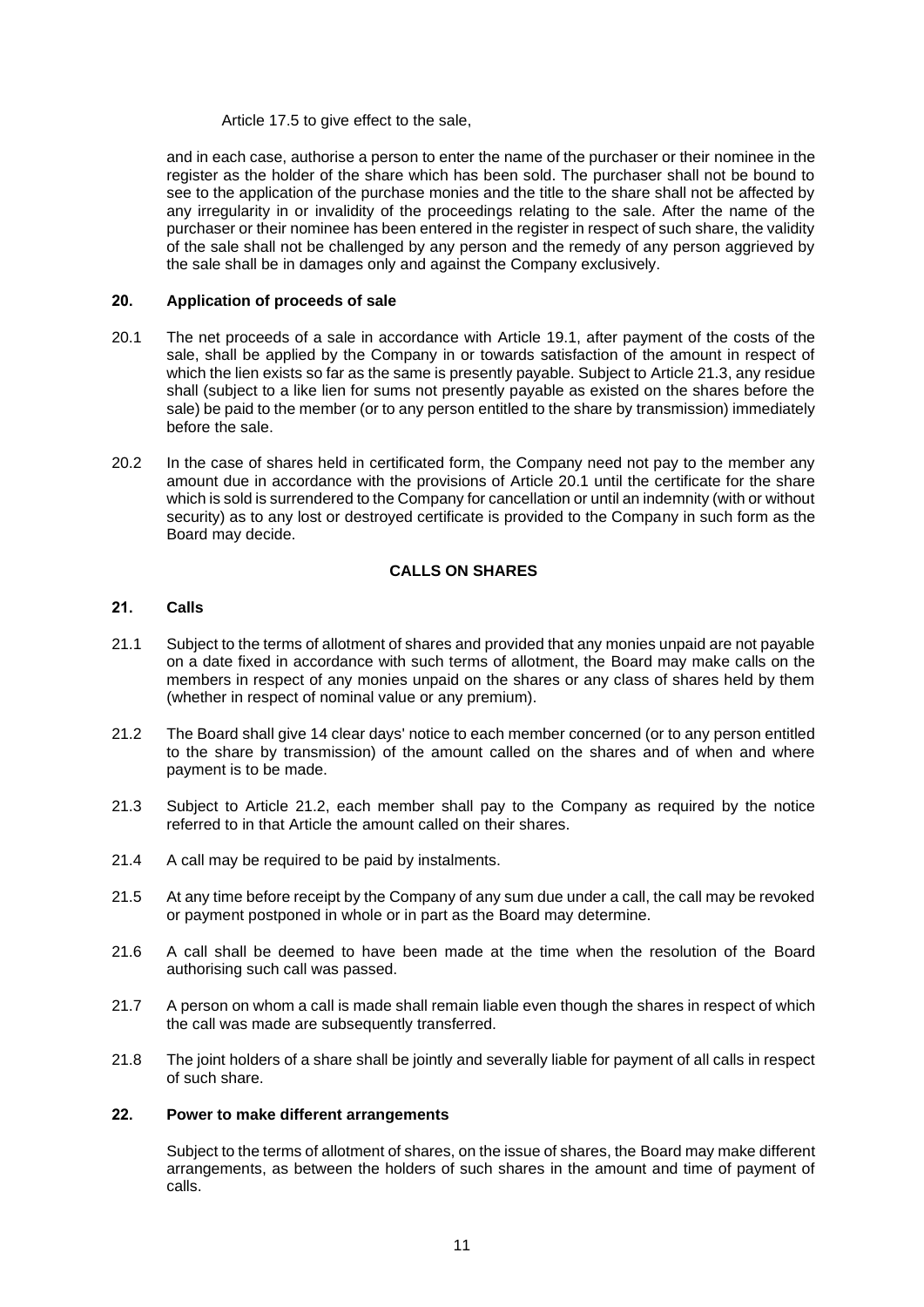# **23. Interest on calls; costs, charges and expenses for non payment**

- 23.1 If the sum payable in respect of any call is not paid on or before the day appointed for payment, the person from whom it is due and payable shall pay:
	- (a) interest on the unpaid amount; and
	- (b) all costs, charges and expenses incurred by the Company by reason of such nonpayment.
- 23.2 The rate of interest payable may be fixed at the time of allotment of the share or, if no rate is fixed, shall be such rate (not exceeding, without the sanction of the Company given by ordinary resolution, the Bank of England base rate by more than five percentage points) as the Board may decide.
- 23.3 Such interest is payable from (and including) the day appointed for payment until (but excluding) the day of actual payment.
- 23.4 The Board may waive payment of the interest, costs, charges and expenses in whole or in part.

# **24. Payment in advance**

- 24.1 The Board may, if it thinks fit, receive from any member willing to advance the same all or any part of the monies uncalled and unpaid on the shares held by them.
- 24.2 The liability on the shares in respect of which a payment in advance of calls is made shall be extinguished to the extent of the amount so paid.
- 24.3 The Company may pay interest on the monies paid in advance, or on so much of them as from time to time exceed the amount of the calls then made on the shares in respect of which the advance has been made, at such rate (not exceeding, without the sanction of the Company given by ordinary resolution, the Bank of England base rate by more than five percentage points) as the Board may decide.
- 24.4 No part of any monies paid in advance of calls shall be included or taken into account in ascertaining the amount of any dividend payable upon the shares in respect of which such advance has been made.

# **25. Sums due on allotment treated as calls**

Any amount which becomes payable in respect of a share on allotment, or at any date fixed under the terms of allotment, whether in respect of the nominal value of the share or by way of premium or as an instalment of a call, shall be deemed to be a call and in the case of nonpayment of any such amount, all the provisions of these Articles as to payment of interest, costs, charges and expenses, forfeiture or otherwise shall apply as if such sum had become due and payable by virtue of a call.

# **FORFEITURE**

# <span id="page-11-0"></span>**26. Notice if call not paid**

If a call remains unpaid after it has become due and payable, the Board may at any time give notice to such member (or to any person entitled to the shares by transmission) demanding payment. The notice shall state:

(a) a date, being not less than 14 clear days from the date of the notice, by which payment of the amount of the call outstanding, any interest that may have accrued on that amount and all costs, charges and expenses incurred by the Company by reason of such nonpayment shall be made;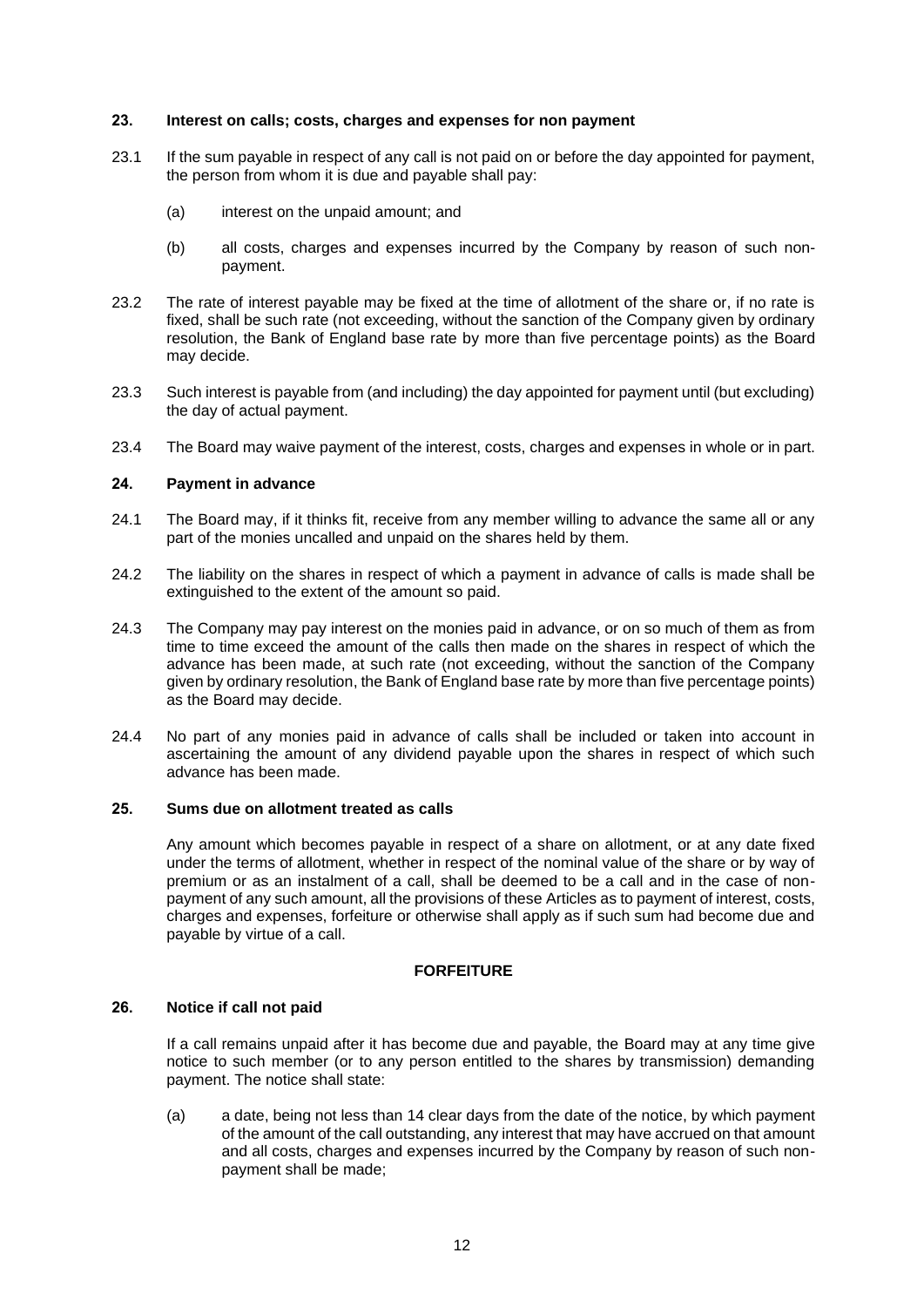- (b) the place where payment is to be made; and
- (c) that, if the notice is not complied with, the shares in respect of which the call was made will be liable to be forfeited.

# **27. Forfeiture for non-compliance**

- <span id="page-12-0"></span>27.1 If the notice referred to in Article [26](#page-11-0) is not complied with, any share in respect of which it was given may, at any time before the payment required by the notice has been made, be forfeited by a resolution of the Board to that effect.
- 27.2 Forfeiture shall be deemed to occur at the time of the passing of the Board resolution referred to in Article [27.1.](#page-12-0)
- 27.3 Forfeiture shall include all dividends declared or other monies payable in respect of the forfeited shares, but not paid before the forfeiture.

# **28. Notice after forfeiture**

- 28.1 When any share has been forfeited, notice of the forfeiture shall be served on the person who was, before forfeiture, the holder of the share (or the person, if any, entitled by transmission to the share); but no forfeiture shall be invalidated by any omission to give such notice.
- 28.2 An entry of the fact and date of forfeiture shall be made in the register. No forfeiture shall be invalidated by an omission to make such an entry in the register.

# **29. Disposal of forfeited shares**

- 29.1 Until cancelled in accordance with the provisions of the Act, a forfeited share, together with all rights attaching to it, shall be deemed to be the property of the Company and may be sold, reallotted or otherwise disposed of either to the person who was, before the forfeiture, the holder (or the person, if any, entitled by transmission to the share) or to any other person.
- 29.2 Such sale, re-allotment or other disposal shall be made on such terms and in such manner as the Board may determine, including (but without limitation to the generality of the preceding wording) with or without any past or accruing dividends and, in the case of re-allotment, with or without any money paid up on it by the former holder being credited as paid up on it on reallotment.
- 29.3 Where, for the purposes of its disposal, a forfeited share is to be transferred to any person, the Board may:
	- (a) if the share is held in certificated form, authorise any person to execute as transferor a transfer of such share to the transferee; or
	- (b) if the share is held in uncertificated form, exercise any of the Company's powers under Article [17.5](#page-8-0) to give effect to the transfer.
- 29.4 The Company may receive the subscription or purchase monies (if any) given for the share on its re-allotment or disposal, and may register the allottee or, as the case may be, transferee as the holder of the share.
- 29.5 The Board may, at any time before any share so forfeited has been cancelled, sold, re-allotted or otherwise disposed of, cancel the forfeiture on such conditions as it thinks fit.
- 29.6 A statutory declaration by a Director or the secretary that a share has been forfeited on the date stated in the declaration shall be conclusive evidence of the facts stated in it as against all persons claiming to be entitled to the share. The person to whom the share is re-allotted or disposed of shall not be bound to see to the application of the subscription or purchase monies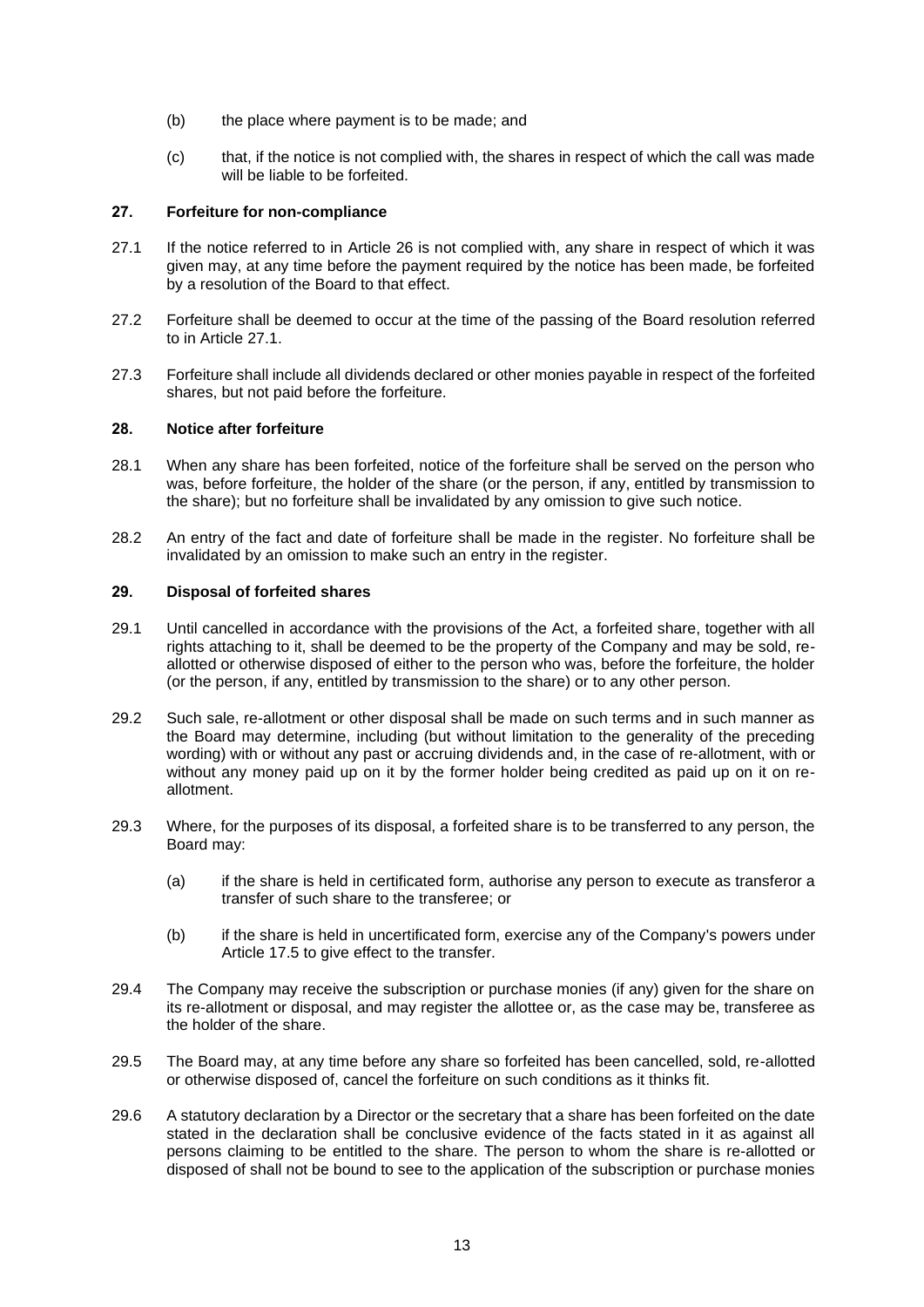(if any) and the title to the share shall not be affected by any irregularity in or invalidity of the proceedings relating to the forfeiture or re-allotment or disposal of the share. After the name of the allottee or, as the case may be, transferee has been entered in the register in respect of such share, the validity of the reallotment or transfer shall not be challenged by any person and the remedy of any person aggrieved by the reallotment or transfer shall be in damages only and against the Company exclusively.

# **30. Liabilities and claims on forfeiture**

- 30.1 Any person whose shares have been forfeited shall cease to be a member in respect of them and (in the case of shares held in certificated form) shall surrender to the Company for cancellation the certificate for the shares. However, they shall remain liable to pay, and shall immediately pay, to the Company:
	- (a) all calls, interest, costs, charges and expenses owing on or in respect of such shares at the time of forfeiture; and
	- (b) interest on such amounts. Such interest is payable from (and including) the day of actual forfeiture until (but excluding) the day of payment. The rate of such interest may be fixed at the time of allotment of the shares or, if no rate is so fixed, shall be such rate (not exceeding, without the sanction of the Company given by ordinary resolution, the Bank of England base rate by more than five percentage points) as the Board may decide,

and the Board may, if it thinks fit, enforce payment of such amounts without any allowance for the value of the shares at the time of forfeiture or for any subscription or purchase monies received on their reallotment or disposal.

30.2 Save for those rights and liabilities expressly saved by these Articles or imposed (in the case of past members) by the Acts, the forfeiture of a share shall involve the extinction at the time of forfeiture of all interest in and all claims and demands against the Company in respect of the share, and all other rights and liabilities incidental to the share, as between the member whose share is forfeited and the Company.

### **31. Surrender**

The Board may accept the surrender of any share liable to be forfeited and, in such case, references in these Articles to forfeiture shall include surrender.

# **UNTRACED SHAREHOLDERS**

### **32. Power of sale**

- <span id="page-13-2"></span><span id="page-13-1"></span><span id="page-13-0"></span>32.1 The Company shall be entitled to sell any share of a member, or any share to which a person is entitled by transmission, at the best price reasonably obtainable, provided that:
	- (a) for a period of not less than 12 years:
		- (i) the shares have been in issue either in certificated or uncertificated form;
		- (ii) at least three dividends have become payable on the shares; and
		- (iii) no dividend payable on the shares has been claimed by the person entitled to it;
	- (b) after the 12 year period the Company has sent a notice to that person's last known address or the address at which service of notices may be effected under these Articles giving notice of its intention to sell the shares. Before sending such notice, the Company must have used such efforts as it considers reasonable to trace the relevant holder or person entitled by transmission; and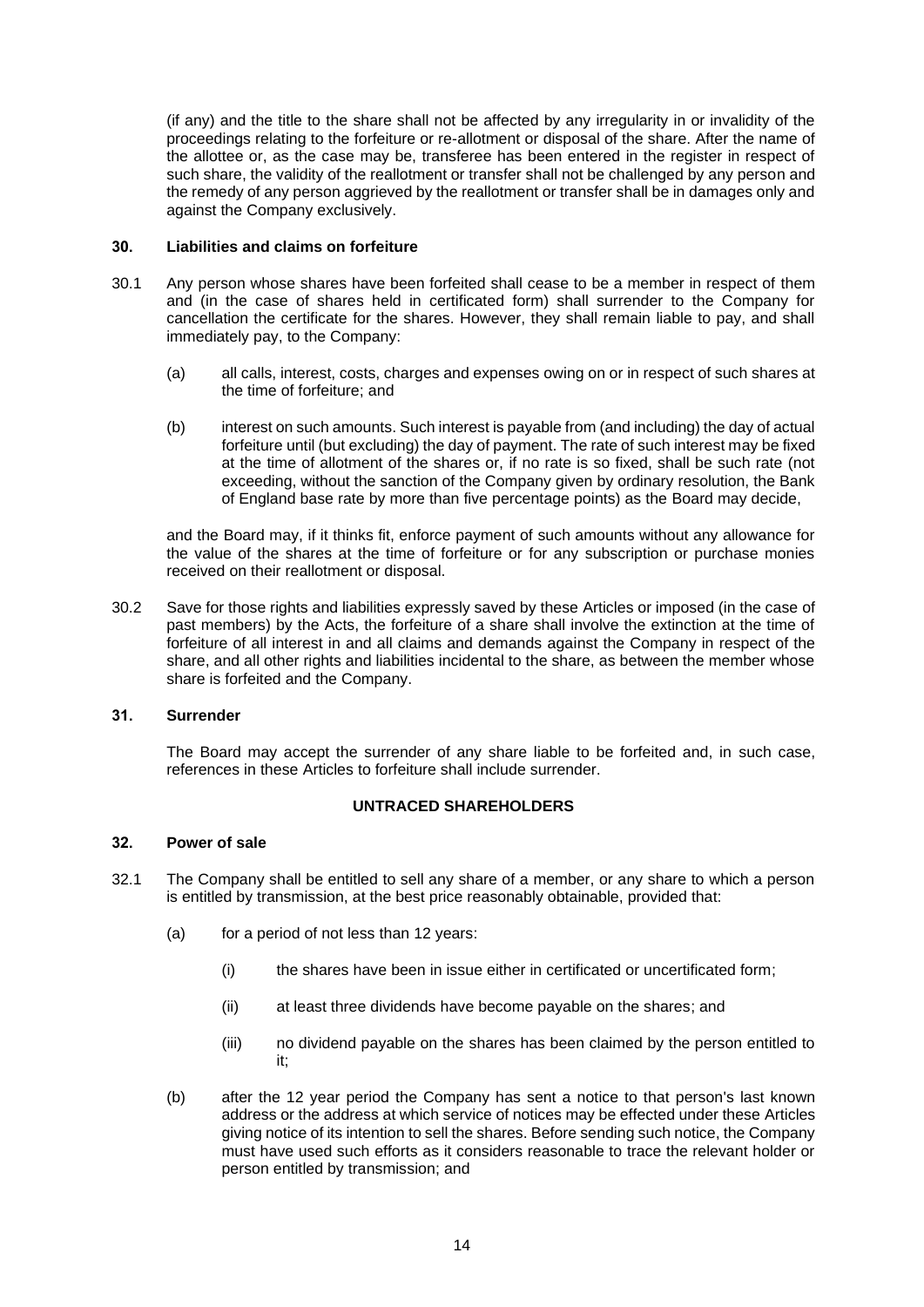- <span id="page-14-0"></span>(c) the Company has not during such period of 12 years or the further period of three months after sending the notice, received any communication in respect of such share from the member or person entitled to the shares by transmission.
- 32.2 If, during the period of not less than 12 years referred to in Article [32.1](#page-13-0) or during any period ending on the date when all the requirements of Articles [\(a\)](#page-13-1) through [\(c\)](#page-14-0) (inclusive) have been satisfied, any additional shares have been issued by way of a bonus issue in respect of those shares held at the beginning of, or previously so issued during, such periods, and all the requirements of Articles [\(b\)](#page-13-2) and [\(c\)](#page-14-0) have been satisfied in regard to such additional shares, the Company shall also be entitled to sell the additional shares.
- 32.3 To give effect to any such sale, the Board may:
	- (a) if the share is held in certificated form, authorise any person to execute as transferor a transfer of such share to the purchaser or their nominee. Such transfer shall be as effective as if it had been executed by the holder (or person (if any) entitled by transmission to the share); or
	- (b) if the share is held in uncertificated form, exercise any of the Company's powers under Article [17.5](#page-8-0) to give effect to the sale,

and in each case, authorise a person to enter the name of the purchaser or their nominee in the register as the holder of the share which has been sold. The purchaser shall not be bound to see to the application of the purchase monies and the title to the share shall not be affected by any irregularity in or invalidity of the proceedings relating to the sale. After the name of the purchaser or their nominee has been entered in the register in respect of such share, the validity of the sale shall not be challenged by any person and the remedy of any person aggrieved by the sale shall be in damages only and against the Company exclusively.

32.4 A statutory declaration by a Director or the secretary that a share has been sold on the date stated in the declaration shall be conclusive evidence of the facts stated in it as against all persons claiming to be entitled to the share.

# **33. Application of proceeds of sale**

The net proceeds of sale shall belong to the Company and, upon their receipt, the Company shall become indebted to the former holder of, or person entitled by transmission to, the shares for an amount equal to the net proceeds unless and until forfeited under this Article. No trust shall be created in respect of the debt and no interest shall be payable in respect of it and the Company shall not be required to account for any monies earned from the net proceeds which may be employed in the business of the Company or as it thinks fit. If no valid claim for the money has been received by the Company during a period of six years from the date on which the relevant shares were sold by the Company under this Article, the money will be forfeited and will belong to the Company.

# **TRANSFERS OF SHARES**

# **34. General provisions about transfers of shares**

- 34.1 Subject to the provisions of these Articles, a member may transfer all or any of their shares to another person.
- 34.2 The transferor shall be deemed to remain the holder of any share transferred until the name of the transferee is entered in the register in respect of it.

# **35. Transfers of uncertificated shares**

Every transfer of shares which are in uncertificated form must be made by means of a relevant system.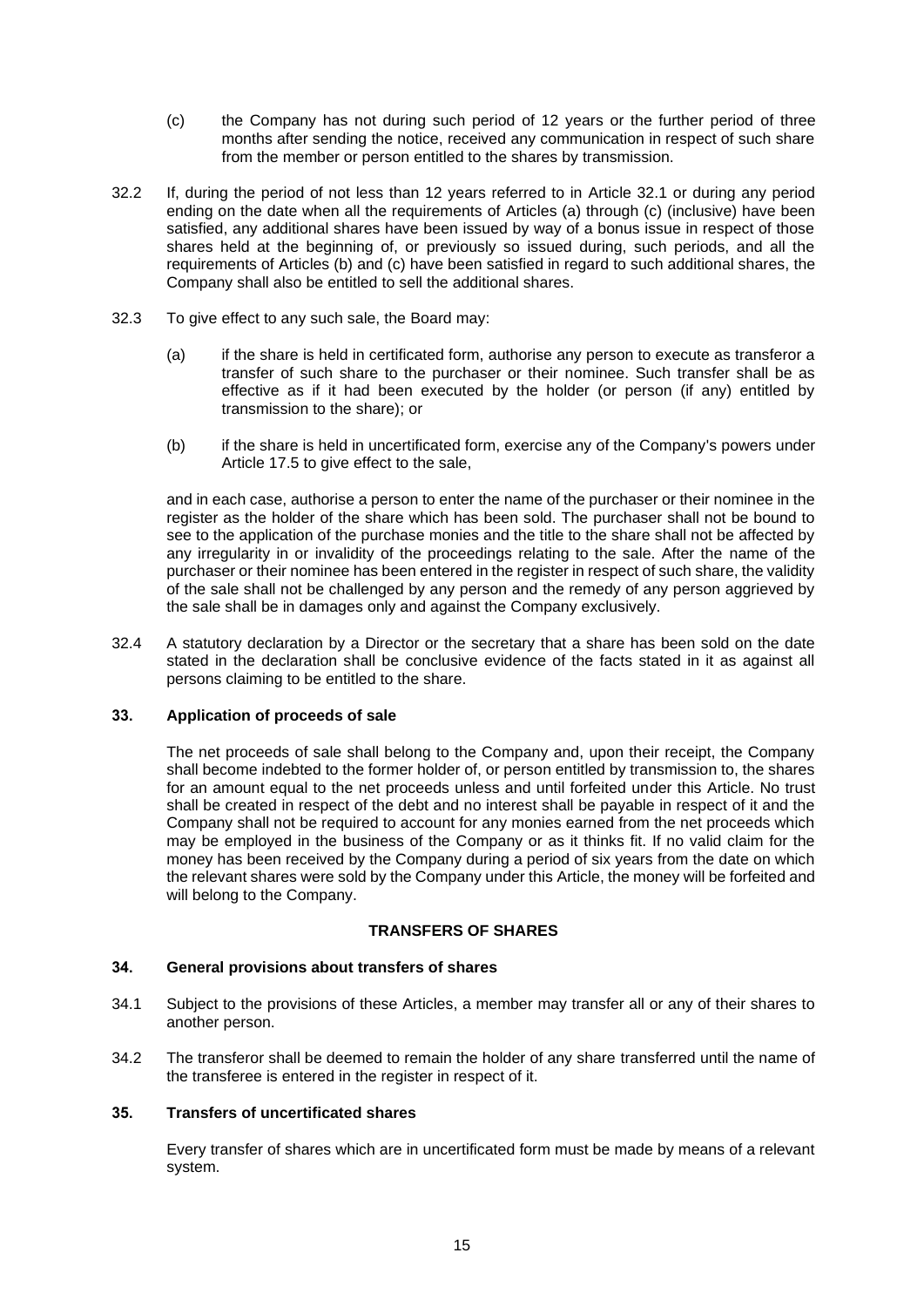### **36. Transfers of certificated shares**

- 36.1 Every transfer of shares which are in certificated form must be in writing in any usual form or in any form approved by the Board.
- 36.2 Such transfer shall be executed by or on behalf of the transferor and (in the case of a transfer of a share which is not fully paid up) by or on behalf of the transferee.
- 36.3 The Company is entitled to retain any transfer which it registers.

# **37. Right to refuse registration**

- 37.1 Registration of a transfer of a share in uncertificated form may be refused in the circumstances set out in the Regulations, and where, in the case of a transfer to joint holders, the number of joint holders to whom the uncertificated share is to be transferred exceeds four.
- 37.2 The Board may, in its absolute discretion and without giving any reason, refuse to register any transfer of certificated shares if:
	- (a) it is in respect of shares which are not fully paid up provided that, if any of the class of shares which are not fully paid up are admitted to trading on AIM or a Recognised Investment Exchange or any other stock exchange outside the United Kingdom on which the Company's shares of the same class are normally traded, the Board shall not refuse to register a transfer if this would stop dealings in that class of shares from taking place on an open and proper basis;
	- (b) it is in respect of more than one class of shares (as each class needs a separate share transfer form);
	- (c) it is not duly stamped (if so required) or duly certified or otherwise shown to the satisfaction of the Board to be exempt from stamp duty; and
	- (d) it is not delivered for registration to the office or such other place as the Board may from time to time determine, accompanied (except in the case of a transfer by a recognised person where a certificate has not been issued) by the certificate for the shares to which it relates and such other evidence as the Board may reasonably require to show the right of the transferor to make the transfer.
- 37.3 The Board may, in its absolute discretion and without giving any reason, refuse to register any allotment or transfer of shares which is in favour of:
	- (a) a child, bankrupt or person of unsound mind; or
	- (b) more than four joint allottees or transferees.
- 37.4 If the Board refuses to register any allotment or transfer of a share, it shall notify the person to whom the shares were to be allotted or transferred and, in the case of shares in certificated form, the Company must return the letter of allotment or share transfer form to the person who delivered it to the Company (except in the case of suspected fraud). Such notification shall be made as soon as possible and in any event no later than two months after the date:
	- (a) (in the case of shares held in certificated form) on which the letter of allotment or share transfer form was lodged with the Company; or
	- (b) (in the case of shares held in uncertificated form) on which the instruction from the Operator of the relevant system was received by the Company.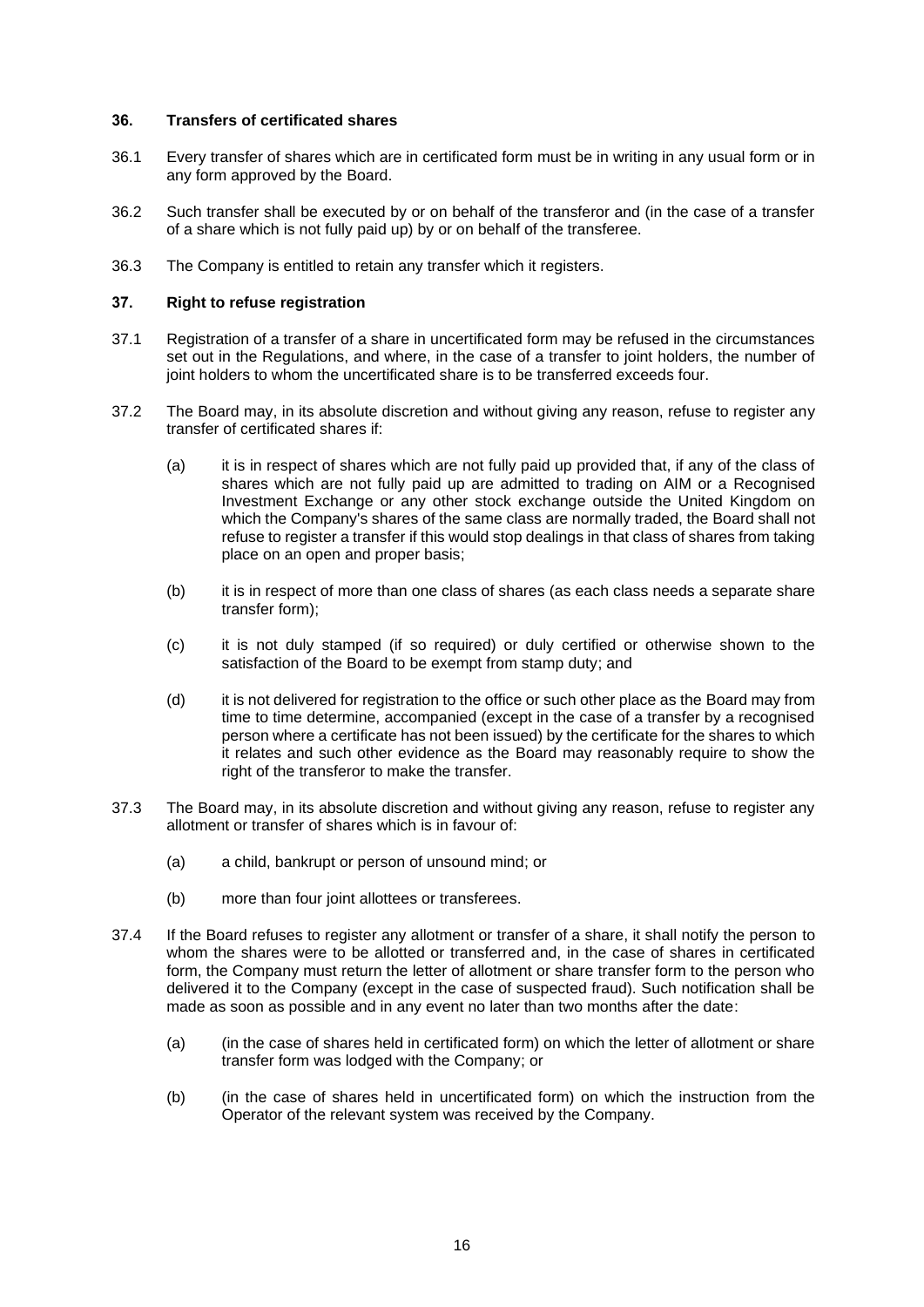### **38. No fee for registration**

No fee shall be charged by the Company for registering any transfer, document or instruction relating to or affecting the title to any share or for making any other entry in the register.

# **TRANSMISSION OF SHARES**

### **39. On death**

- 39.1 The personal representatives of a deceased member shall be the only persons recognised by the Company as having any title to shares held by them alone or to which they alone are entitled but, in the case of shares held by more than one person, only the survivor(s) shall be recognised by the Company as being entitled to such shares.
- 39.2 Nothing in these Articles shall release the estate of a deceased member from any liability in respect of any share which had been held by them solely or jointly with another person.

# **40. Election of person entitled by transmission**

- 40.1 Any person becoming entitled to a share in consequence of the death or bankruptcy of any member or of any other event giving rise to a transmission of such entitlement by operation of law may, on producing such evidence as the Board may properly require, elect either to be registered as a member or to have some person nominated by them registered as a member.
- 40.2 If the person so entitled elects to be registered themselves, they shall give notice to the Company to that effect. If they elect to have some other person registered, they shall do this:
	- (a) (in the case of shares held in certificated form) by executing as transferor a transfer of the share to that person; or
	- (b) (in the case of shares held in uncertificated form) by a transfer by means of a relevant system.
- 40.3 The provisions of these Articles relating to the transfer of shares (including the right of the Board to decline or suspend registration) shall apply to such notice or transfer (as the case may be) as if it were a transfer by the person previously entitled to the shares.
- 40.4 The Board shall within two months of such evidence of entitlement to transmission being produced cause the entitlement of that person to be noted in the register.
- 40.5 The Board may at any time give notice requiring any such person to elect either to register themselves or to transfer the share and, if such notice is not complied with within 60 days, the Board may, after that time, withhold payment of all dividends and other monies payable in respect of such share until the requirements of the notice have been complied with.

# **41. Rights on transmission**

- 41.1 When a person becomes entitled to a share in consequence of the death or bankruptcy of a member, or of any other event giving rise to a transmission of such entitlement by operation of law, the rights of the holder in relation to that share shall cease.
- 41.2 However, the person so entitled to the share may give a good discharge for any dividends and other monies payable in respect of it and shall, subject to the provisions of these Articles, have the same rights to which they would be entitled if they were the holder of the share, except that they shall not, before they are registered as the holder of the share, (except with the authority of the Board) be entitled to receive notice of, or to attend or vote at, any general meetings of the Company or any separate meeting of the holders of any class of shares in the Company.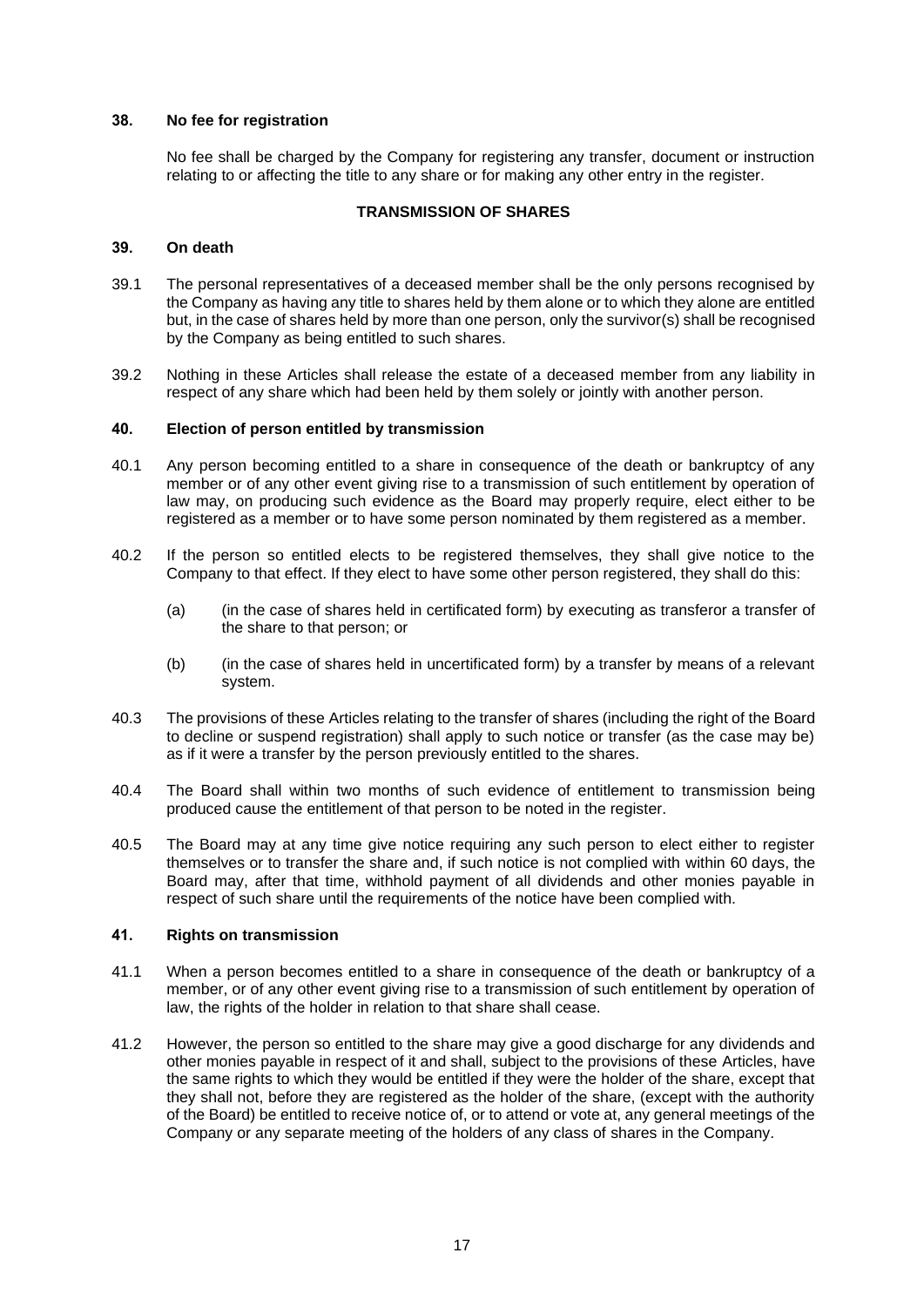# **DISCLOSURE OF INTERESTS IN SHARES**

#### <span id="page-17-2"></span>**42. Sanctions for non-disclosure**

- 42.1 Where a member, or any other person appearing to be interested in shares held by that member has:
	- (a) been issued with a notice under section 793 of the Act or any other statutory notice in respect of those shares; and
	- (b) failed in relation to any shares ("**default shares**", which expression shall include any further shares which are issued in respect of such default shares) to give the Company the information required by that notice within the prescribed period from the date of service of the notice,

then, unless the Board otherwise determines, the sanctions set out in Articles [42.2](#page-17-0) and [42.3](#page-17-1) shall apply.

- <span id="page-17-0"></span>42.2 The member shall not be entitled in respect of the default shares and any other shares held by them to be present or to vote (either in person or by representative or proxy) at any general meeting or at any separate meeting of the holders of any class of shares, or on any poll, or to exercise any other right conferred by membership in relation to any such meeting or poll. The same restrictions shall apply to any transferee to whom any of such default shares are transferred, unless such transfer is an excepted transfer (as defined in Article [46\)](#page-18-0).
- <span id="page-17-1"></span>42.3 Where the default shares (excluding any shares in the Company held as treasury shares) represent at least 0.25 per cent. in nominal value of the issued shares of their class, the Board may in its absolute discretion by notice in writing to such members direct that:
	- (a) any dividend or other monies payable in respect of the default shares shall be withheld by the Company, which shall not have any obligations to pay interest on it, and the member shall not be entitled to elect, under Article [133](#page-47-0) or Articl[e 134,](#page-49-0) to receive shares instead of that dividend; and
	- (b) save for an excepted transfer (as defined in Article [46\)](#page-18-0) and subject to the requirements of the relevant system in relation to shares in uncertificated form, no transfer of a default share shall be registered unless:
		- (i) the member is not in default as regards supplying the information required; and
		- (ii) the member proves to the satisfaction of the Board that no person in default as regards supplying such information is interested in any of the shares which are the subject of the transfer.

# **43. Cessation of sanctions**

- 43.1 Where the sanctions under Article [42](#page-17-2) apply in relation to any shares, they shall cease to have effect seven days following the earlier of:
	- (a) receipt by the Company of notice that the shares have been transferred by means of an excepted transfer; or
	- (b) receipt by the Company of the information required by the notice issued under section 793 of the Act or any other statutory notice.
- 43.2 The Board may at any time give notice cancelling or suspending for a stated period the operation of the sanctions under Article [42](#page-17-2) in whole or in part.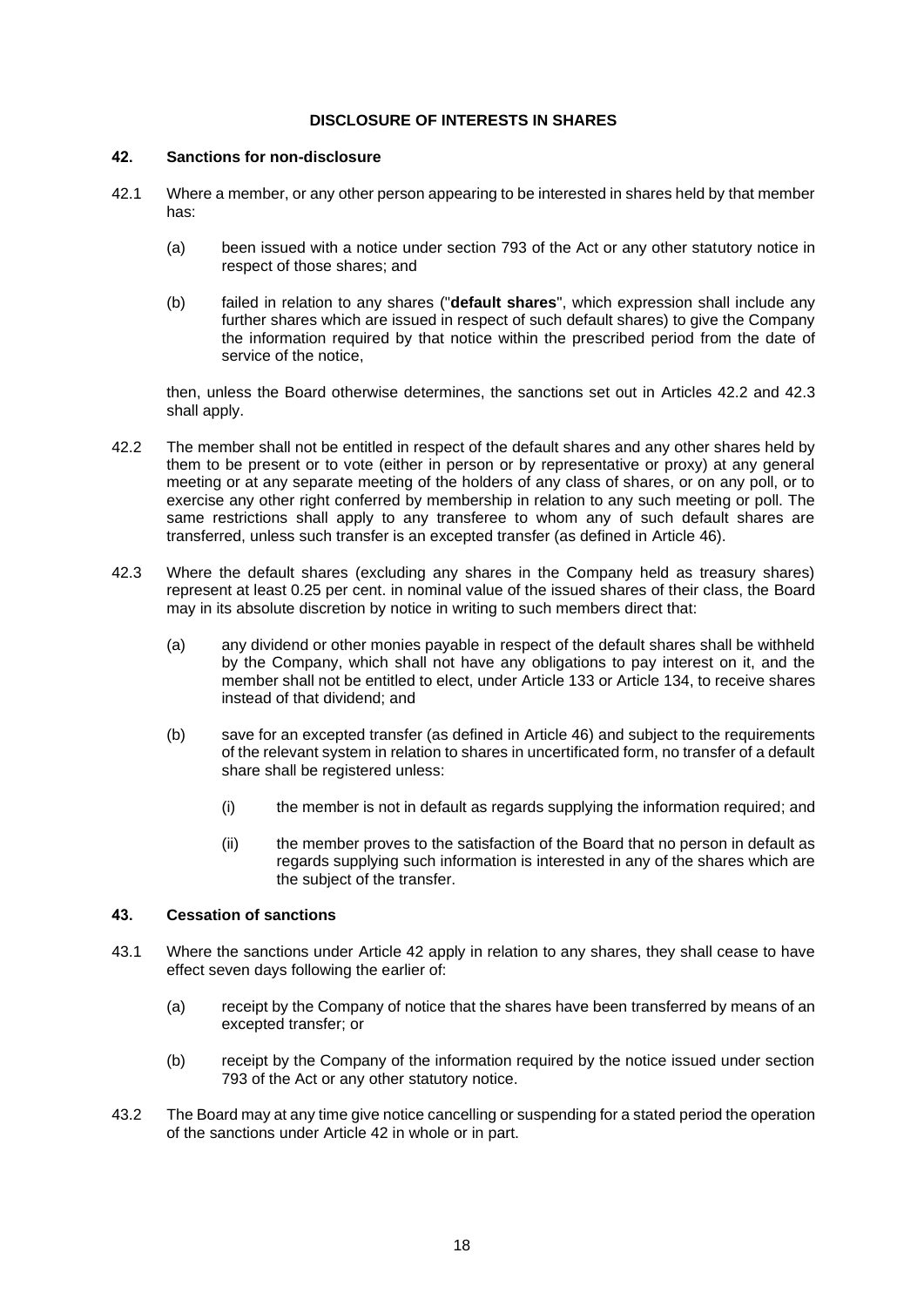### <span id="page-18-1"></span>**44. Section 793 notices**

- 44.1 Any notice issued under section 793 of the Act may treat certificated and uncertificated shares of a holder as separate holdings and either apply only to certificated shares or to uncertificated shares or make different provision for certificated and uncertificated shares.
- 44.2 Where, on the basis of information obtained from a member in respect of any share held by them, the Company issues a notice under section 793 of the Act to any other person, it shall, at the same time, send a copy of the notice to the member. The accidental omission to do so, or the non-receipt by the member of the copy shall not invalidate or otherwise affect the application of Article [42.](#page-17-2)

# <span id="page-18-2"></span>**45. Approved depositaries**

- 45.1 Where a person who appears to be interested in shares has been served with a notice under section 793 of the Act and the shares in which they appear to be interested are held by an approved depositary, the provisions of Articles [42](#page-17-2) through [44](#page-18-1) (inclusive) shall be treated as applying only to the shares which are held by the approved depositary in which that person appears to be interested and not (so far as that person's apparent interest is concerned) to any other shares held by the approved depositary.
- 45.2 While the member on which a notice under section 793 of the Act is served is an approved depositary, the obligations of the approved depositary as a member will be limited to disclosing to the Company any information relating to a person who appears to be interested in the shares held by it which has been recorded by it in accordance with the arrangement under which it was appointed as an approved depositary.

# <span id="page-18-0"></span>**46. Disclosure of interests – definitions**

For the purposes of Articles [42](#page-17-2) through [45](#page-18-2) (inclusive):

- (a) a person, other than the member holding a share, shall be treated as appearing to be interested in that share if:
	- (i) the member has informed the Company that the person is, or may be, so interested; or
	- (ii) the Company (after taking account of any information obtained from the member or, under a notice under section 793 of the Act, from anyone else) knows or has reasonable cause to believe that the person is, or may be, so interested;
- (b) "**interested**" shall be construed in the same way as it is construed for the purpose of section 793 of the Act;
- (c) reference to a person having failed to give the Company the information required by a notice, or being in default as regards supplying such information, includes reference to their having failed or refused to give all or any part of it and reference to their having given information which they know to be false in a material particular or having recklessly given information which is false in a material particular;
- (d) the "**prescribed period**" means 14 days;
- (e) "**statutory notice**" means a notice served by the Company under the Acts requiring particulars of interests in shares or the identity of persons interested in shares;
- (f) an "**excepted transfer**" means, in relation to any shares held by a member:
	- (i) a transfer following the acceptance of a takeover offer for the Company (within the meaning of the Act);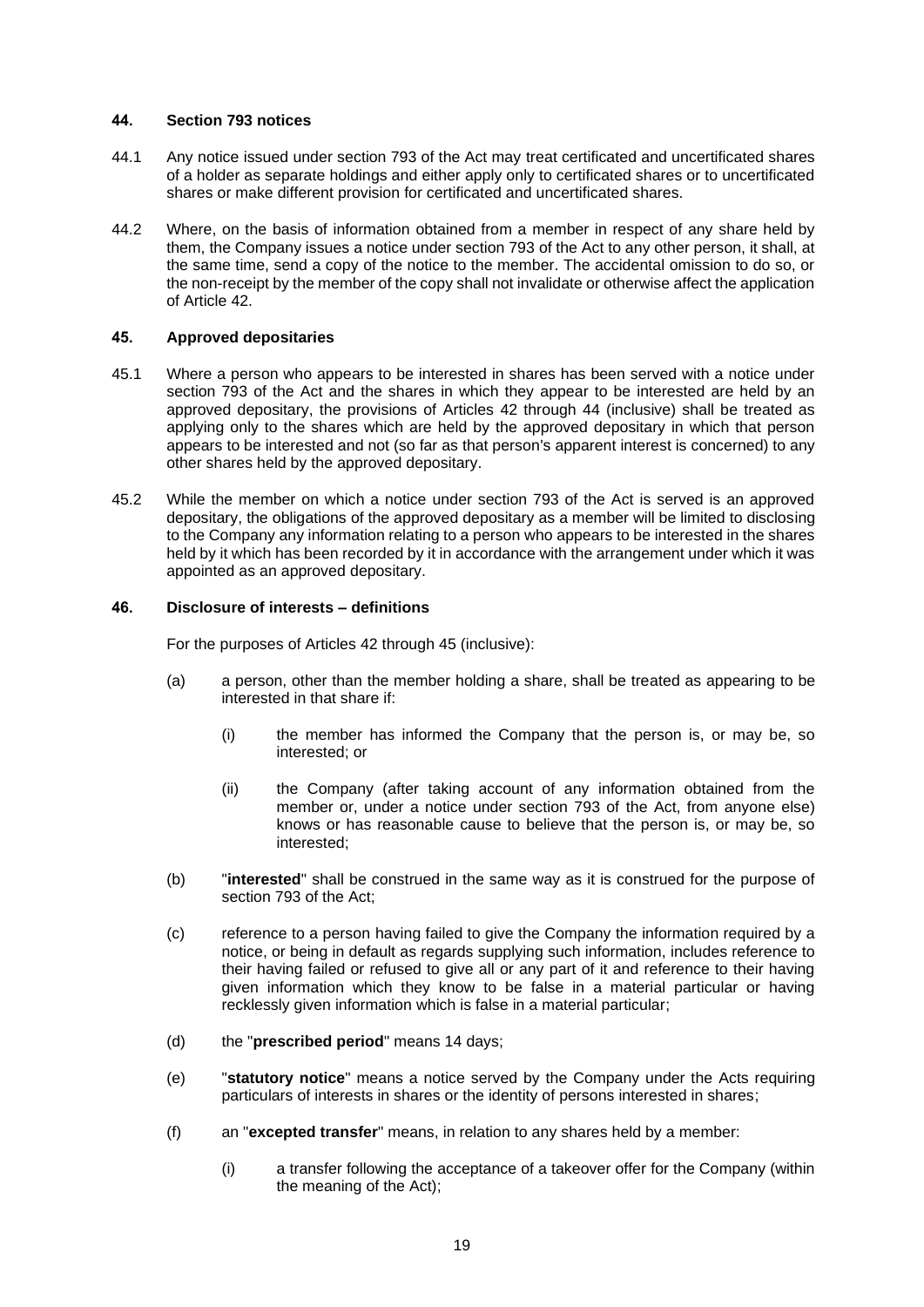- (ii) a transfer in consequence of a sale made through AIM or a Recognised Investment Exchange or any other stock exchange outside the United Kingdom on which the Company's shares of the same class as the default shares are normally traded; or
- (iii) a transfer which is shown to the satisfaction of the Board to be made in consequence of a sale of the whole of the beneficial interest in the shares to a person who is unconnected with the member and with any other person appearing to be interested in the shares.

### **47. Sections 794 and 795**

Nothing contained in these Articles shall limit the power of the Company under sections 794 and 795 of the Act.

### **GENERAL MEETINGS**

### **48. Participation in general meetings**

- 48.1 The Board may make any arrangements which it decides are appropriate to allow those entitled to do so to attend and participate in any general meeting.
- 48.2 Unless the notice of meeting says otherwise or the Chair of the meeting decides otherwise, a general meeting will be treated as taking place where the Chair of the meeting is at the time of the meeting.
- 48.3 Two or more persons who may not be in the same place as each other attend and participate in a general meeting if they are able to exercise their rights to speak and vote at that meeting. A person is able to exercise the right to speak at a general meeting if that person can communicate to all those attending the meeting while the meeting is taking place. A person is able to exercise the right to vote at a general meeting if that person can vote on resolutions put to the meeting (or, in relation to a poll, can vote within the required timeframe) and that person's vote can be taken into account in deciding whether or not such resolutions are passed at the same time as the votes of others attending the meeting.
- 48.4 When deciding whether a person is attending or participating in a meeting other than at a physical place, it is immaterial where that person is or how that person is able to communicate with others who are attending and participating.
- 48.5 Where holders of, and persons entitled by transmission to, shares can participate at a general meeting by means of an electronic facility, any document required to be on display or available for inspection will be made available for the required period in electronic form to those persons entitled to inspect it and this will satisfy any such requirement.

### **49. Electronic facilities and satellite meetings**

- 49.1 The Board may decide to let persons entitled to attend and participate in a general meeting do so by simultaneous attendance and participation by means of an electronic facility. Shareholders present in person or by proxy by means of such electronic facility will be counted in the quorum for, and entitled to participate in, the general meeting.
- 49.2 The Board may also decide to let persons entitled to attend and participate in a general meeting do so by simultaneous attendance and participation at a satellite meeting place anywhere in the world (referred to in these Articles as a "**satellite meeting**"). Shareholders present in person or by proxy at satellite meeting places shall be counted in the quorum for, and entitled to participate in, the general meeting. The satellite meeting will be treated as taking place where the Chair of the meeting is at the time of the meeting and the powers of the Chair will apply to the satellite meeting.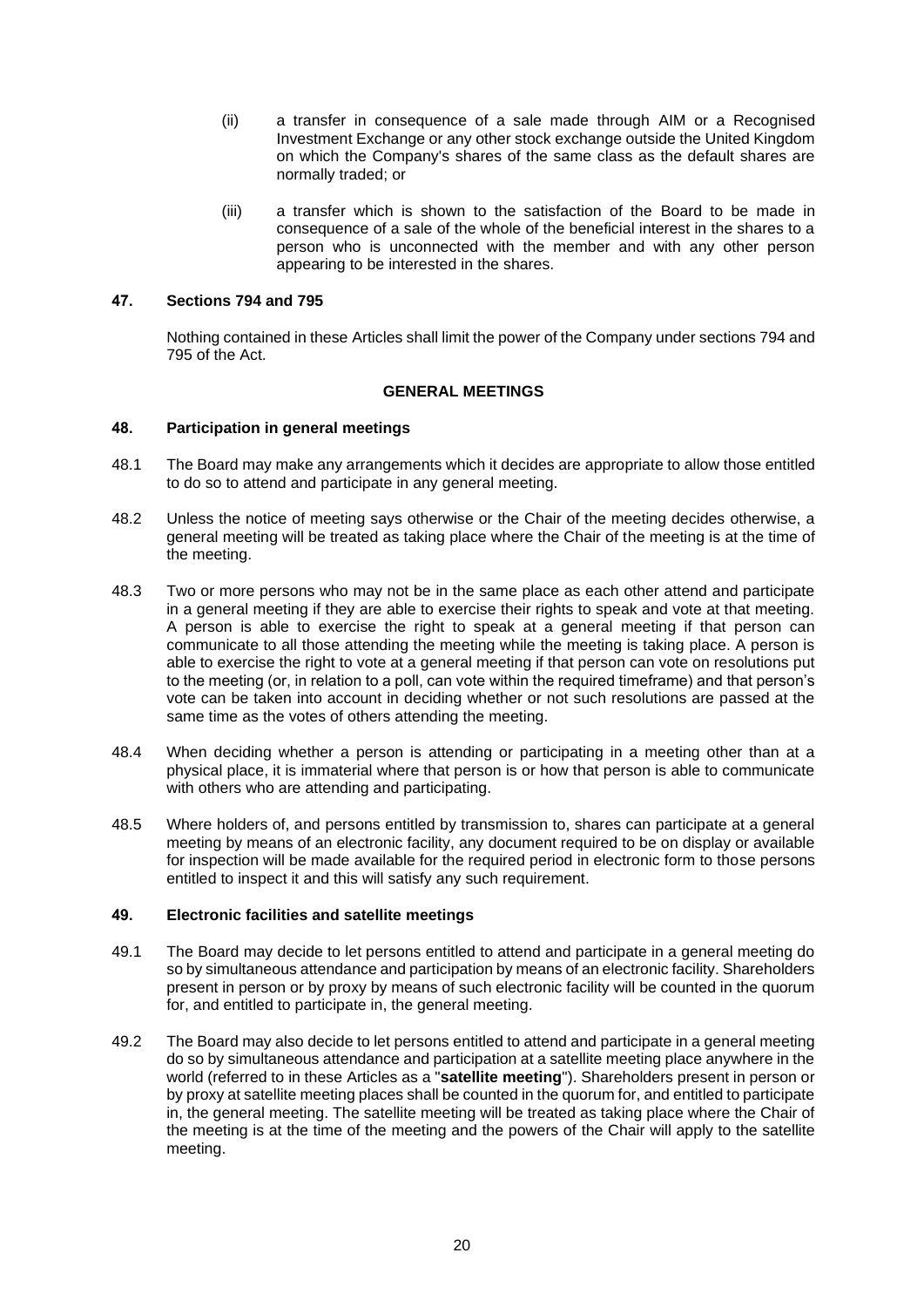- 49.3 Any general meeting at which electronic facilities are available and any satellite meeting will be duly constituted and its proceedings valid if the Chair is satisfied that facilities are available throughout the meeting to enable all members attending the meeting by whatever means and at all the meeting places to:
	- (a) participate in the business for which the meeting has been called;
	- (b) hear all the people who speak at the meeting and at any satellite meeting; and
	- (c) be heard by all other people attending and participating in the meeting.
- <span id="page-20-0"></span>49.4 If it appears to the Chair that the principal meeting place or any satellite meeting place is inadequate to accommodate all members entitled and wishing to attend, the meeting shall be duly constituted and its proceedings valid provided that the Chair of the meeting is satisfied that adequate facilities are available throughout the meeting to ensure that a member who is unable to be accommodated is able to participate in the business for which the meeting has been convened, and to hear and see all persons who speak (whether by the use of microphones, loudspeakers, audio visual communications equipment, an electronic facility or otherwise) whether in the meeting place or elsewhere and to be heard and seen by all other persons so present in the same manner. The notice of meeting does not have to give details of any arrangements under this Article [49.4.](#page-20-0)
- 49.5 All persons seeking to attend and participate in a general meeting by way of an electronic facility are responsible for maintaining adequate facilities to enable them to do so. Subject to the right of the Chair to adjourn a general meeting under these Articles, any inability of a person to attend or participate in a general meeting by means of an electronic facility shall not invalidate the proceedings of that meeting.
- 49.6 Nothing in these Articles authorises or allows a general meeting to be held exclusively on an electronic basis.

# **NOTICE OF GENERAL MEETINGS**

### **50. Omission to send or non-receipt of notice**

The accidental omission to give any notice of a meeting or the accidental omission to send or supply any document or other information relating to any meeting to, or the non-receipt (even if the Company becomes aware of such failure to send or supply or non-receipt) of any such notice, document or other information by, any person entitled to receive the notice, document or other information shall not invalidate the proceedings at that meeting.

# **51. Deemed receipt of notice**

A member present in person or by proxy at any meeting of the Company or of the holders of any class of shares in the Company shall be deemed to have received due notice of the meeting and, if required, of the purposes for which it was called.

### **52. Postponement of general meetings**

- 52.1 If the Board, in its absolute discretion, considers that it is impractical or undesirable for any reason to hold a general meeting on the date or at the time or place (or places in the case of a satellite meeting) specified in the notice calling the general meeting or by means of the electronic facility stated in that notice, it may postpone or move the general meeting to another date, time and/or place or change the electronic facility (or do any of these things).
- 52.2 The Board shall take reasonable steps to ensure that notice of the date, time and place of the rearranged meeting (or places in the case of a satellite meeting) is given to any member trying to attend the meeting at the original time and place (or places in the case of a satellite meeting).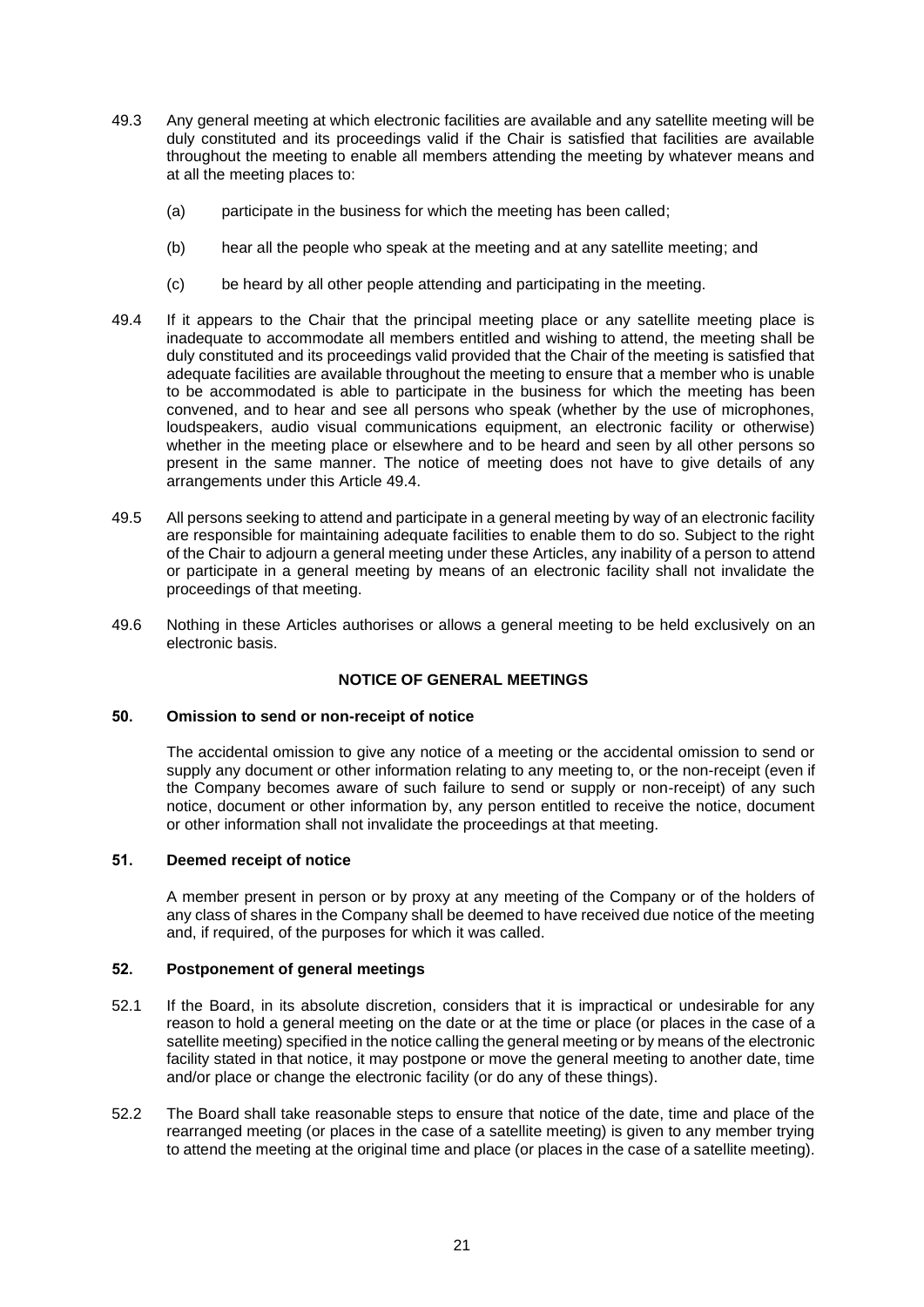- 52.3 Notice of the date, time and place of the rearranged meeting (or places in the case of a satellite meeting) shall be placed on the Company's website and announced via a Regulatory Information Service (being a service approved by the Financial Conduct Authority for the distribution to the public of regulatory announcements and included within the list maintained on its website) if the Company's shares are traded on AIM or an equivalent regulatory information dissemination channel of a Recognised Investment Exchange or of any other stock exchange outside the United Kingdom on which the Company's shares are normally traded. Notice of the business to be transacted at such rearranged meeting shall not be required.
- 52.4 If a meeting is rearranged in this way the appointment of a proxy will be valid if it is received as required by these Articles not less than 48 hours before the time appointed for holding the rearranged meeting. The Board may also postpone or move the rearranged meeting under this Article.

# **PROCEEDINGS AT GENERAL MEETINGS**

# **53. Quorum**

- 53.1 No business shall be transacted at any general meeting unless a quorum is present when the meeting proceeds to business. The absence of a quorum shall not preclude the appointment of a Chair of the meeting in accordance with the provisions of these Articles, which shall not be treated as part of the business of the meeting.
- 53.2 The quorum for a general meeting shall, for all purposes, be two members present in person or by proxy and entitled to vote. If only two persons are present, and each is a proxy for the same member, or each is a corporate representative and both represent the same corporate member, then a quorum will not be present.

# <span id="page-21-0"></span>**54. Procedure if quorum not present**

- 54.1 If a quorum is not present within five minutes (or such longer time not exceeding one hour as the Chair of the meeting may decide to wait) after the time appointed for the start of the meeting, or if, during a meeting, a quorum ceases to be present, the meeting, if convened by or on the requisition of members, shall be dissolved. In any other case, it shall stand adjourned to such date (being not less than seven days later, excluding the day on which the meeting is adjourned and the day for which it is reconvened) and at such other time or place or places and with such means of attendance and participation as the Chair of the meeting (or in default, the Board) may decide.
- 54.2 At any such adjourned meeting the quorum shall be one member present in person or by proxy and entitled to vote (whatever the number of shares held by them) and any notice of an adjourned meeting shall state that one member present in person or by proxy and entitled to vote (whatever the number of shares held by them) shall be a quorum.
- 54.3 If a quorum is not present within five minutes (or such longer time not exceeding one hour as the Chair of the meeting may decide to wait) the adjourned meeting shall be dissolved.

# **55. Security arrangements**

55.1 The Board and, at any general meeting, the Chair, may make any arrangement and impose any requirement or restriction which it or they (as appropriate) consider appropriate to ensure the security and orderly conduct of a general meeting including, but not limited to, requirements for evidence of identity to be produced by those attending the meeting, the searching of their personal property and the restriction of items which may be taken into the meeting place. The Board and, at any general meeting, the Chair may authorise one or more persons who shall include a Director or the secretary or the Chair of the meeting to refuse physical or electronic entry to, or to eject from (physically or electronically), such general meeting any person who refuses to comply with these arrangements, requirements or restrictions or who disrupts the proper and orderly conduct of the meeting.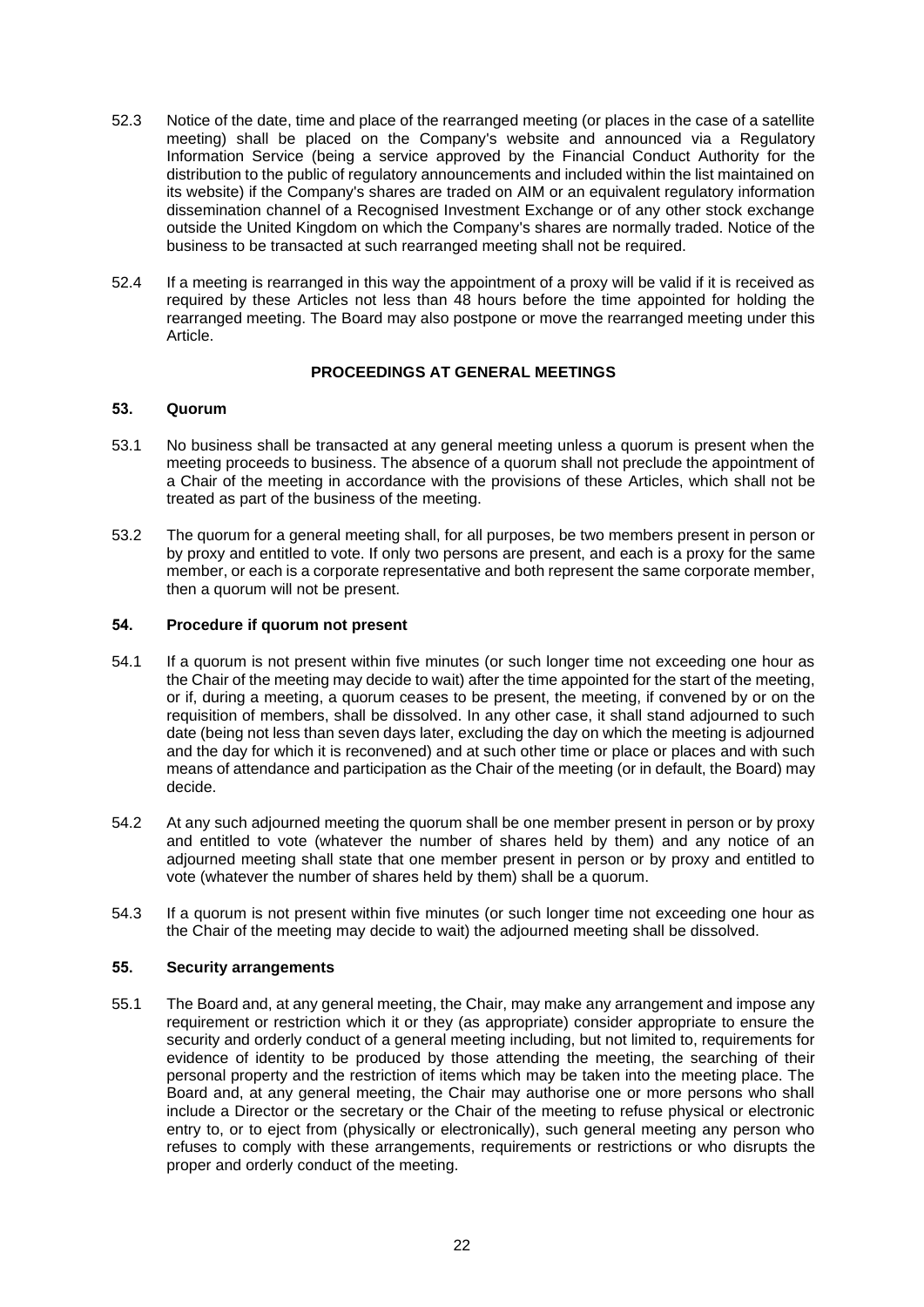55.2 Where a general meeting is held partly by means of an electronic facility, the Board may make any arrangement and impose any requirement or restriction that is necessary to ensure the identification of those taking part by this means and the security of the electronic facility.

# **56. Chair of general meeting**

- 56.1 The Chair (if any) of the Board or, in their absence, the deputy Chair (if any) of the Board or, in their absence, some other Director nominated by the Directors, shall preside as Chair at every general meeting of the Company.
- 56.2 If neither the Chair (if any) nor the deputy Chair (if any) nor such other Director is present within ten minutes after the time appointed for the start of the meeting, or none of such persons is willing to act as such, the Directors present shall select one of their number to be Chair. If only one Director is present and they are willing to act, they shall be Chair. In default, the members present in person and entitled to vote shall choose one of their number to be Chair.

# **57. Orderly conduct**

- 57.1 The Chair of the meeting shall take such action or give directions for such action to be taken as they think fit to promote the orderly conduct of the business of the meeting as laid down in the notice of meeting. The Chair's decision on points of order, matters of procedure or arising incidentally from the business of the meeting shall be final as shall be their determination, acting in good faith, whether any point or matter is of such a nature.
- 57.2 For the avoidance of doubt, no provision of these Articles restricts or excludes any of the powers or rights of a Chair of a meeting which are given by the general law.

# **58. Right to attend and speak**

- 58.1 A Director shall be entitled, even though they are not a member, to attend and speak at any general meeting and at any separate meeting of the holders of any class of shares or debentures in the capital of the Company.
- 58.2 The Chair of the meeting may invite any person to attend and speak at any general meeting of the Company and at any separate meeting of the holders of any class of shares or debentures in the capital of the Company where they consider that this will assist in the deliberations of the meeting.

# **59. Power to adjourn**

- 59.1 The Chair may, with the consent of a meeting at which a quorum is present (and shall, if so directed by the meeting), adjourn any meeting to another date, time and/or place (or places in the case of a satellite meeting) or for an indefinite period and with such means of attendance and participation as they decide.
- 59.2 Without prejudice to any other power which they may have under these Articles or which is given by the general law, the Chair may, without the need for the consent of the meeting, interrupt or adjourn any meeting to another date, time and/or place (or places in the case of a satellite meeting) or for an indefinite period and with such means of attendance and participation as they decide if they are of the opinion that:
	- (a) the members wishing to attend cannot be conveniently accommodated in the place appointed for the meeting; or
	- (b) the conduct of persons present prevents or is likely to prevent the proper and orderly conduct of the meeting; or
	- (c) it has become necessary to ensure that the business of the meeting is properly considered and transacted; or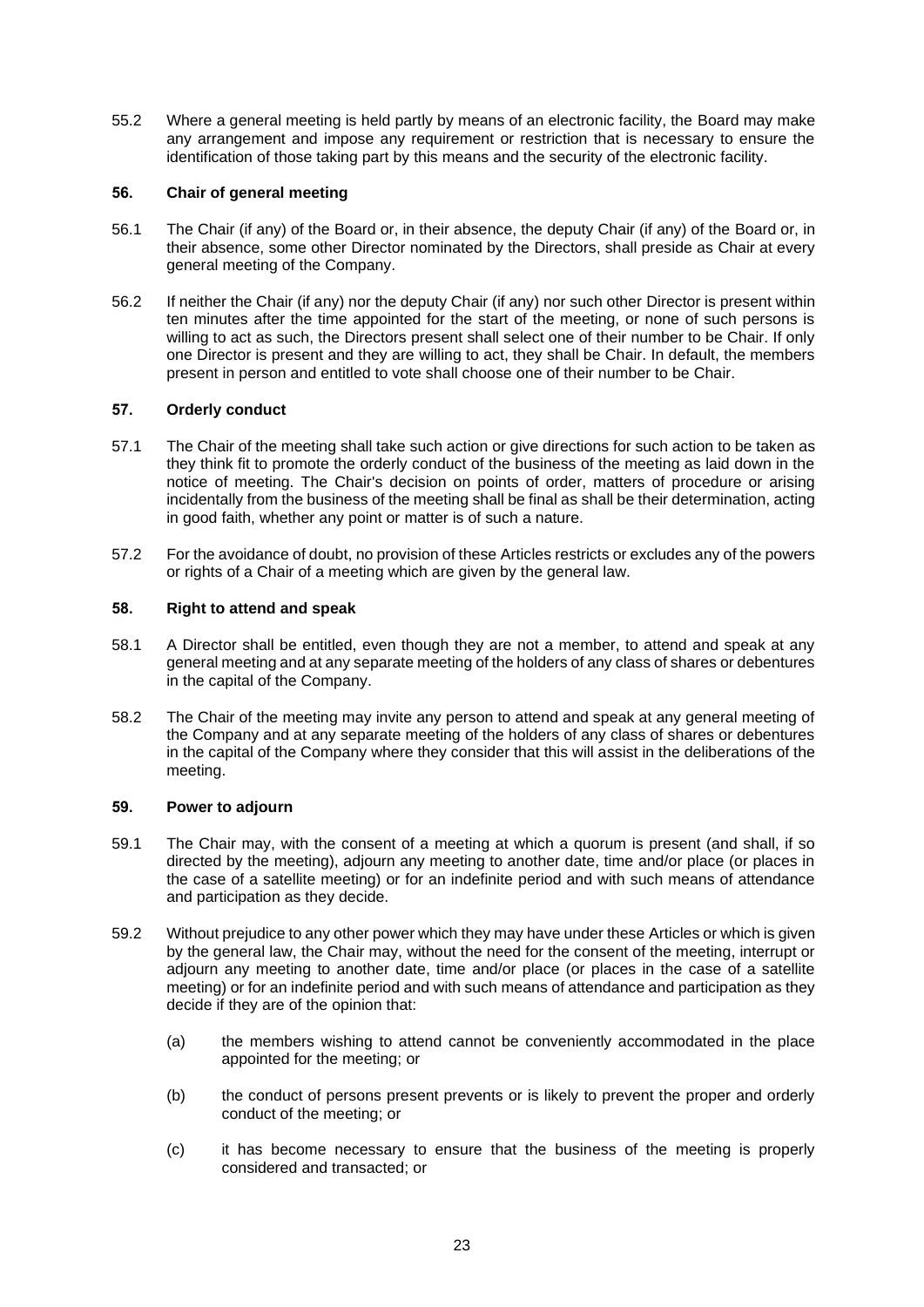(d) the facilities or security at the place of the meeting (or places in the case of a satellite meeting) or the electronic facility provided for the meeting have become inadequate or are otherwise not sufficient to allow the meeting to be conducted as intended.

# <span id="page-23-0"></span>**60. Notice of adjourned meeting**

- 60.1 Without prejudice to the provisions of these Articles, whenever a meeting is adjourned for 90 days or more or for an indefinite period, at least seven clear days' notice shall be given to the members (other than those who, under the provisions of these Articles or of any restrictions imposed on any shares, are not entitled to receive notice from the Company), to the Directors and to the auditor. Such notice shall specify the date, time and place (or places in the case of a satellite meeting) and the means of attendance and participation at the adjourned meeting and the general nature of the business to be transacted.
- 60.2 In all other cases, it shall not be necessary to give any notice of an adjourned meeting or of the business to be transacted at the adjourned meeting.
- 60.3 For the avoidance of doubt, the provisions of this Article [60](#page-23-0) shall not apply to a meeting adjourned for want of a quorum (see Article [54\)](#page-21-0).

# **61. Proceedings at adjourned meeting**

- 61.1 The only business which shall be transacted at any adjourned meeting is that which might properly have been transacted at the meeting from which the adjournment took place.
- 61.2 When a meeting is adjourned for an indefinite period the time and place (or places in the case of a satellite meeting) and the means of attendance and participation for the adjourned meeting shall be fixed by the Board.
- 61.3 Any meeting may be adjourned more than once.

# **VOTING**

### **62. Method of voting**

- 62.1 At any general meeting held partly by means of an electronic facility, any resolution put to the vote of the meeting will be decided on a poll, which poll votes may be cast by such electronic means as the Board decides are appropriate. Any such poll will be treated as having been validly demanded at the time fixed for the holding of the meeting. Subject to this, at any general meeting, a resolution put to the vote of the meeting shall be decided by a show of hands unless before the show of hands, or before or immediately following the declaration of the result of the show of hands, a poll is duly demanded.
- 62.2 Subject to the provisions of the Acts, a poll may be demanded on any question by:
	- (a) the Chair of the meeting;
	- (b) not less than five members present in person or by proxy and entitled to vote;
	- (c) a member or members present in person or by proxy representing in total not less than one-tenth of the total voting rights of all the members having the right to vote at the meeting; or
	- (d) a member or members present in person or by proxy holding shares in the Company conferring a right to vote at the meeting, being shares on which a total sum has been paid up equal to not less than one-tenth of the total sum paid up on all the shares conferring that right.

A demand by a proxy for a member shall be deemed to be a demand by that member.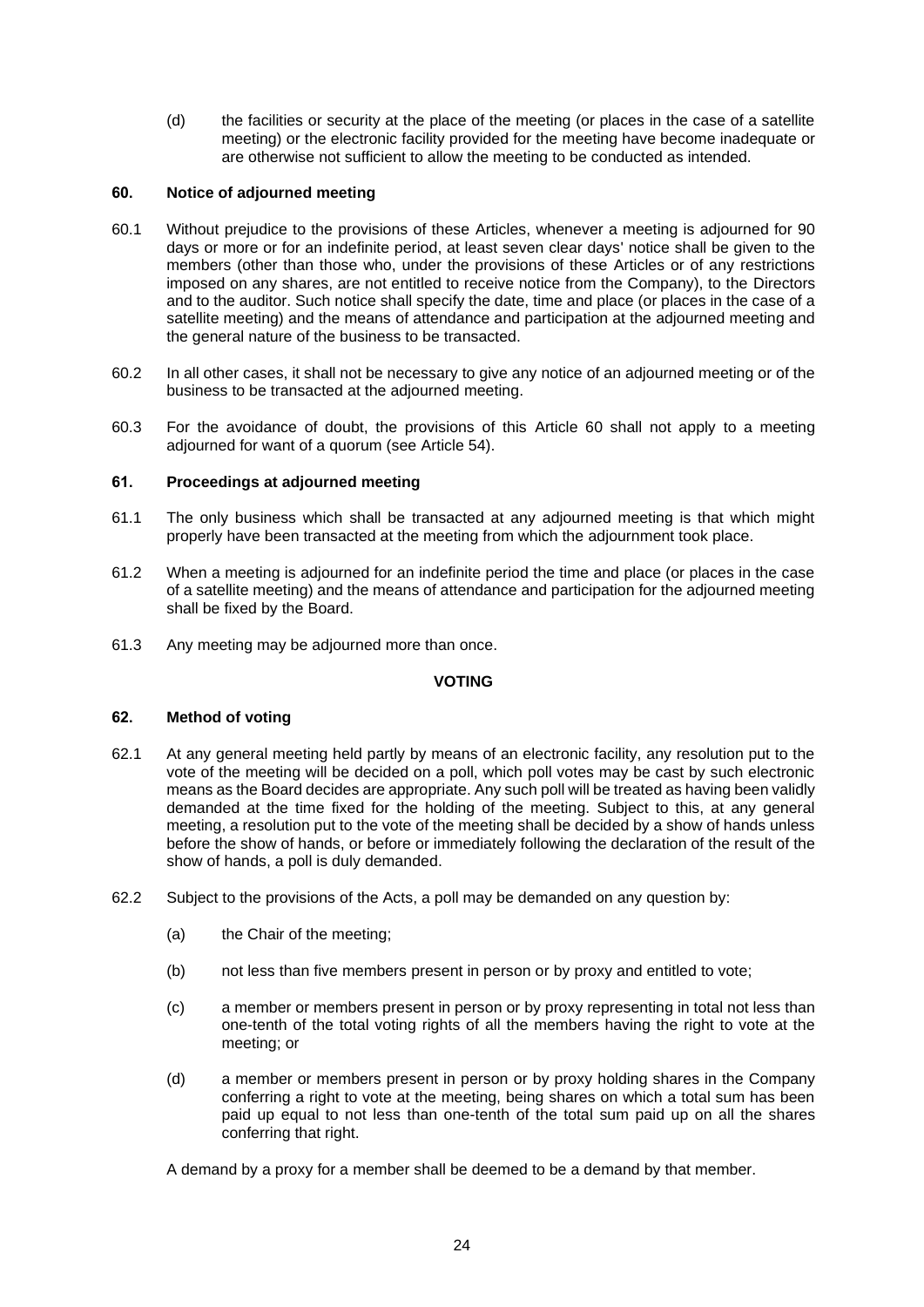62.3 Unless a poll is so demanded and the demand is not withdrawn, a declaration by the Chair that the resolution has been carried, or carried by a particular majority, or lost or not carried by a particular majority, and an entry to that effect in the minutes of the meeting, shall be conclusive evidence of that fact without proof of the number or proportion of the votes recorded in favour of or against such resolution.

# **63. Procedure on a poll**

- 63.1 If a poll is properly demanded, it shall be taken in such manner as the Chair of the meeting directs. They may appoint scrutineers, who need not also be members and may fix a date, time and place for declaring the result of the poll. The result of the poll shall be deemed to be the resolution of the meeting at which the poll was demanded.
- 63.2 Any poll demanded on the election of a Chair of a meeting or on any question of adjournment shall be taken immediately. A poll demanded on any other question shall be taken at such date, time and place(s) and by means of such attendance and participation as the Chair directs, either at once or after an interval or adjournment (but not more than 30 clear days after the date of the demand).
- 63.3 No notice need be given of a poll unless the Chair of the meeting directs.
- 63.4 The demand for a poll may be withdrawn with the consent of the Chair of the meeting at any time before the close of the meeting or the taking of the poll, whichever is earlier. A demand so withdrawn shall validate the result (if any) of a show of hands declared before the demand was made. In the case of a poll demanded before the show of hands or the declaration of the result of it, the meeting shall continue as if the demand had not been made.
- 63.5 The demand for a poll (other than on the election of the Chair of the meeting or on any question of adjournment) shall not prevent the continuance of a meeting for the transaction of any business other than the question on which a poll has been demanded.
- 63.6 On a poll, votes may be given in person or by proxy. A member entitled to more than one vote need not, if they vote on the poll, use all their votes or cast all the votes they use in the same way.

### **64. Votes of members**

- 64.1 Subject to any terms as to voting upon which any shares may have been issued or may for the time being be held, or any suspension or abrogation of voting rights under these Articles, at a general meeting of the Company:
	- (a) every member present in person shall, on a show of hands, have one vote;
	- (b) every member present in person or by proxy shall, on a poll, have one vote for every share of which they are the holder; and
	- (c) a proxy has one vote for and one vote against a resolution if:
		- (i) the proxy has been duly appointed by more than one member entitled to vote on the resolution; and
		- (ii) the proxy has been instructed by one or more of those members to vote for the resolution and by one or more members to vote against it.
- 64.2 In the case of joint holders of a share, the vote of the senior who tenders a vote, whether in person or by proxy, shall be accepted to the exclusion of the votes of the other joint holders. Seniority shall be determined by the order in which the names of the joint holders stand in the register.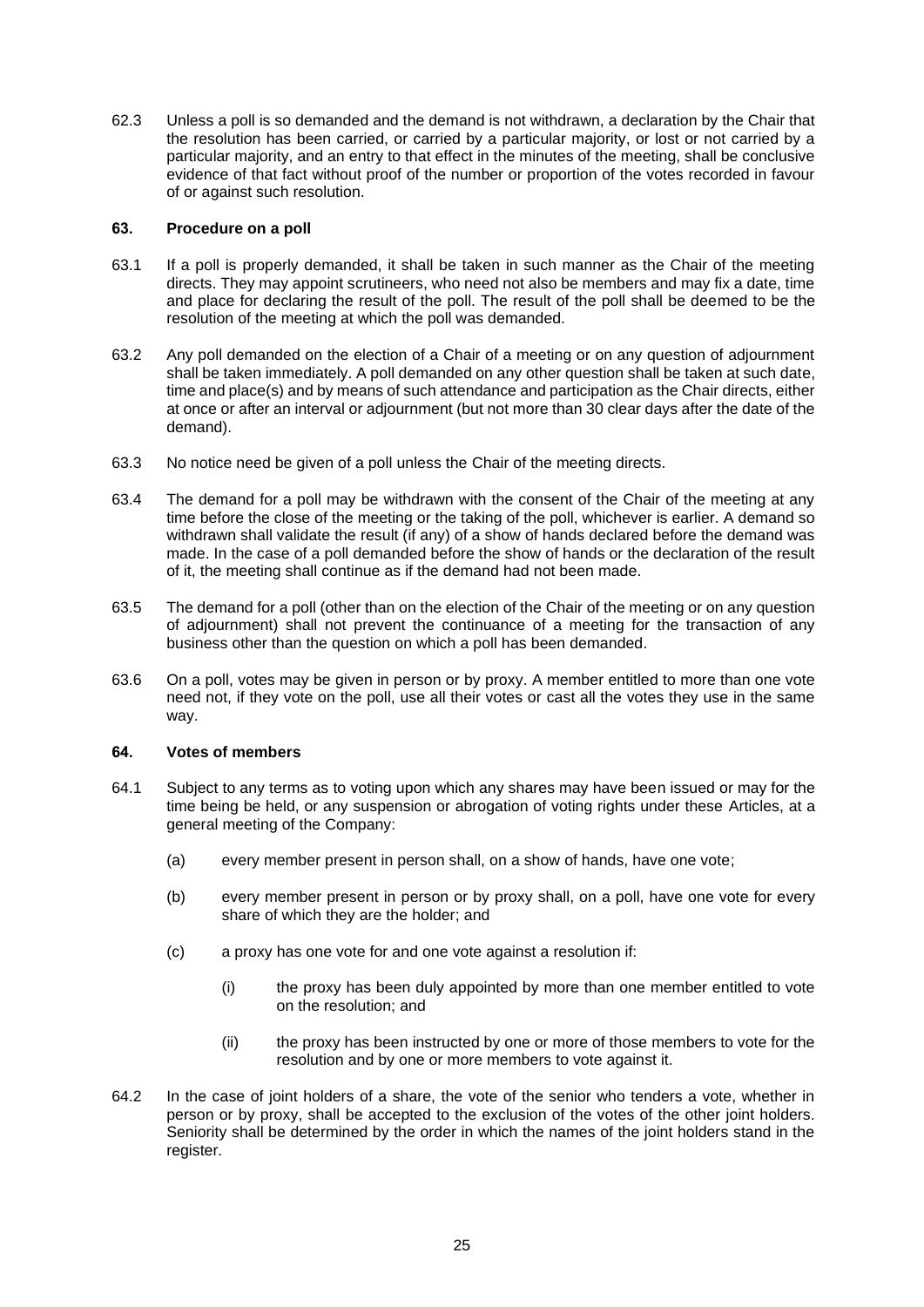- 64.3 A member in respect of whom an order has been made by any court or official having jurisdiction (whether in the United Kingdom or elsewhere) that they are or may be suffering from mental disorder or are otherwise incapable of running their affairs may vote, whether on a show of hands or on a poll, by their receiver, curator bonis or other person authorised for that purpose and appointed by the court or official and any such receiver, curator bonis or other person may, on a poll, vote by proxy provided, in each case, that evidence (to the satisfaction of the Board) of the authority of the person claiming to exercise the right to vote is deposited at the office or at such other place as is specified in accordance with these Articles for the deposit of forms of proxy for use at the meeting, adjourned meeting or poll at which the right to vote is to be exercised.
- 64.4 For the purpose of determining which persons may attend and vote at a general meeting, and the number of votes each such person may have, the notice of the meeting may specify a date and time by which persons must be entered on the register in order to be entitled to attend and vote at the meeting. This date and time must not be more than 48 hours (excluding non-working days) before the time appointed for the start of the meeting.

# **65. Restriction on voting rights**

- 65.1 The provisions of Article [42](#page-17-2) shall apply to restrict the voting rights of members where a notice in accordance with section 793 of the Act or other statutory notice in respect of shares held by such member has been given and the information required by such notice has not been given to the Company.
- 65.2 Unless the Board otherwise determines, no member shall be entitled (in respect of any share held by them) to be present or to vote, either in person or by proxy, at any general meeting or at any separate meeting of the holders of any class of shares, or on any poll or to exercise any other rights conferred by membership in relation to any such meeting or poll, if any calls or other monies due and payable in respect of such share remain unpaid. Such restrictions shall cease to apply on payment of the amount outstanding and all costs, charges and expenses incurred by the Company by reason of such non-payment.

# **66. Voting by proxy**

- 66.1 Subject to Article [66.2,](#page-25-0) a form appointing a proxy shall be:
	- (a) in writing in the usual form, or in such other form as may be approved by the Board; and
	- (b) executed by the appointor or their duly appointed attorney or, if the appointor is a corporation, under its seal or under the hand of its duly authorised officer or other person authorised to sign.
- <span id="page-25-0"></span>66.2 Subject to the Acts, the Board may resolve to allow a proxy to be appointed by electronic means (including, but not limited to, telephone, fax, email or via a website, online portal or platform). The ability to appoint a proxy by electronic means may be subject to such limitations, restrictions or conditions as the Board thinks fit. In particular, but without limitation, the Board may require such evidence as it considers appropriate to decide that the appointment of a proxy in this manner is effective.
- 66.3 Subject to any contrary direction contained in the form of proxy appointment (whether in hard copy or submitted by electronic means), a proxy may demand or join in demanding a poll and, subject to the provisions of these Articles, may vote on any resolution or amendment of a resolution put to, or any other business which may properly come before the meeting for which it is given, as the proxy thinks fit.
- 66.4 A proxy need not be a member of the Company.
- 66.5 A member may appoint more than one proxy to attend on the same occasion. When two or more valid but different appointments of a proxy are delivered or received in respect of the same share for use at the same meeting, the one which is last validly delivered or received (regardless of its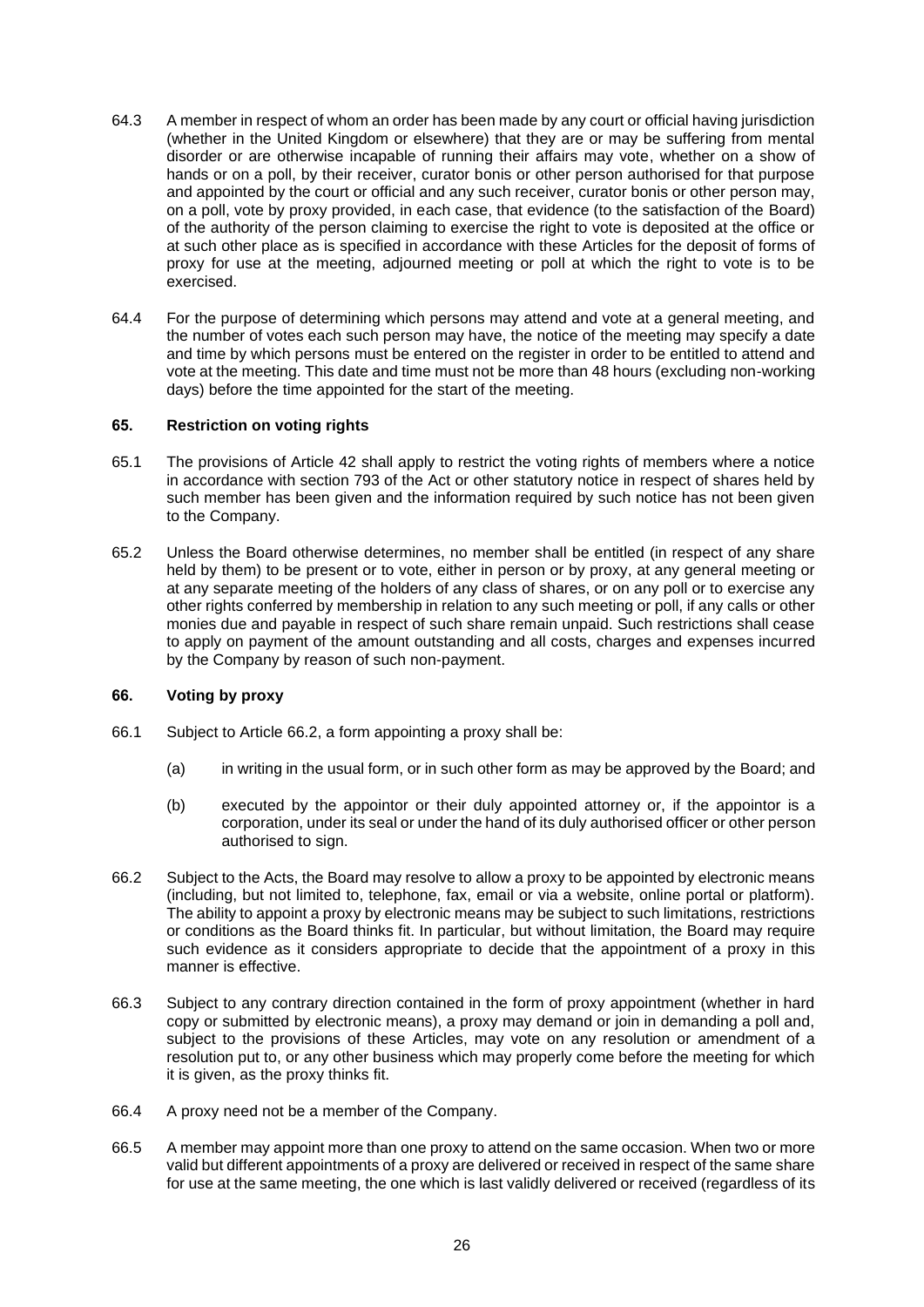date or the date of its execution) shall be treated as replacing and revoking the other(s) as regards that share. If the Company is unable to determine which was last delivered or received, none of them shall be treated as valid in respect of that share.

- 66.6 If a member appoints more than one proxy and the proxy forms appointing those proxies would give those proxies the apparent right to exercise votes on behalf of the member in a general meeting over more shares than are held by the member, then each of those proxy forms will be invalid and none of the proxies so appointed will be entitled to attend, speak or vote at the relevant general meeting.
- 66.7 The appointment of a proxy shall not preclude a member from attending and voting in person at the meeting or any adjournment of it or on any poll.
- 66.8 The proceedings at a general meeting shall not be invalidated where an appointment of a proxy in respect of that meeting is sent by electronic means as provided in these Articles, but because of a technical problem it is not received or cannot be read by the recipient.
- 66.9 The appointment of a proxy shall, unless the contrary is stated in it, be valid for any adjournment of the meeting as well as for the meeting(s) to which it relates. No appointment of a proxy shall be valid after the expiry of 12 months from the date it is given.
- 66.10 The Company shall send out proxy forms, whether by post or (subject to the Acts) by electronic means, to all persons entitled to receive notice of and to vote at any meeting.

# <span id="page-26-0"></span>**67. Delivery of proxy form**

- 67.1 For the appointment of a proxy to be valid:
	- (a) (in the case of the appointment of a proxy by a form of proxy) the form of proxy, together with the relevant documents, if any, must be:
		- (i) deposited at the office (or at such other place within the United Kingdom as may be specified in the notice convening the meeting and/or in any form of proxy or other accompanying document sent by the Company in relation to the meeting) by the relevant time; or
		- (ii) duly delivered in accordance with Article [67.3;](#page-27-0) or
	- (b) (in the case of an appointment of a proxy by electronic means in accordance with the provisions of these Articles) the proxy appointment, together with the relevant evidence, must be received at the address by the relevant time.
- <span id="page-26-1"></span>67.2 For the purposes of this Article [67:](#page-26-0)
	- (a) for the purpose of appointing a proxy by electronic means, the "**address**" means the number or address which has been specified by the Company for the purpose of receiving proxy appointments by electronic means;
	- (b) "**relevant documents**" mean the power of attorney or other authority relied on to sign the form of proxy, or a copy of such document certified by a notary or certified in some other way approved by the Board;
	- (c) "**relevant evidence**" means all or any evidence required by the Board in accordance with the provisions of Article [66.2;](#page-25-0) and
	- (d) the "**relevant time**" shall be:
		- (i) 48 hours (or such shorter time as the Board may determine) before the time appointed for the start of the meeting or adjourned meeting at which the person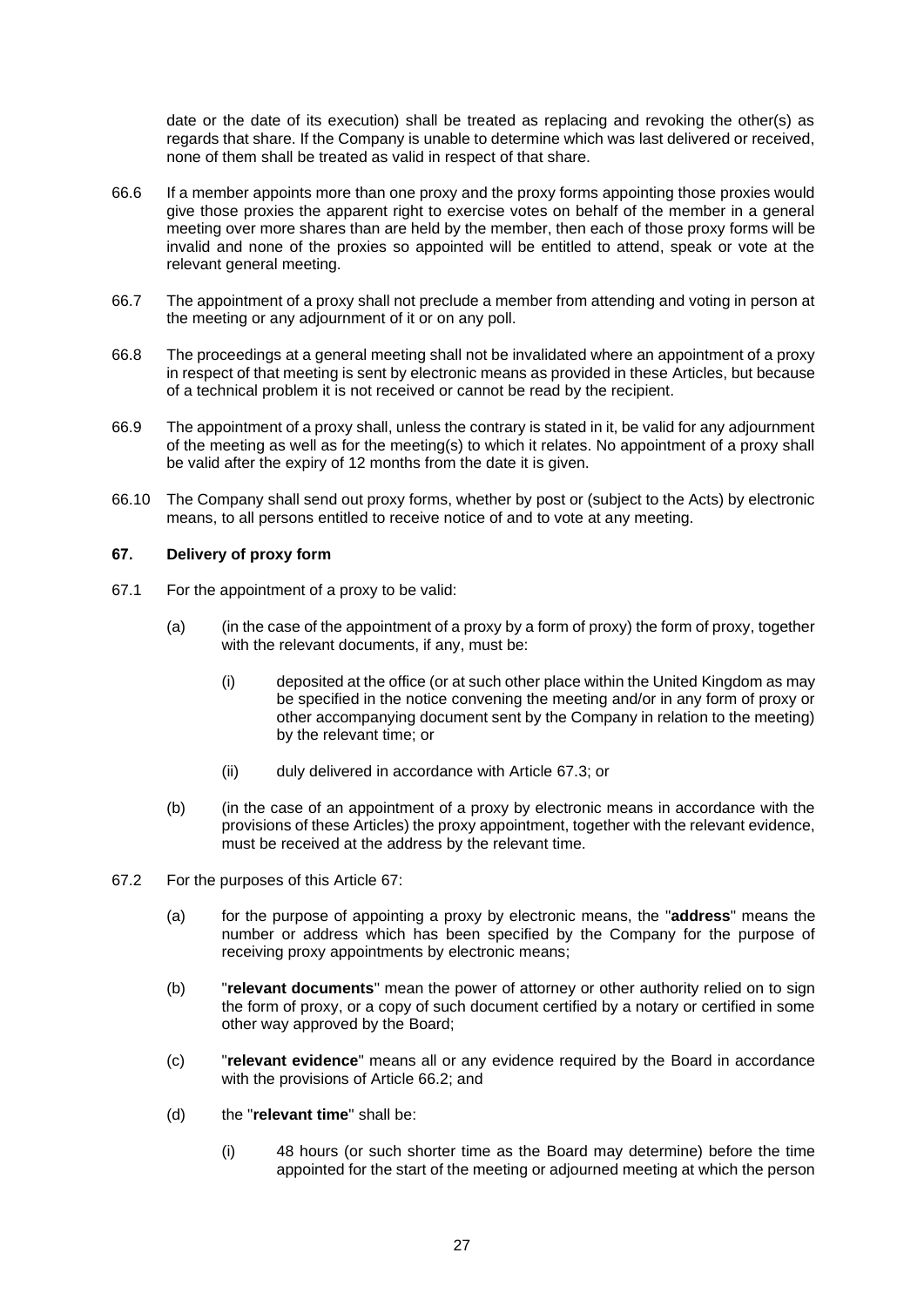appointed as proxy proposes to vote; or

- (ii) in the case of a poll taken more than 48 hours after it is demanded, 24 hours (or such shorter time as the Board may determine) before the time appointed for the taking of the poll.
- <span id="page-27-0"></span>67.3 If a meeting is adjourned for less than 48 hours, or if a poll is not taken immediately but is taken not more than 48 hours after it was demanded, a form of proxy may also be delivered at the adjourned meeting or at the meeting at which the poll was demanded to any Director or the secretary.
- 67.4 The Board may at its discretion determine that in calculating the periods mentioned in this Article [67](#page-26-0) no account shall be taken of any part of a day that is not a working day.

# **68. When votes by proxy valid though authority revoked**

A vote given or poll demanded by a proxy or a duly authorised representative of a corporation shall be valid even though the authority of the person voting or demanding a poll has previously terminated unless notice of the termination was received by the Company:

- (a) (in the case of a duly authorised representative of a corporation) at the office or at the meeting;
- (b) (where the proxy was appointed by a form of proxy) at the office (or such other place as is specified for depositing the form of proxy); or
- (c) (where the proxy was appointed by electronic means) at the address (as defined in Article [67.2\(a\)\)](#page-26-1); and

in any case:

- (d) at least 24 hours before the time appointed for the start of the meeting or adjourned meeting at which such vote is given; or
- (e) (in the case of a poll taken otherwise than at or on the same day as the meeting or adjourned meeting) at least 24 hours before the time appointed for the taking of the poll at which the vote is cast.

# **69. Objection to or error in voting**

69.1 If:

- (a) any objection shall be raised to the qualification of any voter; or
- (b) any votes have been counted which ought not to have been counted or which might have been rejected; or
- (c) any votes are not counted which ought to have been counted,

the objection or error shall not invalidate the decision of the meeting or adjourned meeting or poll on any resolution unless it is raised or pointed out at the meeting or, as the case may be, the adjourned meeting or poll at which the vote objected to is given or tendered or at which the error occurs. Any objection or error shall be referred to the Chair of the meeting and shall only invalidate the decision of the meeting on any resolution if the Chair decides that the same is of sufficient magnitude to affect the decision of the meeting. The decision of the Chair on such matters shall be final and conclusive.

69.2 The Company shall not be obliged to ascertain whether a proxy or representative of a corporation has voted in accordance with a member's instructions and the failure of a proxy or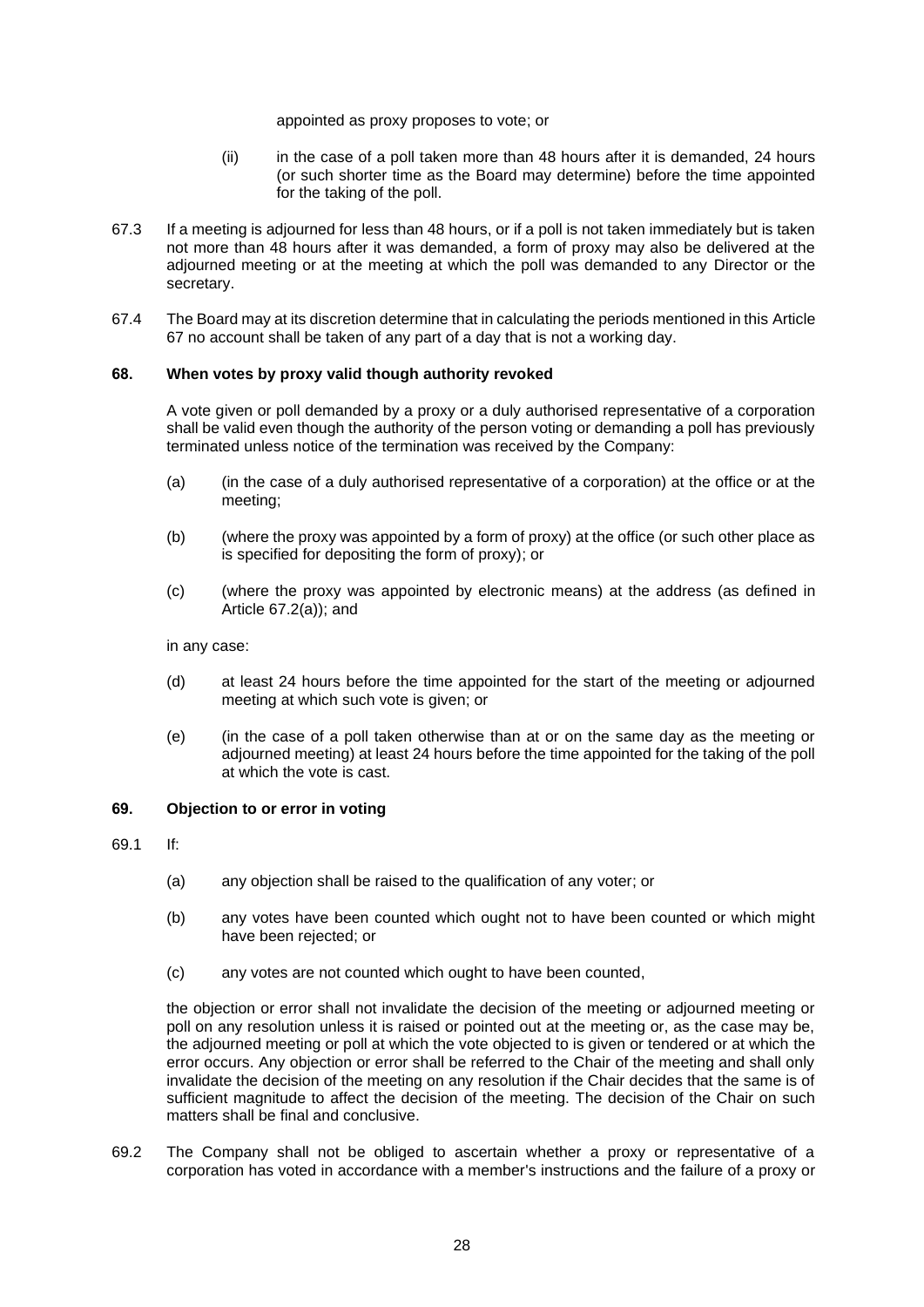representative to do so shall not invalidate the decision of the meeting or adjourned meeting or poll on any resolution.

# **70. Amendments to resolutions**

- 70.1 No amendment to a special resolution (other than a clerical amendment to correct a patent error) may be considered in any circumstances.
- 70.2 No amendment to an ordinary resolution (other than a clerical amendment to correct a patent error) may be considered unless either:
	- (a) at least 48 hours' prior written notice of the amendment has been lodged with the Company at the office; or
	- (b) the Chair of the meeting agrees otherwise.
- 70.3 If any amendment proposed to any resolution under consideration is ruled out of order by the Chair of the meeting, the proceedings on the substantive resolution shall not be invalidated by any error in such ruling.

# **71. Confidential information**

No member present at a general meeting, whether in person, by proxy or by representative, shall be entitled to require disclosure of any information about any detail of the Company's trading, or that may relate to the conduct of the business of the Company, if the Board decides that it is in the interests of the Company to keep that information confidential.

# **CLASS MEETINGS**

### **72. Procedure**

Any separate meeting for the holders of any class of shares shall be convened and conducted in all respects as nearly as possible in the same way as a general meeting of the Company, and the provisions of these Articles shall (so far as applicable) apply with necessary changes, provided that:

- (a) no member other than a Director, shall be entitled to notice of, or to attend, any such meeting unless they are a holder of shares of that class;
- (b) the quorum at any such meeting (other than an adjourned meeting) shall be two persons present in person or by proxy holding or representing by proxy at least one-third in nominal value of the issued shares of the class excluding any shares in the Company held as treasury shares;
- (c) the quorum at any adjourned meeting shall be one person holding shares of the class in question who are present in person or by proxy; and
- (d) a poll may be demanded by any member present in person or by proxy and entitled to vote at the meeting. On a poll, each member shall have one vote for every share of the class in question or which they are the holder.

# **NUMBER OF DIRECTORS**

# **73. Number**

Unless and until otherwise determined by the Company by ordinary resolution, the number of Directors (other than alternate Directors) shall not be subject to any maximum but shall not be less than two.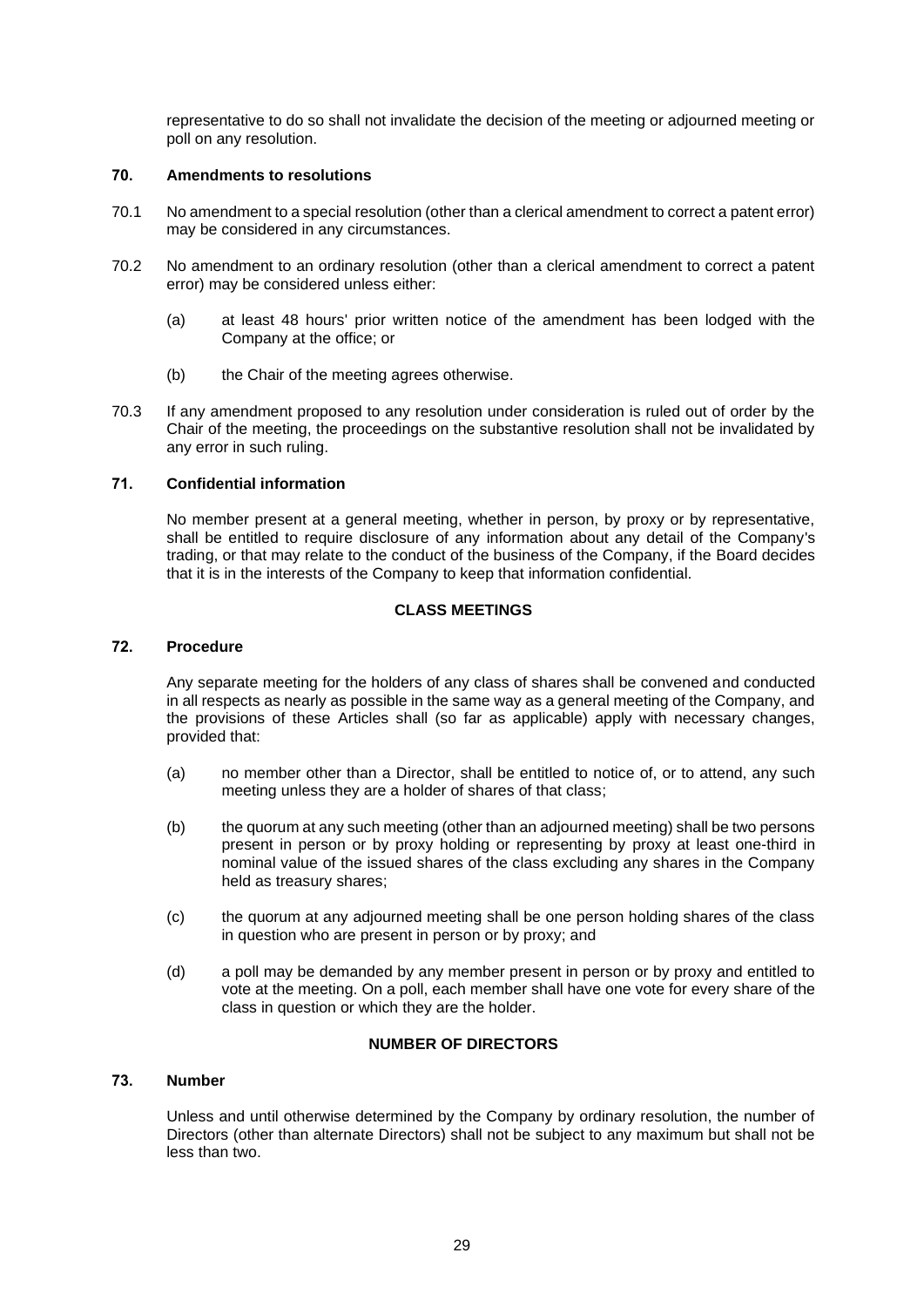# **APPOINTMENT AND RETIREMENT OF DIRECTORS**

#### **74. Power of the Company to appoint Directors**

Subject to the provisions of the Acts and of these Articles, the Company may by ordinary resolution appoint any person who is willing to act as a Director, either to fill a vacancy or as an addition to the existing Board, but so that the total number of Directors shall not exceed any maximum number fixed in accordance with these Articles.

### **75. Power of the Board to appoint Directors**

- 75.1 Without prejudice to the power of the Company to appoint any person to be a Director under these Articles but subject to the provisions of the Acts and of these Articles, the Board may, at any time, appoint any person who is willing to act as a Director, either to fill a vacancy or as an addition to the existing Board, but so that the total number of Directors shall not exceed any maximum number fixed in accordance with these Articles.
- 75.2 Any Director so appointed shall retire at the next following annual general meeting and shall then be eligible for reappointment but shall not be taken into account in determining the Directors or the number of Directors who are to retire by rotation at that meeting.

# **76. Appointment of executive Directors**

- 76.1 Subject to the provisions of the Acts, the Board may from time to time appoint one or more of its body to hold any employment or executive office (including that of Chief Executive and/or Managing Director) for such period and on such terms as the Board may determine and, without prejudice to any claim for damages for breach of any contract of service between the Director and the Company and to any claim which may arise by operation of law, the Board may revoke or terminate any such appointment.
- 76.2 A Chief Executive, Managing Director or other Executive Director who ceases to hold the office of Director for any reason shall automatically cease to be a Chief Executive, Managing Director or Executive Director immediately.

### **77. Eligibility of Directors**

No person, other than a retiring Director (by rotation or otherwise), shall be eligible for appointment or reappointment as a Director at any general meeting, unless:

- (a) they are recommended by the Board; or
- (b) not less than seven days before the day appointed for the meeting nor earlier than the day after the dispatch of the notice of the meeting, notice in writing by a member qualified to vote at the meeting (not being the person to be proposed) has been given to the secretary of the intention to propose that person for appointment or reappointment together with confirmation in writing by that person of their willingness to be appointed or reappointed.

# **78. Shareholding qualification**

A Director shall not be required to hold any shares in the Company.

# **79. Retirement by rotation**

Save unless the Board resolves from time to time that all (and not some only) of the Directors shall be required to retire from office (each of whom shall be deemed to be eligible for reappointment save unless otherwise resolved by the Board) on a more regular basis, each Director shall retire from office and shall be eligible for reappointment at the third annual general meeting after the general meeting at which they were appointed or last reappointed.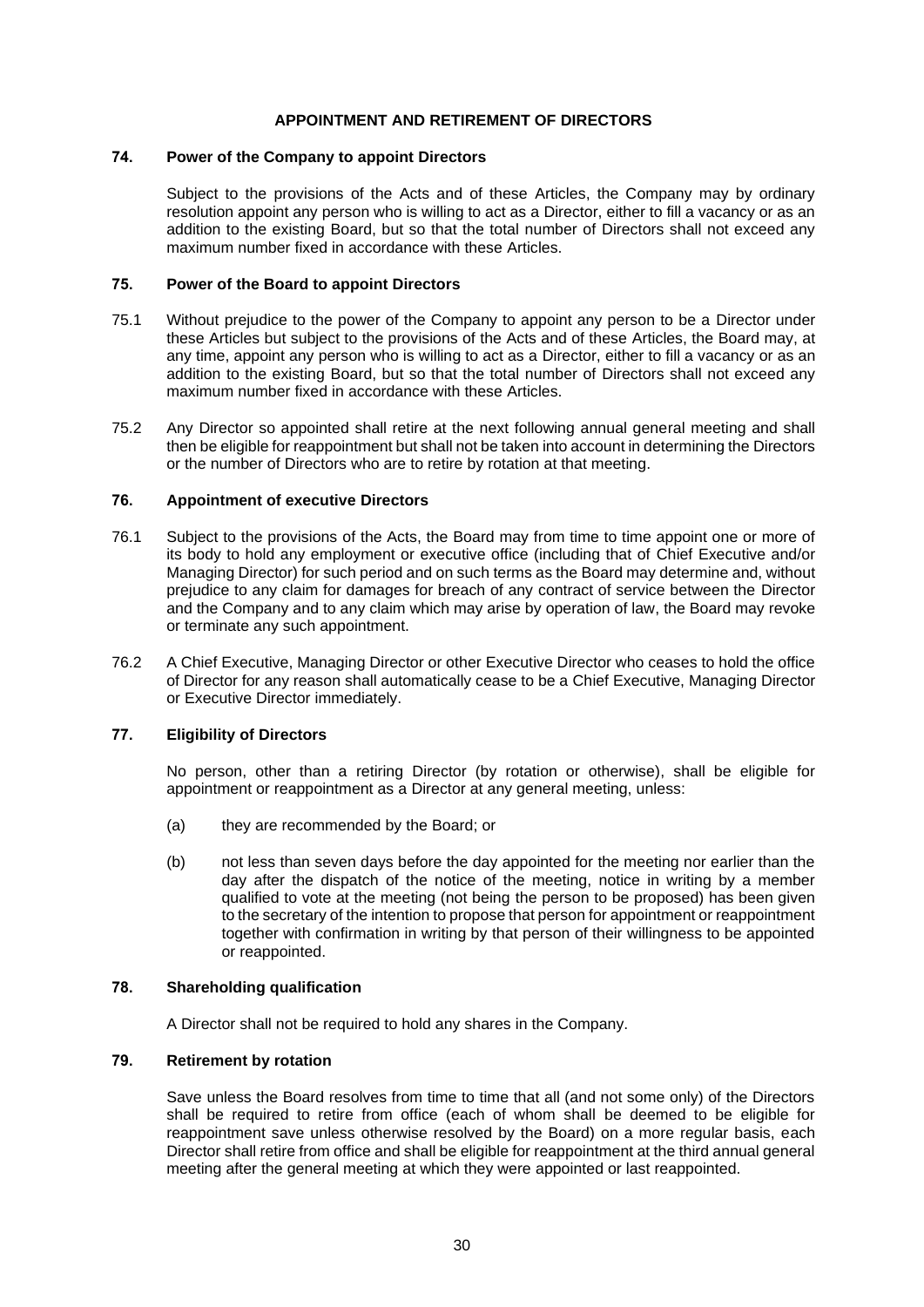### **80. Position of retiring Director**

A Director who retires at an annual general meeting (whether by rotation or otherwise) may, if willing to act, be reappointed. If they are not reappointed or are not deemed to have been reappointed, they shall retain office until the meeting appoints someone in their place, or if it does not do so, until the end of the meeting.

# **81. Deemed reappointment**

At any general meeting at which a Director retires by rotation, the Company may fill the vacancy. If it does not do so, the retiring Director shall, if willing, be deemed to have been reappointed, unless it is expressly resolved not to fill the vacancy or a resolution for the reappointment of the Director is put to the vote of the meeting and lost.

# **ALTERNATE DIRECTORS**

### <span id="page-30-0"></span>**82. Appointment**

Any Director (other than an alternate Director) may, by notice delivered to the secretary at the office, or in any other manner approved by the Board including by electronic means, appoint any other Director or any other person who is approved by the Board and is willing to act to be their alternate. No appointment of an alternate Director who is not already a Director shall be effective until their consent to act as a Director has been received at the office and their appointment has been approved by the Board.

# **83. Revocation of appointment**

- 83.1 A Director may, at any time, by notice delivered to the secretary at the office, revoke the appointment of their alternate Director and, subject to the provisions of Article [82,](#page-30-0) appoint another person in their place.
- 83.2 If a Director ceases to hold the office of Director or if they die, the appointment of their alternate Director shall then also cease. However, if any Director retires but is reappointed at the meeting at which such retirement takes effect, any valid appointment of an alternate Director which was in force immediately before their retirement shall continue to operate after their reappointment as if they had not so retired.
- 83.3 The appointment of an alternate Director shall cease on the happening of any event which, if they were a Director otherwise appointed, would cause them to vacate office or if they resign their office by notice in writing to the Company.

# **84. Participation in Board meetings**

- 84.1 Every alternate Director shall be entitled to receive notice of all meetings of the Board and all committees of which their appointor is a member.
- 84.2 In the absence from such meetings of their appointor, an alternate Director shall be entitled to attend and vote at such meetings and to exercise all the powers, rights, duties and authorities of their appointor.
- 84.3 A Director acting as alternate Director shall have, in addition to their own vote, a separate vote at Board and committee meetings for each Director for whom they act as alternate Director; however, they shall count as only one Director for the purpose of determining whether a quorum is present. Signature by an alternate Director of any resolution in writing of the Board or a committee of the Board shall, unless the notice of their appointment provides to the contrary, be as effective as signature by their appointor.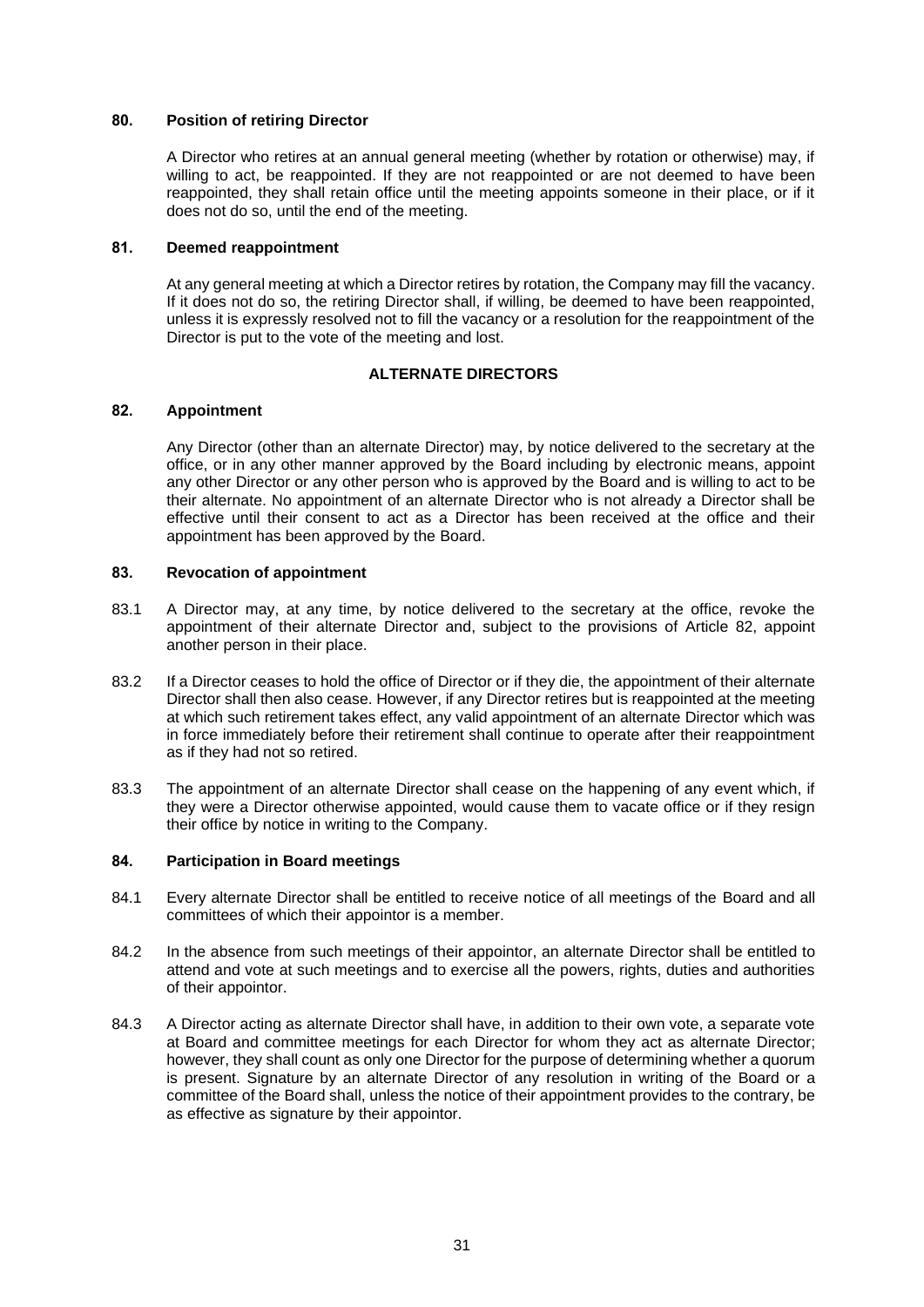### **85. Responsibility**

Every person acting as an alternate Director shall be deemed to be an officer of the Company, shall alone be responsible for their own acts and defaults and shall not be deemed to be the agent of their appointor. An alternate Director shall be entitled to be indemnified by the Company to the same extent as if they were a Director.

# **86. Remuneration and expenses**

An alternate Director shall not be entitled as against the Company to any fees for their services as an alternate but the Company shall, if so requested in writing by the appointor, pay to the alternate Director any part of the fees or remuneration otherwise due to the appointor. An alternate Director shall be paid by the Company such expenses as might properly have been repaid to them if they had been a Director.

### **REMOVAL AND DISQUALIFICATION OF DIRECTORS**

### **87. Removal by ordinary resolution**

In addition to any power of removal conferred by the Acts, the Company may by ordinary resolution remove any Director before the expiration of their period of office and subject to the provisions of these Articles, the Company may by ordinary resolution appoint another person who is willing to act to be a Director in their place.

# <span id="page-31-0"></span>**88. Vacation of office by a Director**

- 88.1 Without prejudice to the provisions for retirement (by rotation or otherwise) contained in these Articles, the office of a Director shall be vacated if:
	- (a) they resign by notice delivered to the secretary at the office or by electronic means or tendered at a Board meeting;
	- (b) they offer to resign by notice delivered to the secretary at the office or by electronic means or tendered at a meeting of the Board, and the Board resolves to accept such offer;
	- (c) they are prohibited by law from being a director;
	- (d) they become bankrupt or compound with their creditors generally;
	- (e) they are or have been suffering from mental or physical ill health or become a patient for the purpose of any statute relating to mental health or an order is made by any court of official having jurisdiction for the appointment of a receiver, curator bonis or other person to exercise powers with respect to their property and affairs and the Board resolves that their office is vacated;
	- (f) they are absent without the permission of the Board from meetings of the Board (whether or not an alternate Director appointed by them attends) for six consecutive months and the Board resolves that their office be vacated;
	- (g) their contract for services as a Director expires or is terminated for any reason and is neither renewed nor a new contract granted within 28 days; or
	- (h) they are removed from office by a notice addressed to them at their last known address or by electronic means and signed by all their co-Directors. An alternate Director appointed by the Director to whom such notice is being given and acting in their capacity as such shall not be required to sign such notice and a Director and any alternate Director appointed by them and acting in their capacity as such shall constitute a single Director for this purpose, so that the signature of either of them on such notice shall be sufficient.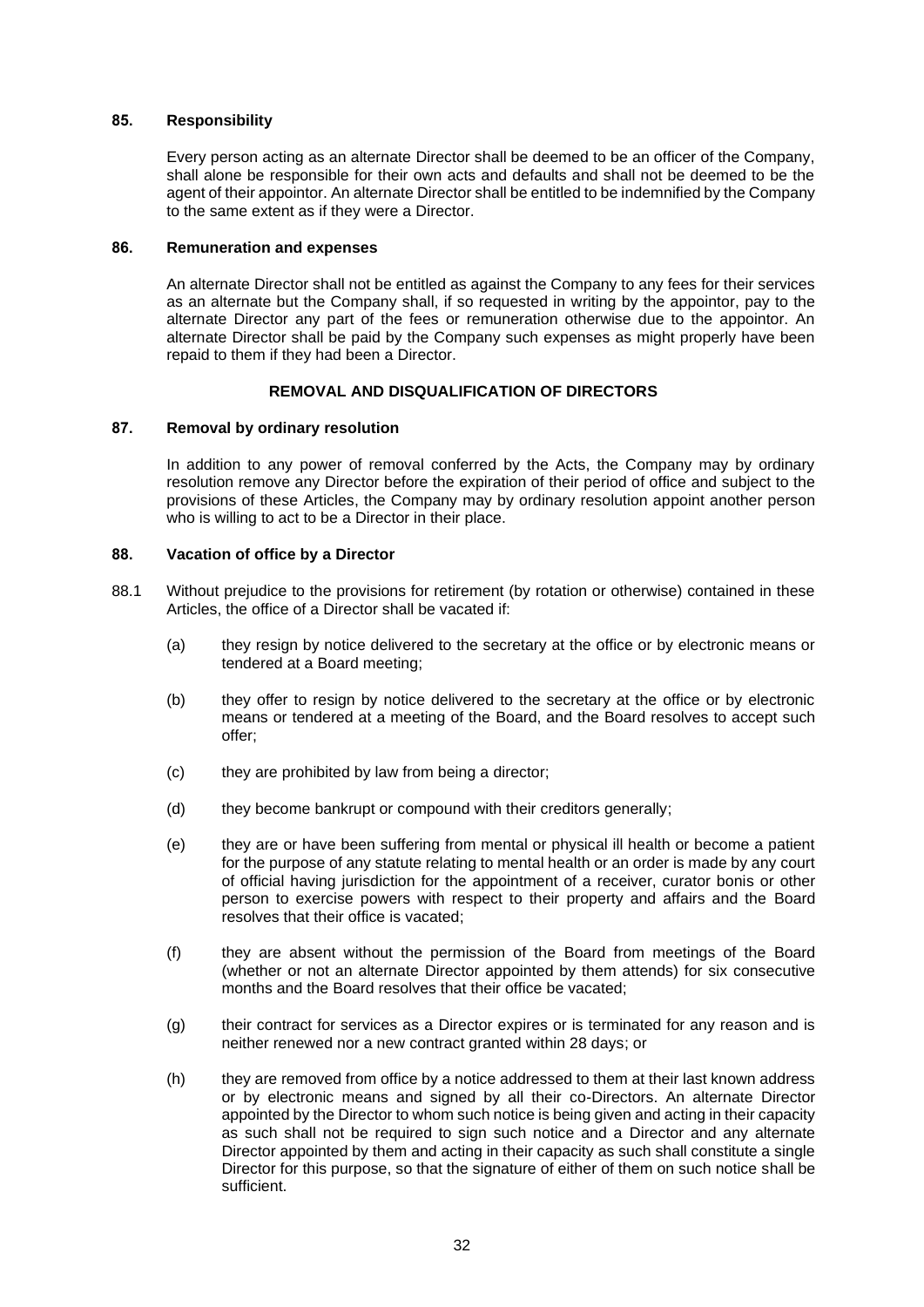- 88.2 If the office of a Director is vacated for any reason, they shall cease to be a member of any committee.
- 88.3 A resolution of the Board declaring a Director to have vacated office under the terms of this Article [88](#page-31-0) shall be conclusive as to the fact and grounds of vacation stated in the resolution.

# **FEES, REMUNERATION, EXPENSES AND PENSIONS**

### **89. Directors' fees**

Each of the Directors shall be paid a fee at such rate as may from time to time be determined by the Board provided that the total of all fees so paid to Directors (excluding amounts payable under any other provision of these Articles) shall not exceed £500,000 per year or such higher amount as may from time to time be decided by ordinary resolution of the Company. Any fees payable under this Article shall be distinct from any salary, remuneration or other amounts payable to a Director under any other provisions of these Articles and shall accrue from day to day.

# **90. Additional remuneration**

Any Director who performs services which in the opinion of the Board (or any committee authorised by the Board) go beyond the ordinary duties of a Director may be paid such extra remuneration (whether by way of salary, commission, participation in profits or otherwise) as the Board (or any committee authorised by the Board) may in its discretion decide in addition to any remuneration provided by or under any other Article.

# **91. Remuneration of executive Directors**

The salary or remuneration of any Director appointed to hold any employment or executive office in accordance with the provisions of these Articles shall be such as the Board may from time to time determine, and may be either a fixed sum of money or may altogether or in part be governed by business done or profits made or as otherwise determined by the Board.

# **92. Expenses**

Each Director shall be entitled to be repaid all reasonable travelling, hotel and other expenses properly incurred by them in the performance of their duties as Director, including any expenses incurred in attending and returning from meetings of the Board or of any committees of the Board or general meetings of the Company or separate meetings of the holders of any class of shares or debentures of the Company or any other meeting which as a Director they are entitled to attend.

### <span id="page-32-0"></span>**93. Benefits, gratuities and pensions**

- 93.1 The Board may exercise all the powers of the Company to provide:
	- (a) pensions or other retirement or superannuation benefits;
	- (b) death or disability benefits; or
	- (c) other allowances or gratuities,

by insurance or otherwise, for any person who is, or has at any time been, a Director of or employed by or in the service of the Company or any company which is a subsidiary of the Company, or is allied to or associated with the Company or any such subsidiary, or any predecessor in business of the Company or any such subsidiary.

93.2 The Board may also exercise the powers of the Company to extend these arrangements to any family member of such person (including a spouse or former spouse) or any person who is, or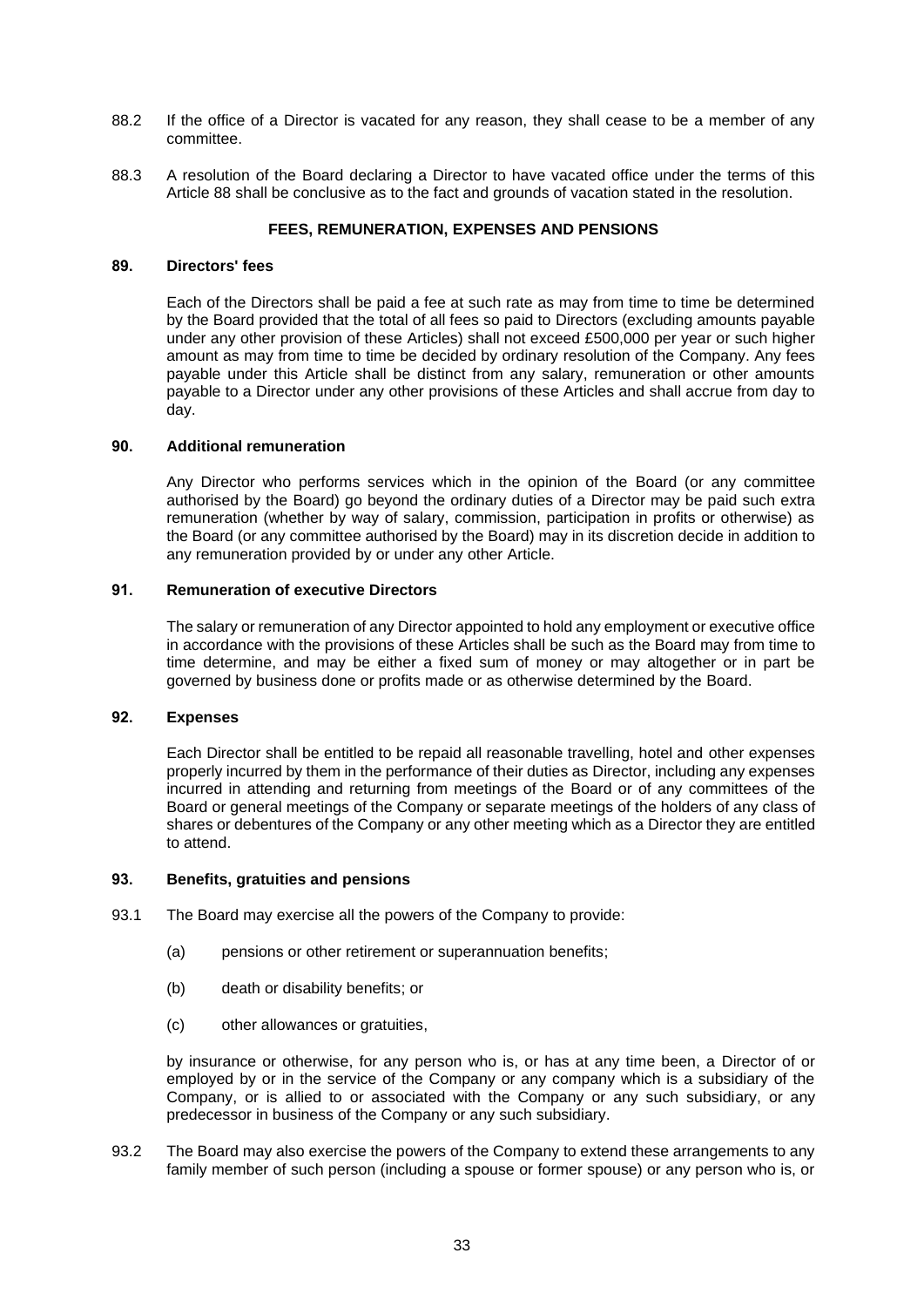was, dependent on them.

- 93.3 For such purpose, the Board may establish, maintain, subscribe and contribute to any scheme, trust or fund and pay premiums. The Board may procure any of these matters to be done by the Company, either alone or in conjunction with any other person.
- 93.4 Any Director or former Director shall be entitled to receive and retain for their own benefit any pension or other benefit provided under this Article [93](#page-32-0) and shall not be obliged to account for it to the Company.

### **DIRECTORS' INTERESTS**

# <span id="page-33-0"></span>**94. Conflicts of interest requiring Board authorisation**

- 94.1 The Board may, subject to the quorum and voting requirements set out in this Article, authorise any matter which would otherwise involve a Director breaching their duty under the Companies Acts to avoid conflicts of interest ("**Conflict**").
- 94.2 A Director seeking authorisation in respect of a Conflict shall declare to the Board the nature and extent of their interest in a Conflict as soon as reasonably practicable. The Director shall provide the Board with such details of the relevant matter as are necessary for the Board to decide how to address the Conflict together with such additional information as the Board may request.
- 94.3 Any Director (including the relevant Director) may propose that the relevant Director be authorised in relation to any matter the subject of a Conflict. Such proposal and any authority given by the Board shall be effected in the same way that any other matter may be proposed to and resolved upon by the Board under the provisions of these Articles save that:
	- (a) the relevant Director and any other Director with a similar interest shall not count towards the quorum nor vote on any resolution giving such authority; and
	- (b) the relevant Director and any other Director with a similar interest may, if the other members of the Board so decide, be excluded from any Board meeting while the Conflict is under consideration.
- 94.4 Where the Board gives authority in relation to a Conflict or where any of the situations described in Article [95.2](#page-34-0) apply in relation to a Director ("**Relevant Situation**"):
	- (a) the Board may (whether at the relevant time or subsequently):
		- (i) require that the relevant Director is excluded from the receipt of information, the participation in discussion and/or the making of decisions (whether at meetings of the Board or otherwise) related to the Conflict or Relevant Situation; and
		- (ii) impose upon the relevant Director such other terms for the purpose of dealing with the Conflict or Relevant Situation as it may determine;
	- (b) the relevant Director will be obliged to conduct themselves in accordance with any terms imposed by the Board in relation to the Conflict or Relevant Situation;
	- (c) the Board may provide that where the relevant Director obtains (otherwise than through their position as a Director) information that is confidential to a third party, the Director will not be obliged to disclose that information to the Company, or to use or apply the information in relation to the Company's affairs, where to do so would amount to a breach of that confidence;
	- (d) the terms of the authority shall be recorded in writing (but the authority shall be effective whether or not the terms are so recorded); and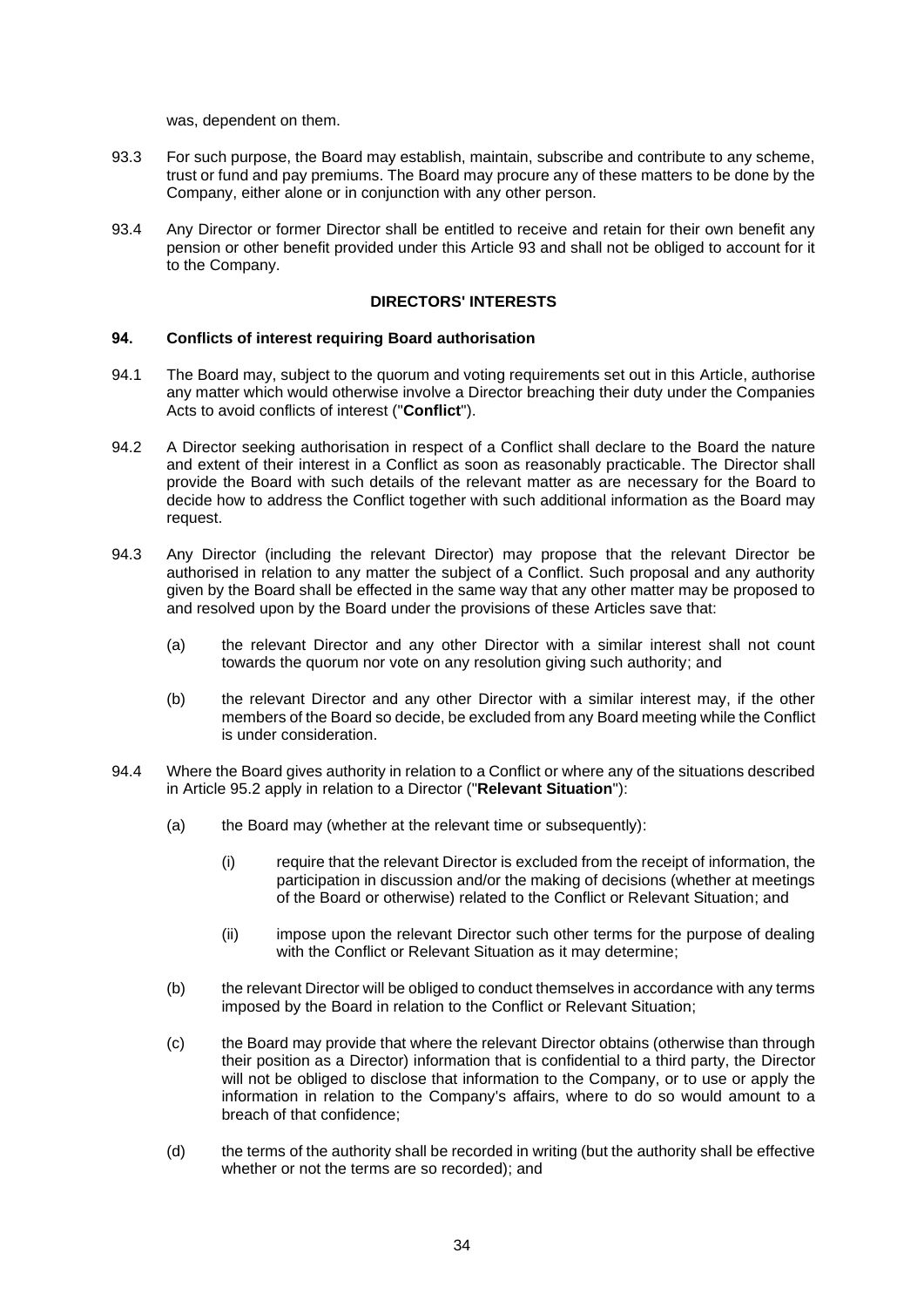(e) the Board may revoke or vary such authority at any time but this will not affect anything done by the relevant Director prior to such revocation in accordance with the terms of such authority.

# **95. Other conflicts of interest**

- 95.1 If a Director is in any way directly or indirectly interested in a proposed contract with the Company or a contract that has been entered into by the Company, they must declare the nature and extent of that interest to the Directors in accordance with the Act.
- <span id="page-34-0"></span>95.2 Provided they have declared their interest in accordance with Article 95.1, a Director may:
	- (a) be party to, or otherwise interested in, any contract with the Company or in which the Company has a direct or indirect interest
	- (b) hold any other office or place of profit with the Company (except that of auditor) in conjunction with their office of Director for such period and upon such terms, including as to remuneration, as the Board may decide
	- (c) act by themselves or through a firm with which they are associated in a professional capacity for the Company or any other company in which the Company may be interested (otherwise than as auditor).
	- (d) be or become a Director or other officer of, or employed by or a party to a transaction or arrangement with, or otherwise be interested in any holding company or subsidiary company of the Company or any other company in which the Company may be interested and
	- (e) be or become a director of any other company in which the Company does not have an interest and which cannot reasonably be regarded as giving rise to a conflict of interest at the time of their appointment as a director of that other company.

### **96. Benefits**

A Director shall not, by reason of their office or of the fiduciary relationship established by that office, be liable to account to the Company or the members for any remuneration, profit or other benefit realised by reason of their having any type of interest authorised under Article 94.1 or permitted under Article 95.2 and no contract shall be liable to be avoided on the grounds of a Director having any type of interest authorised under Article 94.1 or permitted under Article 95.2.

# <span id="page-34-1"></span>**97. Quorum and voting requirements**

- 97.1 A Director shall not vote on or be counted in the quorum in relation to any resolution of the Board concerning their own appointment, or the settlement or variation of the terms or the termination of their own appointment, as the holder of any office or place of profit with the Company or any other company in which the Company is interested.
- 97.2 Where proposals are under consideration concerning the appointment, or the settlement or variation of the terms or the termination of the appointment, of two or more Directors to offices or places of profit with the Company or any other company in which the Company is interested, a separate resolution may be put in relation to each Director and in that case each of the Directors concerned shall be entitled to vote and be counted in the quorum in respect of each resolution unless it concerns their own appointment or the settlement or variation of the terms or the termination of their own appointment or the appointment of another Director to an office or place of profit with a company in which the Company is interested and the Director seeking to vote or be counted in the quorum has a Relevant interest in.
- 97.3 A Director shall not vote on, or be counted in the quorum in relation to, any resolution of the Board in respect of any contract in which they or any of their close associates has an interest which (either individually or in total) is to their knowledge a material interest and, if they shall do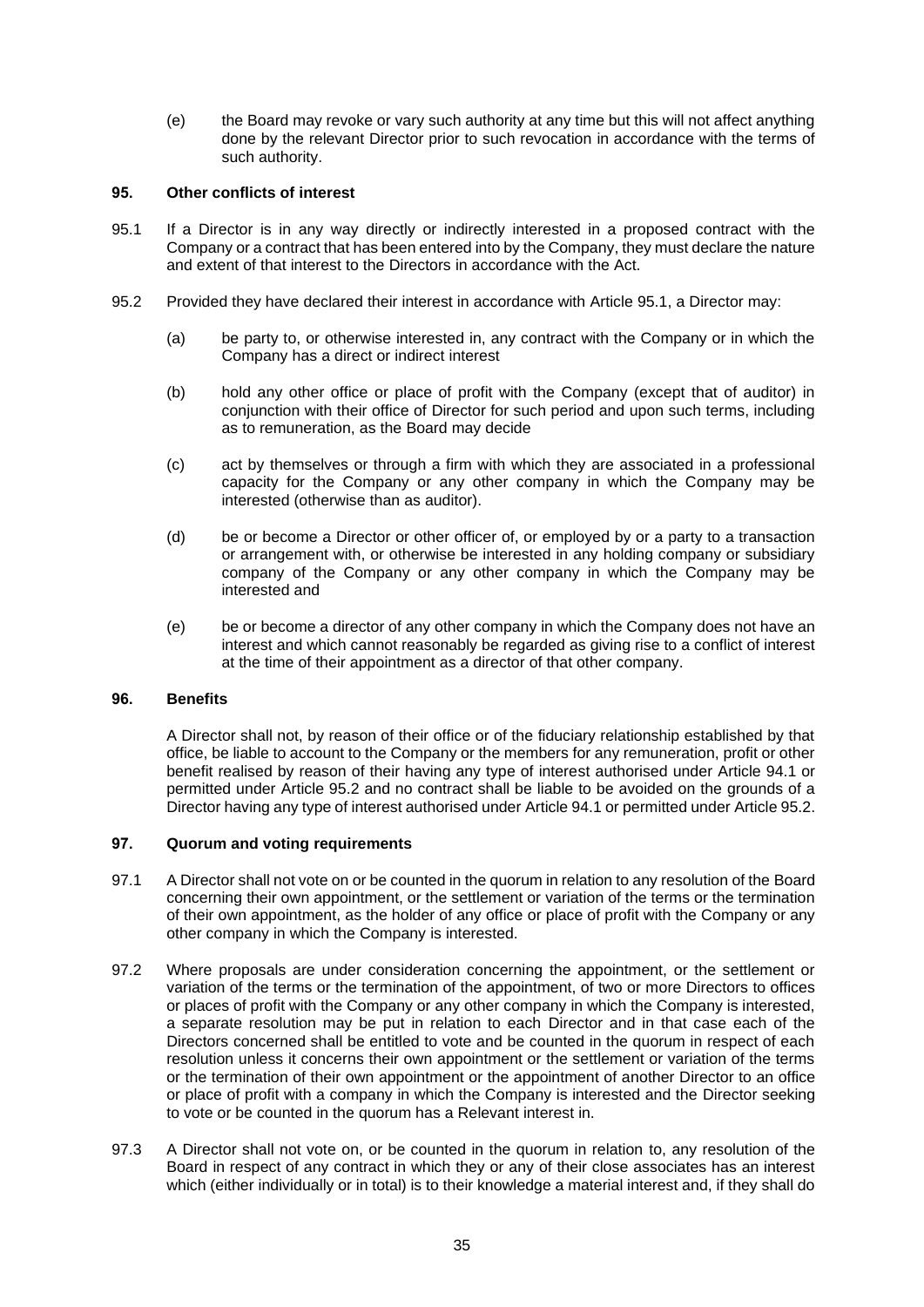so, their vote shall not be counted, but this prohibition shall not apply to any resolution where that material interest arises only from one or more of the following matters:

- (a) the giving to them or any of their close associates of any guarantee, indemnity or security in respect of money lent or obligations undertaken by them or any of their close associates or by any other person at the request of or for the benefit of the Company or any of its subsidiary undertakings.
- (b) the giving to a third party of any guarantee, indemnity or security in respect of a debt or obligation of the Company or any of its subsidiary undertakings for which they or any of their close associates have themselves assumed responsibility in whole or in part and whether alone or jointly under a guarantee or indemnity or by the giving of security.
- (c) the giving to them of any other indemnity where all other Directors are also being offered indemnities on substantially the same terms.
- (d) the funding by the Company of their expenditure on defending proceedings or the doing by the Company of anything to enable them to avoid incurring such expenditure where all other Directors are being offered substantially the same arrangements.
- (e) where the Company or any of its subsidiary undertakings is offering securities in which offer the Director or any of their close associates is or may be entitled to participate as a holder of securities or in the underwriting or sub underwriting of which the Director or any of their close associates is to participate
- (f) any contract in which they or any of their close associates is interested by virtue of their interest in shares or debentures or other securities of the Company or by reason of any other interest in or through the Company.
- (g) any contract concerning any other company (not being a contract with a company in which the Director or any of their close associates has a Relevant Interest) in which they or any of their close associates is interested directly or indirectly whether as an officer, shareholder, creditor or otherwise howsoever.
- (h) any contract concerning the adoption, modification or operation of a pension fund, superannuation or similar scheme or retirement, death or disability benefits scheme or employees' share scheme which relates to Directors, their close associates and employees of the Company or of any of its subsidiary undertakings and does not provide in respect of any Director as such any privilege or advantage not accorded to the employees to which the fund or scheme relates.
- (i) any contract for the benefit of employees of the Company or of any of its subsidiary undertakings under which they or any of their close associates benefits in a similar manner to the employees and which does not accord to any Director or any of their close associates as such any privilege or advantage not accorded to the employees to whom the contract relates and
- (j) any contract for the purchase or maintenance of insurance against any liability for, or for the benefit of, any Director(s) or for, or for the benefit of, persons who include Directors.
- 97.4 A company shall be deemed to be one in which a Director or any of their close associates has a "**Relevant Interest**" if and so long as (but only if and so long as) they, taken together with their close associates, are to their knowledge (either directly or indirectly) the holder of or beneficially interested in one per cent or more of any class of the equity share capital of that company (calculated exclusive of any shares of that class in that company held as treasury shares) or of the voting rights available to members of that company. In relation to an alternate Director, an interest of their appointor shall be treated as an interest of the alternate Director without prejudice to any interest which the alternate Director has otherwise.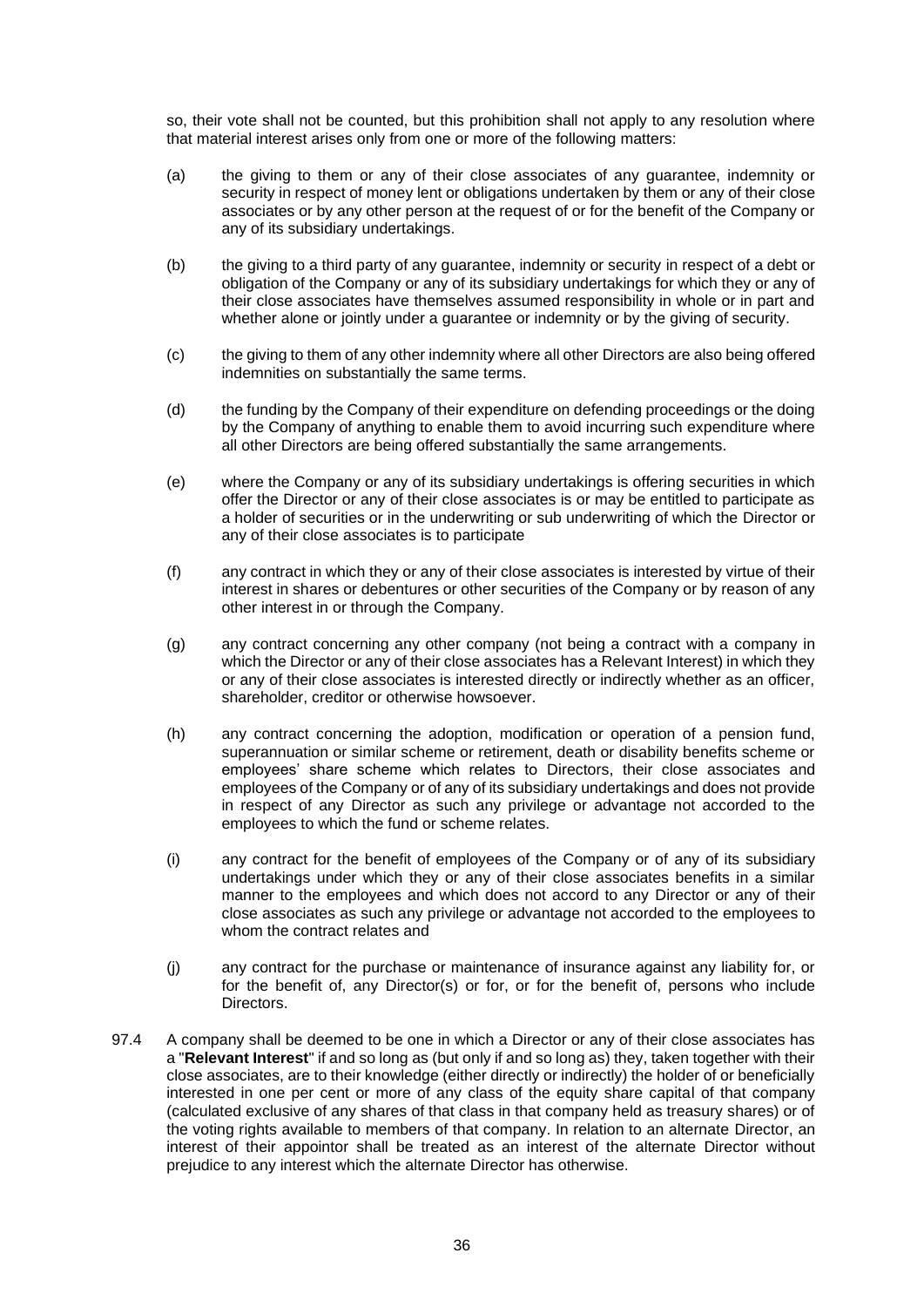- 97.5 Where a company in which a Director and/or any of their close associates has a Relevant Interest is materially interested in a contract, they also shall be deemed materially interested in that contract.
- 97.6 If any question shall arise at any meeting of the Board as to the materiality of the interest of a Director (other than the Chair of the meeting) in a contract or as to the entitlement of any Director (other than the Chair of the meeting) to vote or be counted in the quorum and the question is not resolved by their voluntarily agreeing to abstain from voting or not to be counted in the quorum, the question shall be referred to the Chair of the meeting and their ruling in relation to the Director concerned shall be conclusive except in a case where the nature or extent of the Director's interest (so far as it is known to them) has not been fairly disclosed to the Board. If any question shall arise in respect of the Chair of the meeting, the question shall be decided by a resolution of the Board (for which purpose the Chair of the meeting shall be counted in the quorum but shall not vote on the matter) and the resolution shall be conclusive except in a case where the nature or extent of the interest of the Chair of the meeting (so far as it is known to them) has not been fairly disclosed to the Board.
- 97.7 Subject to these Articles, the Board may also cause any voting power conferred by the shares in any other company held or owned by the Company or any power of appointment to be exercised in such manner in all respects as it thinks fit, including the exercise of the voting power or power of appointment in favour of the appointment of the Directors or any of them as Directors or officers of the other company, or in favour of the payment of remuneration to the Directors or officers of the other company.

Subject to these Articles, a Director may also vote on and be counted in the quorum in relation to any of such matters.

# **98. General**

- 98.1 References in Articles [94](#page-33-0) through [97](#page-34-1) (inclusive) and in this Article to:
	- (a) a contract includes references to any proposed contract and to any transaction or arrangement or proposed transaction or arrangement whether or not constituting a contract and
	- (b) a conflict of interest includes a conflict of interest and duty and a conflict of duties.
- 98.2 The Company may by ordinary resolution suspend or relax the provisions of Articles [94](#page-33-0) through [97](#page-34-1) (inclusive) to any extent or ratify any contract not properly authorised by reason of a contravention of Articles [94](#page-33-0) through [97](#page-34-1) (inclusive).

# **POWERS OF THE BOARD**

# <span id="page-36-0"></span>**99. Powers of the Board**

- 99.1 Subject to the provisions of the Acts and these Articles and to any directions given by special resolution of the Company, the business of the Company shall be managed by the Board which may exercise all the powers of the Company whether relating to the management of the business or not.
- 99.2 No alteration of these Articles and no special resolution of the Company shall invalidate any prior act of the Board which would have been valid if such alteration had not been made or such special resolution had not been passed.
- 99.3 The provisions contained elsewhere in these Articles as to any specific power of the Board shall not be deemed to limit the general powers given by this Article [99.](#page-36-0)

# **100. Powers of Directors if less than minimum required number**

100.1 The continuing Directors or a sole continuing Director may act notwithstanding any vacancy in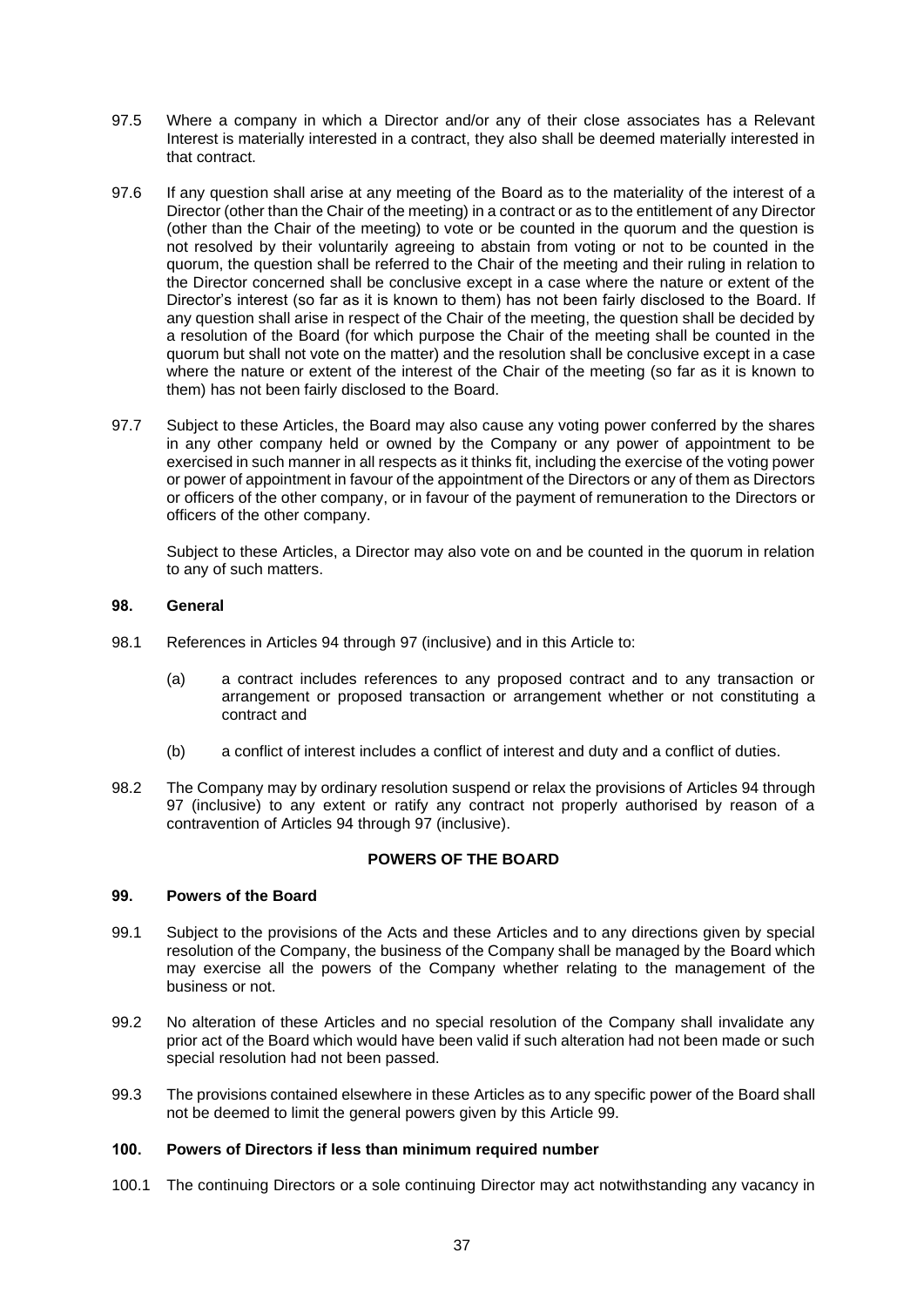their number. If the number of Directors is less than the minimum for the time being prescribed by these Articles, the remaining Director(s) may act for the purpose of appointing an additional Director(s) to make up such minimum or to convene a general meeting of the Company for the purpose of making such appointment. If there is no Director or if no Director(s) are able or willing to act, then any two members may summon a general meeting for the purpose of appointing Directors.

100.2 Any additional Director appointed by the remaining Director(s) shall (subject to the provisions of these Articles and unless they are reappointed during such meeting) hold office only until the conclusion of the next annual general meeting of the Company following their appointment.

# **101. Exercise of voting rights**

The Board may exercise or cause to be exercised the voting rights conferred by shares in any other company held or owned by the Company, or any power of appointment to be exercised by the Company, in such manner and in all respects as it thinks fit (including the exercise of the voting rights or power of appointment in favour of the appointment of any Director as a director or other officer or employee of such company or in favour of the payment of remuneration to the directors, officers or employees of such company).

### **102. Provision for employees on cessation or transfer of business**

The Board may resolve to exercise any power conferred on the Company by the Acts to make provision for the benefit of any person employed or formerly employed by the Company or any of its subsidiaries (or any member of their family, including a spouse or former spouse or any person who is or was dependent on them) in connection with the cessation or the transfer to any person of the whole or part of the undertaking of the Company or that subsidiary.

# **103. Overseas register**

Subject to the provisions of the Acts, the Board may exercise the powers conferred on the Company with regard to the keeping of an overseas or local or other register and may make and vary such regulations as it thinks fit in respect of the keeping of any such register.

### **104. Borrowing powers**

- 104.1 Subject to the provisions of the Acts, the Board may exercise all of the powers of the Company:
	- (a) to borrow money;
	- (b) to mortgage or charge all or any part of the undertaking, property and assets (present or future) and uncalled capital of the Company;
	- (c) to issue debentures and other securities; and
	- (d) to give security, either outright or as collateral security for any debt, liability or obligation of the Company or of any third party.
- 104.2 The Board may exercise all the powers of the Company to borrow or raise money upon or by the issue or sale of any debentures or securities on such terms as to time of repayment, rate of interest, price of issue or sale, payment of premium or bonus upon redemption or repayment or otherwise as it may determine, including (subject to the provisions of the Acts) a right for the holders of debentures or securities to exchange the same for shares in the Company of any class authorised to be issued.
- 104.3 The Board may confer upon any mortgagees or persons in whom any debenture or security is vested, such rights and powers as it thinks necessary or expedient. It may vest any property of the Company in trustees for the purpose of securing any monies so borrowed or raised and confer upon the trustees or any receiver to be appointed by them or by any debenture holder such rights and powers as the Board may think necessary or expedient in relation to: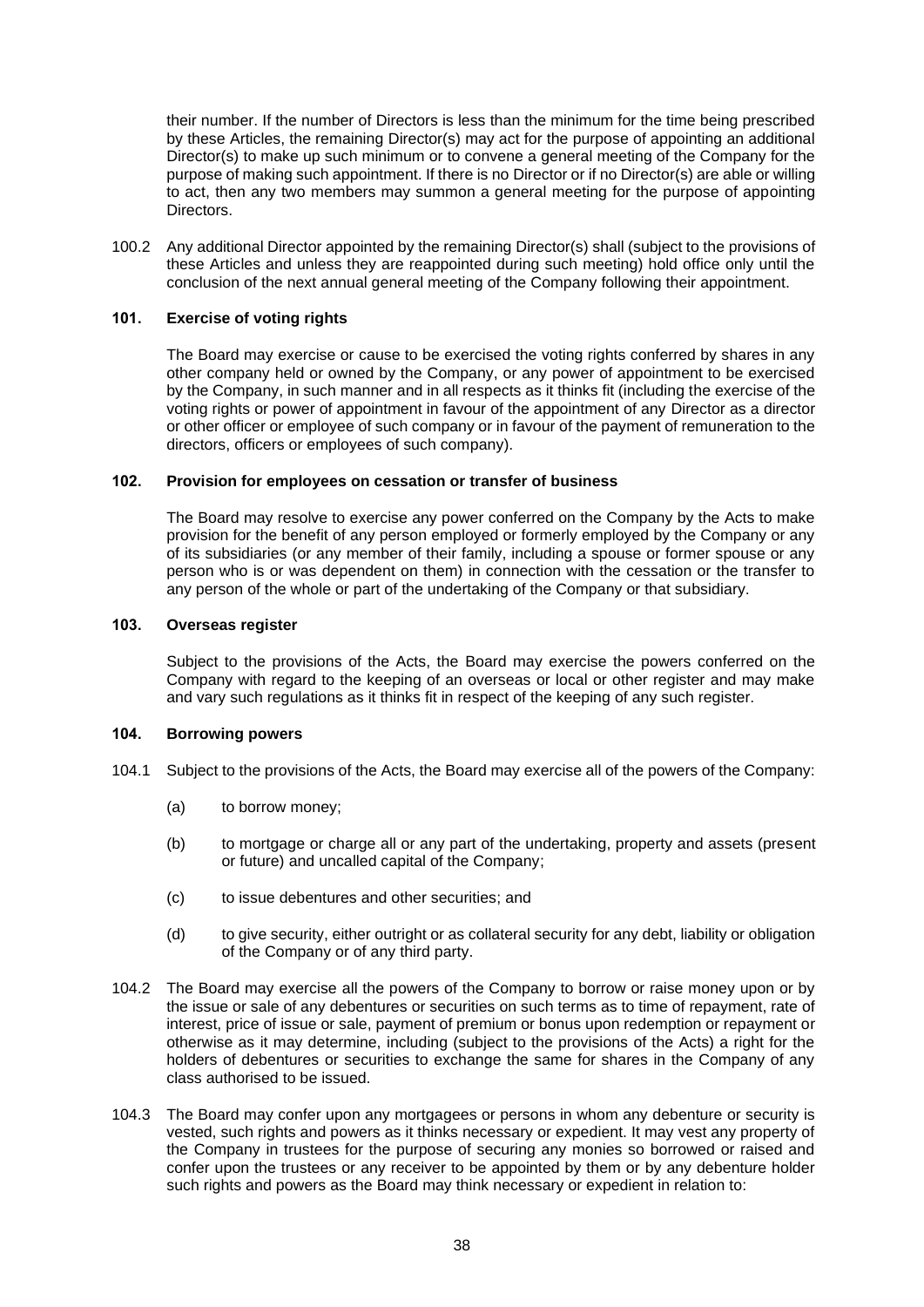- (a) the undertaking or property of the Company or its management or realisation; or
- (b) the making, receiving or enforcing of calls on the members in respect of unpaid capital,

and otherwise and may make and issue debentures to trustees for the purpose of further security and any such trustees may be remunerated.

- 104.4 The Board may give security for the payment of any monies payable by the Company in the same manner as for the payment of monies borrowed or raised.
- 104.5 The Board shall restrict the borrowings of the Company and exercise all voting and other rights or powers of control exercisable by the Company in relation to its subsidiary undertakings (if any) so as to secure (as regards the subsidiary undertakings, so far as by such exercise they can secure) that the aggregate of the amounts borrowed by the Group and remaining outstanding at any time (excluding intra-Group borrowings) shall not without the previous sanction of an ordinary resolution of the Company exceed an amount equal to two times the Adjusted Capital and Reserves.
- 104.6 For the purpose of this Article:
	- (a) "**Group**" means the Company and its subsidiary undertakings for the time being.
	- (b) "**Adjusted Capital and Reserves**" means a sum equal to the aggregate, as shown by the relevant balance sheet, of the amount paid up or credited or deemed to be paid up on the issued or allotted share capital of the Company and the amount standing to the credit of the reserves (including, without limitation, the profit and loss account and any share premium account or capital redemption reserve) of the Company and its subsidiary undertakings included in the consolidation in the relevant balance sheet but after:
		- (i) making such adjustment as may be appropriate to reflect the profit or loss of the Company since the relevant balance sheet;
		- (ii) excluding any amount set aside for taxation (including any deferred taxation) or any amounts attributable to outside shareholders in subsidiary undertakings of the Company;
		- (iii) making such adjustments as may be appropriate in respect of any variation in the amount of such paid up share capital and or any reserves (other than the profit and loss account) after the date of the relevant balance sheet. For this purpose, if any issue or proposed issue of shares by the Company for cash has been underwritten then such shares shall be deemed to have been issued and the amount (including any premium) of the subscription monies paid for them (other than money to be paid more than six months after the allotment date) shall to the extent so underwritten be deemed to have been paid up on the date when the issue of such shares was underwritten (or, if such underwriting was conditional, on the date when it became unconditional);
		- (iv) making such adjustments as may be appropriate in respect of any distribution declared, recommended, made or paid by the Company or its subsidiary undertakings (to the extent not attributable directly or indirectly to the Company) out of profits earned up to and including the date of the relevant balance sheet to the extent such distribution is not provided for in such balance sheet;
		- (v) making such adjustments as may be appropriate in respect of any variation in the interests of the Company in its subsidiary undertakings (including a variation where an undertaking ceases to be a subsidiary undertaking) since the date of the relevant balance sheet; and
		- (vi) making such adjustments as the auditors of the Company may consider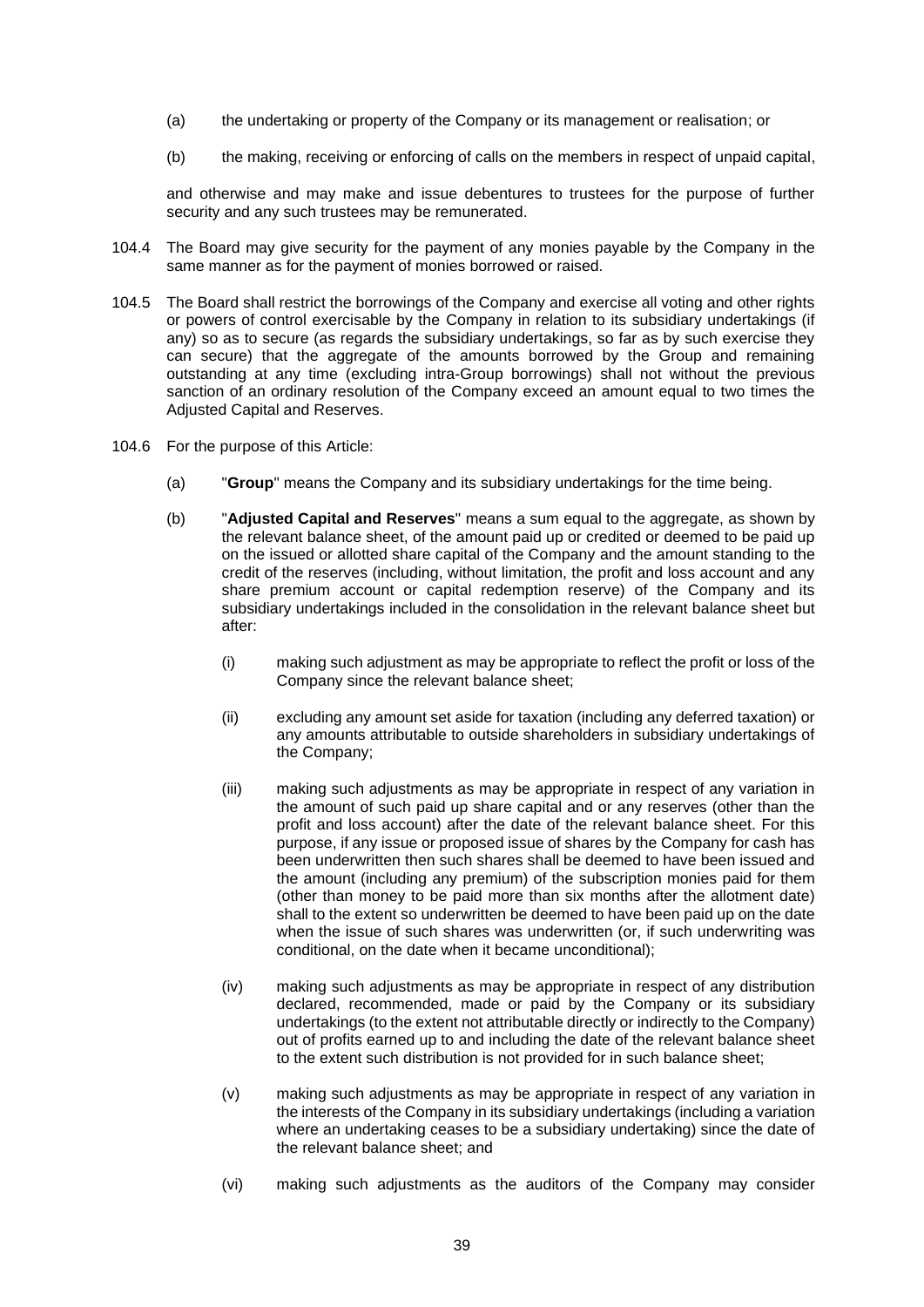#### appropriate.

- (c) "**minority proportion**" means a proportion equal to the proportion of the issued share capital of a partly-owned subsidiary undertaking which is not attributable to a member of the Group.
- 104.7 Borrowings shall be deemed to include the following except in so far as otherwise taken into account:
	- (a) the nominal amount of any issued and paid up share capital (other than equity share capital) of any subsidiary undertaking of the Company owned otherwise than by a member of the Group;
	- (b) the nominal amount of any other issued and paid up share capital and the principal amount of any debentures or borrowed moneys which is not at the relevant time beneficially owned by a member of the Group, the redemption or repayment of which is the subject of a guarantee or indemnity by a member of the Group or which any member of the Group may be required to buy;
	- (c) the principal amount of any debenture (whether secured or unsecured) of a member of the Group beneficially owned otherwise than by a member of the Group;
	- (d) the outstanding amount raised by acceptances by any bank or accepting house under any acceptance credit opened by or on behalf of any member of the Group;
	- (e) the minority proportion of moneys borrowed by a member of the Group and owing to a partly-owned subsidiary undertaking.
- 104.8 Borrowings shall not include and shall be deemed not to include:
	- (a) borrowings incurred by any member of the Group for the purpose of repaying within six months of the borrowing the whole or any part (with or without premium) of any borrowings of that or other member of the Group then outstanding, pending their application for such purpose within such period; and
	- (b) the minority proportion of moneys borrowed by a partly owned subsidiary undertaking and not owing to another member of the Group.
- 104.9 When the aggregate principal amount of borrowings required to be taken into account on any particular date is being ascertained, any particular borrowing then outstanding which is denominated or repayable in a currency other than sterling shall be notionally converted into sterling at the rate of exchange prevailing in London on the last business day before that date or, if it would result in a lower figure, at the rate of exchange prevailing in London on the last business day six months before that date. For these purposes the rate of exchange shall be taken to be the spot rate in London recommended by a London clearing bank, selected by the Board, as being the most appropriate rate for the purchase by the company of the currency in question for sterling on the day in question.
- 104.10 A certificate or report by the auditors of the Company as to the amount of any borrowings or to the effect that the limit imposed by this Article has not been or will not be exceeded at any particular time(s), shall be conclusive evidence of such amount or fact for the purposes of this Article. Nevertheless, the Board may at any time rely on a bona fide estimate of the aggregate of the borrowings. If, in consequence, the limit on borrowings set out in this Article is inadvertently exceeded, the amount of borrowings equal to the excess may be disregarded for 90 days after the date on which by reason of a determination of the auditors of the Company or otherwise the Board becomes aware that such a situation has or may have arisen.
- 104.11 No person dealing with the Company or any of its subsidiary undertakings shall be concerned to see or enquire whether the said limit is observed and no debt incurred or security given in excess of such limit shall be invalid or ineffectual unless the lender or recipient of the security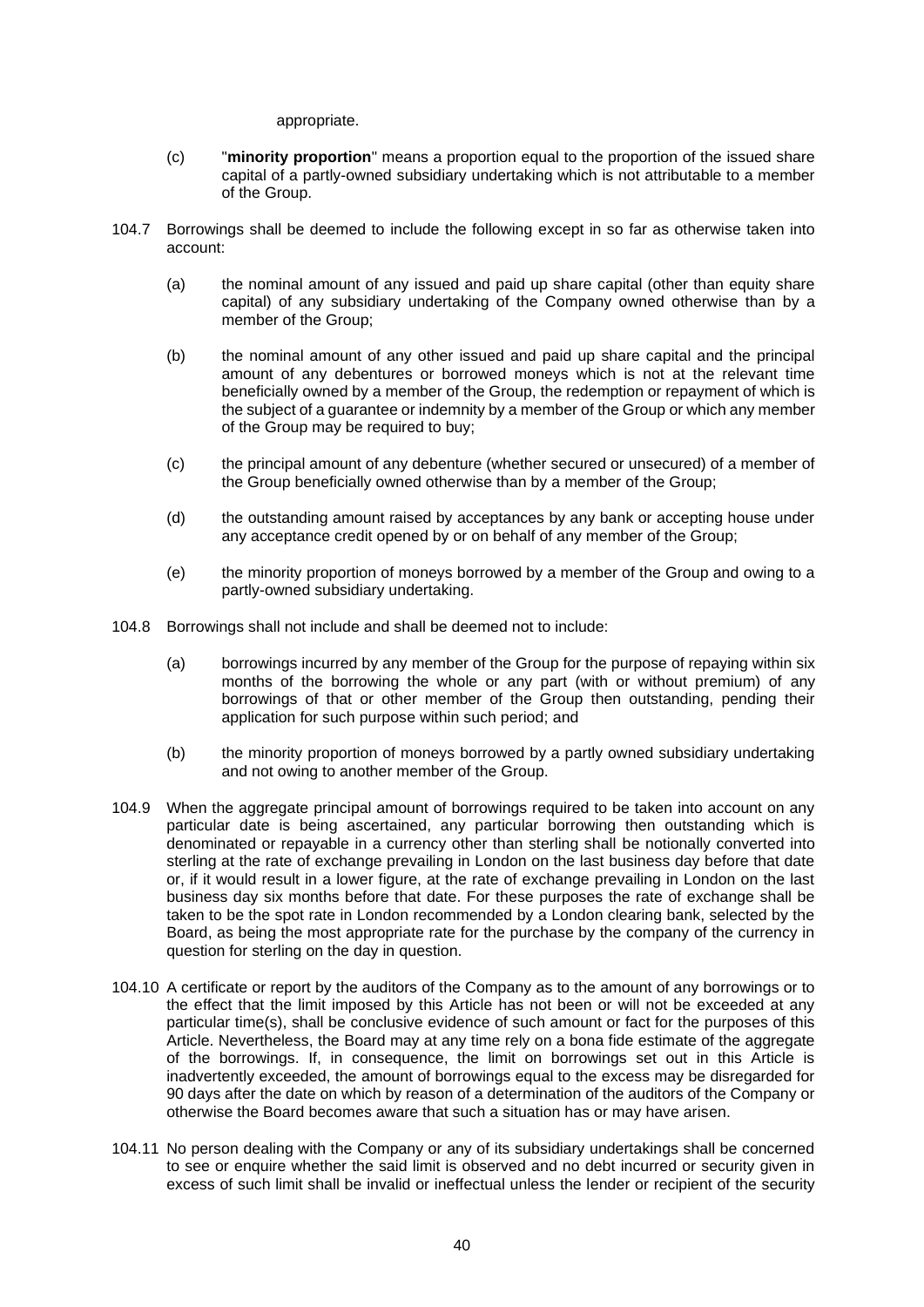had, at the time the debt was incurred or security given, express notice that the said limit had been or would be exceeded.

# **DELEGATION OF DIRECTORS' POWERS**

#### **105. Powers of executive Directors**

- 105.1 The Board may from time to time delegate or entrust to and confer upon any Director holding executive office (including a chief executive or managing director) such of its powers, authorities and discretions (with power to sub delegate) for such time, on such terms and subject to such conditions as it thinks fit. It may confer such powers either collaterally with, or to the exclusion of and in substitution for, all or any of the powers of the Board in that respect and may from time to time revoke, withdraw, alter or vary all or any of such powers.
- 105.2 The power to delegate contained in this Article shall be effective in relation to the powers, authorities and discretions of the Board generally and shall not be limited by the fact that in certain Articles, but not in others, express reference is made to particular powers, authorities or discretions being exercised by the Board or by a committee authorised by the Board.

# **106. Delegation to committees**

- 106.1 The Board may delegate any of its powers, authorities and discretions (with power to sub delegate) (including powers or discretions relating to the remuneration of or benefits given to the Directors) for such time, on such terms and subject to such conditions as it thinks fit to any committee consisting of one or more Directors and (if thought fit) one or more other persons (provided that a majority of the members of a committee shall be Directors or alternate Directors and no resolution of a committee shall be effective unless a majority of those present when it was passed were Directors or alternate Directors). The Board may confer such powers either collaterally with or to the exclusion of and in substitution for, all or any of the powers of the Board in that respect, and may from time to time revoke, withdraw, alter or vary all or any of such powers and discharge any such committee in whole or in part.
- 106.2 All committees shall, in the exercise of the powers delegated to them and in the transaction of business, conform to any regulations which may be prescribed by the Board. Subject to that, the proceedings of any committee shall be governed by such of these Articles as regulate the proceedings of the Board so far as they are capable of applying.
- 106.3 References in these Articles to committees include sub-committees permitted under these Articles.

# **107. Powers of attorney**

The Board may, by power of attorney or otherwise, appoint any person or persons to be the agent of the Company and may delegate to any such person or persons any of its powers, authorities and discretions (with power to sub delegate), in each case for such purposes and for such time, on such terms (including, but not limited to, remuneration and the protection and convenience of persons dealing with the agent) and subject to such conditions as it thinks fit. The Board may confer such powers either collaterally with, or to the exclusion of and in substitution for, all or any of the powers of the Board in that respect, and may from time to time revoke, withdraw, alter or vary all or any of such powers.

### **108. Agents**

- 108.1 The Board can:
	- (a) delegate any of its authority, powers or discretions to any manager or agent of the Company;
	- (b) allow managers or agents to delegate to another person;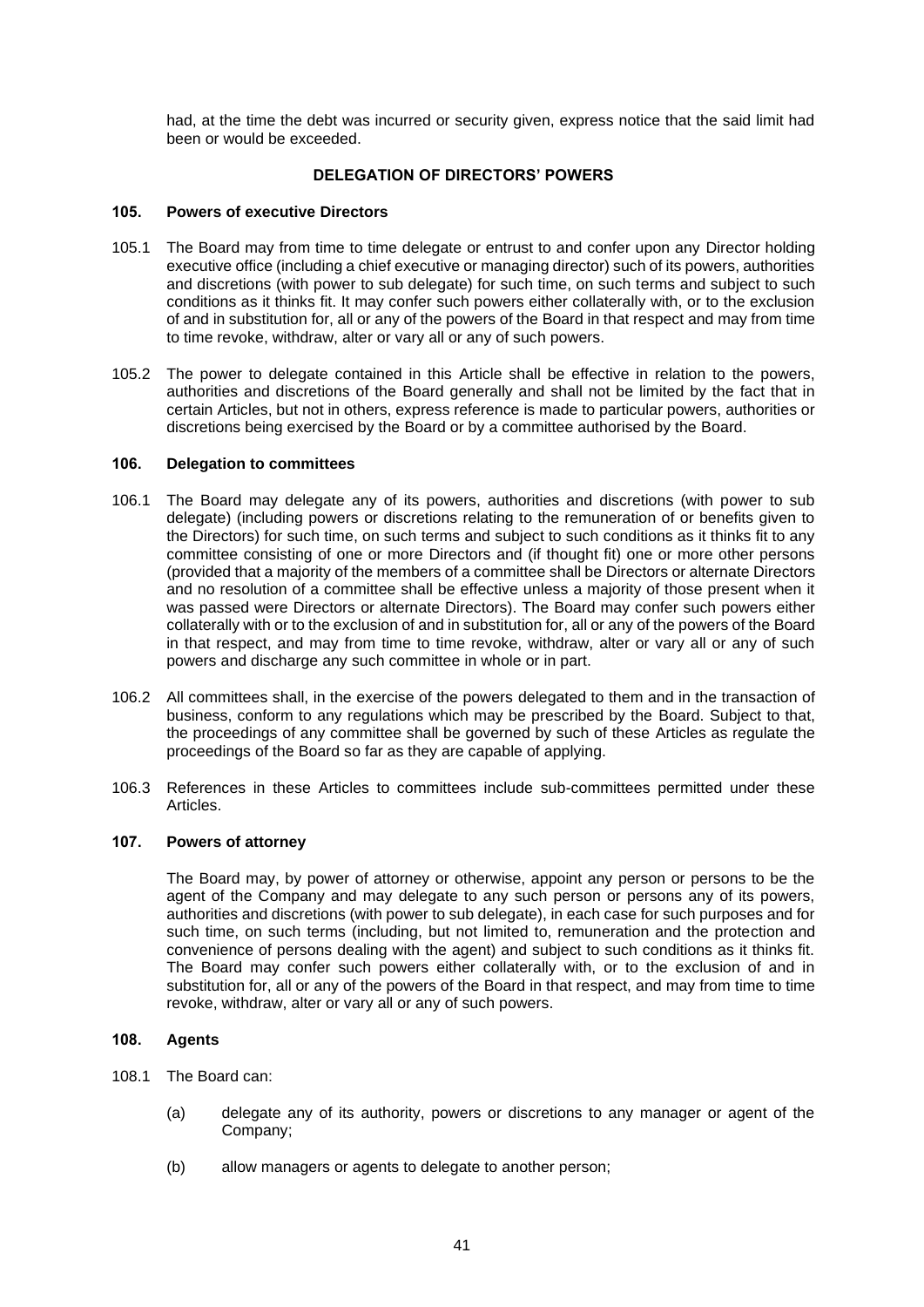- (c) remove anyone it has appointed in any of these ways; and
- (d) cancel or change anything that it has delegated, although this will not affect anybody who acts in good faith who has not had any notice of any cancellation or change.

Any appointment or delegation by the Board which is referred to in this Article can be on any conditions decided on by the Board.

108.2 The ability of the Board to delegate under this Article applies to all its powers and is not limited because certain Articles refer to powers being exercised by the Board or by a committee authorised by the Board while other Articles do not.

# **109. Associate directors**

The Board may appoint any person (not being a Director) to any office or employment having a designation or title including the word "Director", or attach to any existing office or employment with the Company such designation or title and may terminate any such appointment or the use of such designation or title. The inclusion of the word "Director" in the designation or title of any such office or employment shall not imply that such person is, or is deemed to be, or is empowered in any respect to act as, a Director for any of the purposes of the Acts or these Articles.

# **PROCEEDINGS OF THE BOARD AND COMMITTEES**

# **110. Board meetings**

Subject to the provisions of these Articles, the Board may meet for the despatch of business, adjourn and otherwise regulate its proceedings as it thinks fit. Any Director may, and the secretary at the request of a Director shall, summon a Board meeting at any time.

### **111. Notice of Board meetings**

Notice of a Board meeting shall be deemed to be properly given to a Director if it is given to them personally or by word of mouth or sent in writing to them at their last known address or any other address given by them to the Company for this purpose including by electronic means. A Director may waive their entitlement to notice of any meeting either prospectively or retrospectively and any retrospective waiver shall not affect the validity of the meeting or of any business conducted at the meeting.

# **112. Quorum**

- 112.1 The quorum necessary for the transaction of business may be determined by the Board and, until otherwise determined, shall be two. A duly convened meeting of the Board at which a quorum is present shall be competent to exercise all or any of the authorities, powers and discretions for the time being vested in or exercisable by the Board.
- 112.2 Subject to the provisions of these Articles, any Director who ceases to be a Director at a Board meeting may continue to be present and to act as a Director and be counted in the quorum until the termination of the Board meeting if no other Director objects and if otherwise a quorum of Directors would not be present.

### **113. Chair of the Board**

- 113.1 The Board may appoint a Director as Chair to preside at every Board meeting at which they are present and one or more deputy Chairs, and determine the period for which they are to hold office (and may at any time remove them from office).
- 113.2 If no such Chair or deputy Chair is elected, or if at any meeting neither the Chair nor a deputy Chair is present within five minutes of the time appointed for the meeting to start, the Directors and (in the absence of their appointors) alternate Directors present shall choose one of their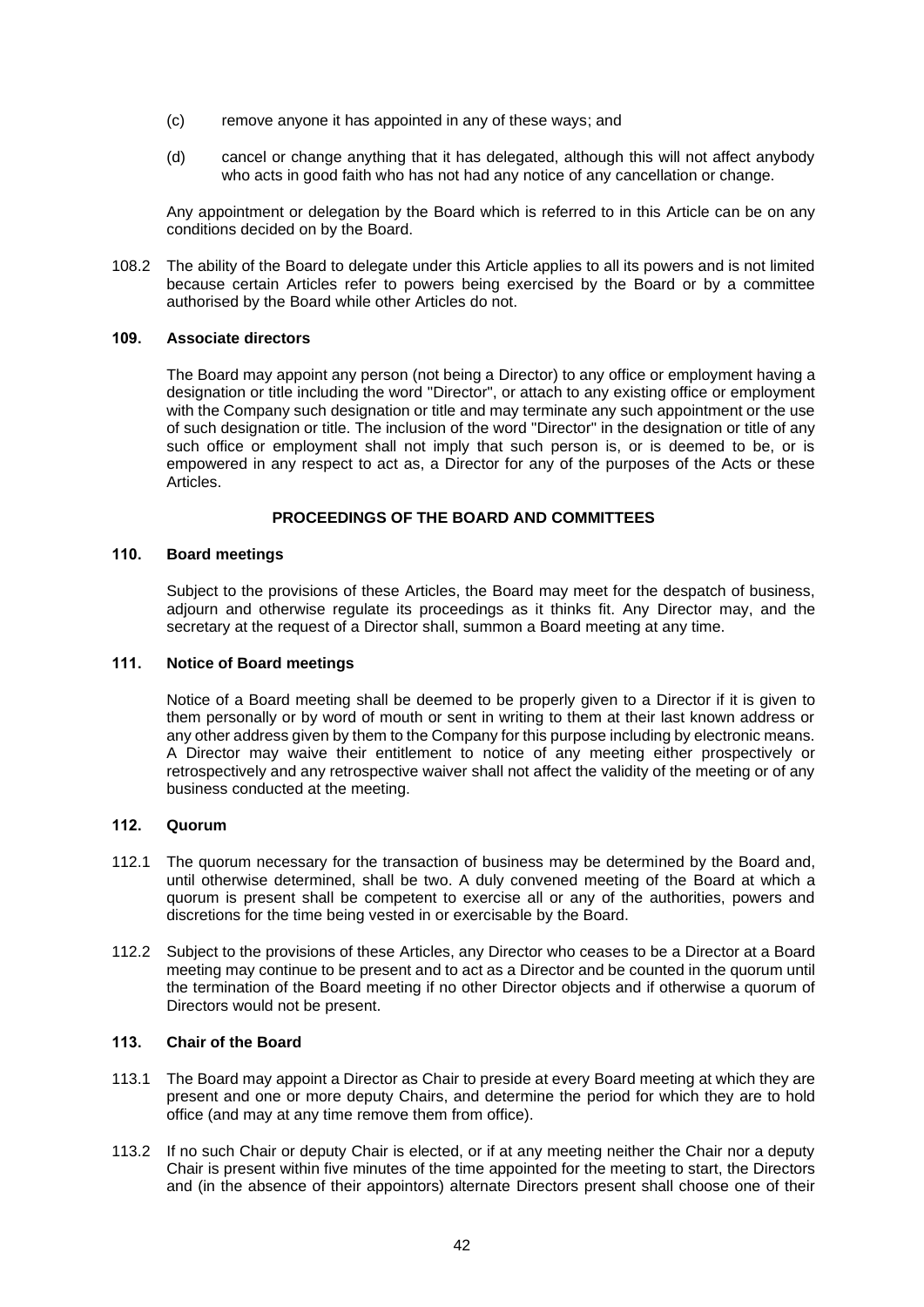number to chair such meeting.

- 113.3 In the event of two or more deputy Chairs being present, they shall agree among themselves who is to take the chair or, if they cannot agree, the deputy Chair who has been in office as a Director the longest shall take the chair.
- 113.4 References in these Articles to a deputy Chair include, if no one has been appointed to a position with such a title, a person appointed to a position with another title which the Board designates as equivalent to the position of deputy Chair, such as (but not limited to) Senior Independent Director.

# **114. Voting at Board meetings**

Questions arising at any meeting shall be determined by a majority of votes. In the case of an equality of votes, the Chair shall have a second or casting vote.

### **115. Participation at Board meetings**

- 115.1 Provided that everyone participating in the meetings can hear and speak to each other throughout the meeting, any Director or alternate Director may validly participate in a meeting of the Board or a committee through telephone or video conference or online platform or by any other electronic means.
- 115.2 A person so participating shall be deemed to be present in person at the meeting and shall accordingly be counted in the quorum and entitled to vote.
- 115.3 Subject to the Acts, all business transacted in such manner by the Board or a committee shall, for the purposes of these Articles, be deemed to be validly and effectively transacted at a meeting of the Board or a committee, even though fewer than two Directors are physically present at the same place.
- 115.4 Such a meeting shall be deemed to take place where the largest group of those participating is assembled or, if there is no such group, where the Chair of the meeting then is.

### **116. Resolution in writing**

- 116.1 A resolution in writing signed by all the Directors for the time being entitled to receive notice of a Board meeting (not being less than a quorum), or by all members of a committee, shall be as valid and effective for all purposes as a resolution duly passed at a meeting of the Board (or committee, as the case may be).
- 116.2 The resolution in writing may consist of several documents in the same form, each signed by one or more of the Directors or members of the relevant committee and may be in any form as the Board determines including any electronic form.
- 116.3 Such a resolution need not be signed by an alternate Director if it is signed by their appointor and a resolution signed by an alternate Director need not also be signed by their appointor.

### **117. Validity of proceedings of the Board or a committee**

All acts done by a meeting of the Board, or of a committee, or by any person acting as a director, alternate director or member of a committee shall, even though it is afterwards discovered that:

- (a) there was some defect in the appointment of any person or persons acting as such; or
- (b) they or any of them were disqualified from holding office or not entitled to vote or had in any way vacated their office be as valid as if every such person had been duly appointed and was duly qualified and had continued to be a Director, alternate or member of a committee and entitled to vote.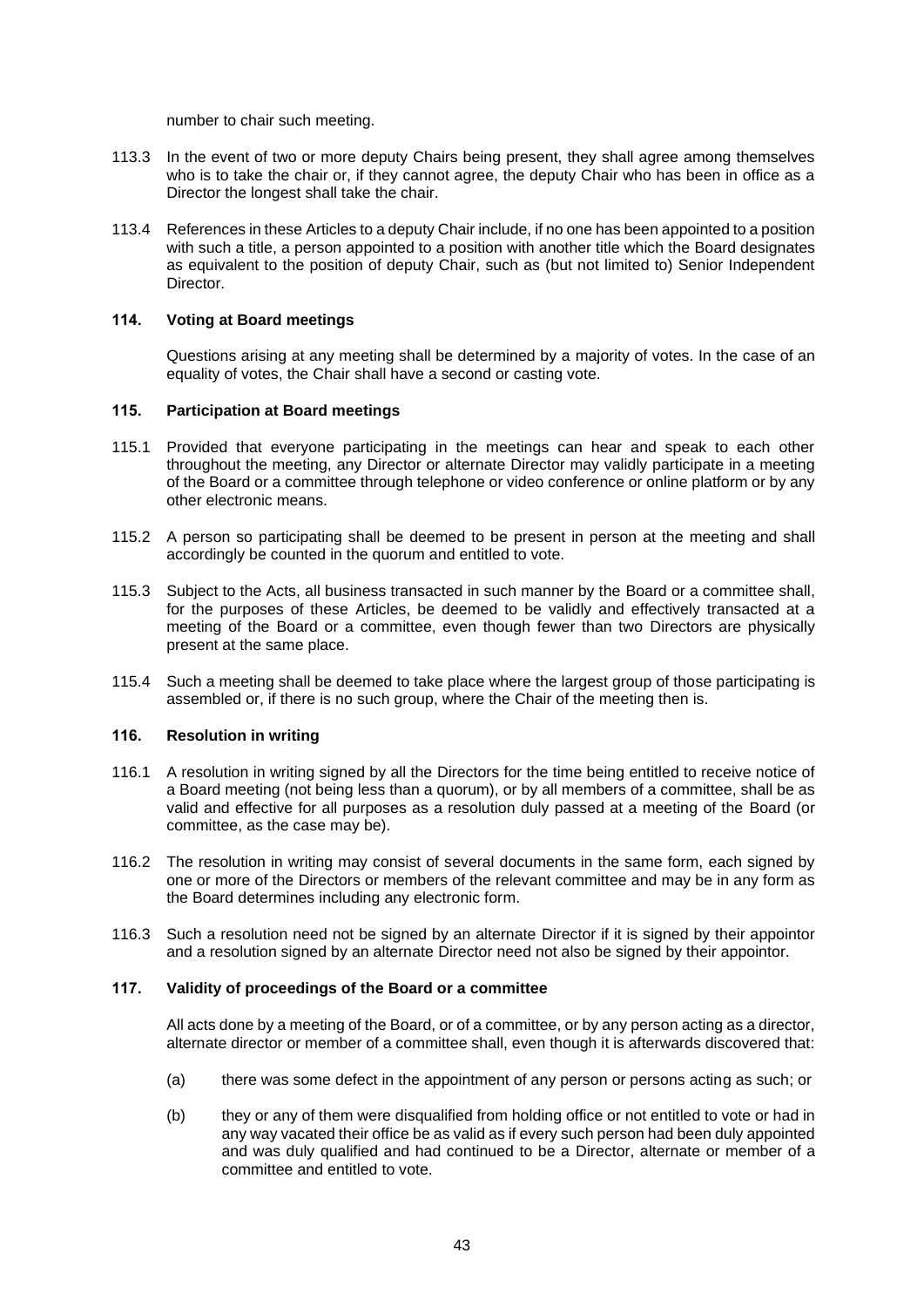# **SECRETARY**

# **118. Secretary**

- 118.1 Subject to the provisions of the Acts, the Board shall appoint a secretary or joint secretaries and shall have power to appoint one or more persons to be an assistant or deputy secretary at such remuneration and on such terms and conditions as it thinks fit. Without prejudice to any claim for damages which they may have for breach of any contract of service between them and the Company and to any claim which may arise by operation of law, the Board may from time to time remove any person so appointed from office and appoint another or others in their place.
- 118.2 Any provision of the Acts or these Articles requiring or authorising a thing to be done by or to a Director and the secretary shall not be satisfied by its being done by or to the same person acting both as Director and as, or in the place of, the secretary.
- 118.3 Anything required or authorised to be done by or to the secretary may, if the office is vacant or there is for any other reason no secretary capable of acting, be done by or to any assistant or deputy secretary or, if there is no assistant or deputy secretary capable of acting by or to any officer of the Company authorised generally or specially for that purpose by the Board.
- 118.4 Persons dealing with the Company shall be entitled to assume that each joint secretary is entitled by themselves to do anything required or authorised to be done by the secretary.

### **ADMINISTRATION**

# **119. Authentication of documents**

Any Director or the secretary or any person appointed by the Board for the purpose shall have power to authenticate:

- (a) any documents affecting the constitution of the Company (including its Articles of association);
- (b) any resolutions passed by the Company or the Board or a committee; and
- (c) any books, records, documents and accounts relating to the business of the Company,

and to certify copies of them or extracts from them as true copies or extracts and any such authentication or certification shall be conclusive and binding on all concerned.

### **SEALS**

### **120. Safe custody**

The Board shall provide for the safe custody of every seal.

#### **121. Application of seals**

- 121.1 A seal shall only be used under the authority of a resolution of the Board or of a committee.
- 121.2 The Board may determine who shall sign any document to which a seal is affixed or which is intended to take effect as if executed under seal (or, in the case of share certificates on which the seal is printed) either generally or in relation to a particular document or type of document. The Board may also determine, either generally or in any particular case that such signature may be dispensed with. Unless otherwise determined by the Board:
	- (a) share certificates and, subject to the provisions of any document constituting the same, certificates issued in respect of any debentures or other securities need not be signed; and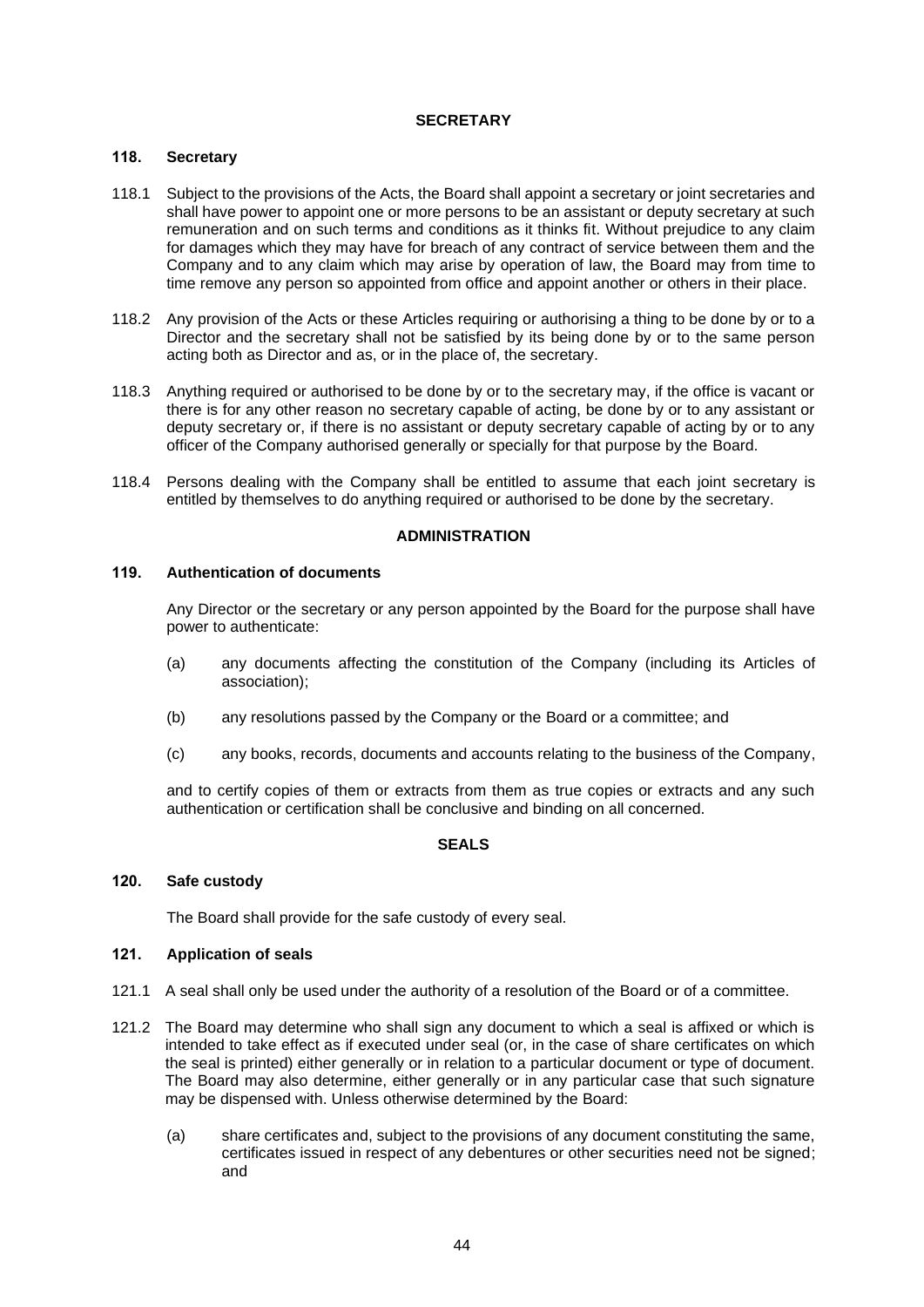- (b) every other document to which a seal is affixed shall be signed by one Director and the secretary, by two Directors or by one Director in the presence of a witness.
- 121.3 Any document signed by one Director and the secretary or by two Directors or by one Director in the presence of a witness and expressed to be executed by the company shall have the same effect as if executed under a seal.
- 121.4 Nothing in these Articles shall require the Company to issue under the seal any certificate or other document which is not by law required to be so issued.

# **DIVIDENDS AND OTHER PAYMENTS**

### <span id="page-44-1"></span>**122. Declaration of dividends**

Subject to the provisions of the Acts and of these Articles, the Company may by ordinary resolution declare a dividend to be paid to the members according to their respective rights and interests in the profits of the Company, but no dividend shall exceed the amount recommended by the Board and no dividend shall be payable in respect of any shares in the Company held as treasury shares.

### **123. No dividend except out of profits**

No dividend shall be paid otherwise than out of profits available for distribution under the provisions of the Acts.

# **124. Interim dividends**

- 124.1 Subject to the provisions of the Acts, the Board may, if it considers that the profits of the Company available for distribution justify such payments:
	- (a) declare and pay interim dividends on shares of any class of such amounts and on such dates and for such periods as it determines; and
	- (b) declare and pay the fixed dividend on any class of shares carrying a fixed dividend on the dates prescribed for the payment of such dividends.
- 124.2 If the share capital is divided into different classes, the Board may pay interim dividends on shares which rank after shares conferring preferred rights with regard to dividend as well as on shares with preferred rights, unless at the time of payment any preferential dividend is in arrears.
- 124.3 Provided that the Board acts in good faith, it shall not incur any liability to the holders of shares conferring preferred rights for any loss they may suffer by the lawful payment of any interim dividend on any shares ranking after those with preferred rights.

# **125. Entitlement to dividends**

- 125.1 Except as otherwise provided by the rights attached to shares, all dividends shall be declared and paid according to the amounts paid up on the shares in respect of which the dividend is paid on the record date determined by the Board in respect of that dividend.
- <span id="page-44-0"></span>125.2 No amount paid up on a share in advance of a call shall be treated for the purpose of this Article as paid up on the share.
- 125.3 Subject to Article [125.2,](#page-44-0) all dividends shall be apportioned and paid proportionately to the amount paid up on the shares during any portion of the period in respect of which the dividend is paid.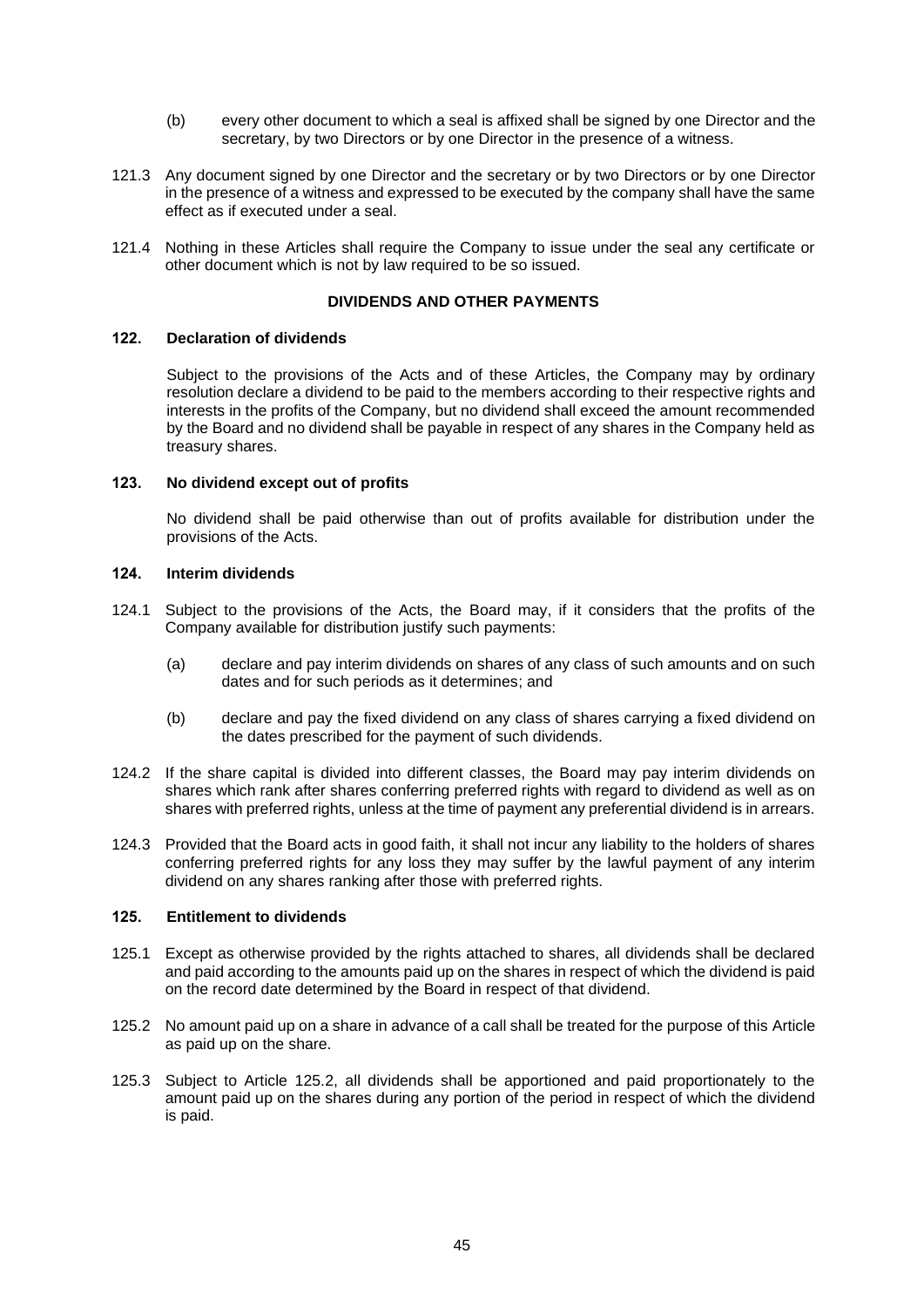### **126. Method of payment**

- <span id="page-45-0"></span>126.1 The Company may pay any dividend, interest or other sum payable in respect of a share:
	- (a) in cash or by cheque, warrant or money order;
	- (b) by any bank or other funds transfer system;
	- (c) in respect of shares in uncertificated form, where the Company is authorised to do so by or on behalf of the holder or joint holders, by means of a relevant system (subject always to the facilities and requirements of that relevant system). Without prejudice to the generality of the preceding wording, such payment may include the sending by the Company or by any person on its behalf of an instruction to the Operator of the relevant system to credit the cash memorandum account of the holder or joint holders or, if permitted by the Company, of such person as the holder or joint holders may direct in writing; and/or
	- (d) by such other means and to or through such person as the holder or joint holders may direct in writing.
- 126.2 Every such cheque, warrant or money order may be sent:
	- (a) by post to the registered address of the person entitled to it;
	- (b) in the case of joint holders (or of two or more persons being jointly entitled to a share by reason of the death or bankruptcy of a member or otherwise by operation of law) to the registered address of that person whose name stands first in the register or, in the case of persons so entitled on death or bankruptcy, if their names are not entered in the register, to such of those persons whose surname is first alphabetically); or
	- (c) to such person and address as the person or persons may direct in writing.
- 126.3 Every cheque, warrant or money order is sent at the risk of the person entitled to the money represented by it. Without prejudice to the generality of the preceding wording, if any such cheque, warrant or money order has or is alleged to have been lost, stolen or destroyed, the Board may, if the person entitled to such cheque, warrant or money order requests it, issue a replacement cheque, warrant or money order (subject to compliance with such conditions as to evidence and indemnity and the payment of out of pocket expenses of the Company in connection with the request as the Board thinks fit).
- 126.4 The Company shall have no responsibility for any sum lost or delayed in the course of transfer by or through any bank or other funds transfer system (including the relevant system concerned) or when it has acted on any directions given in writing by the person or persons entitled to it.
- 126.5 The payment of the cheque, warrant or money order or the collection of funds from or transfer of funds by a bank or other funds transfer system in accordance with Article [126.1](#page-45-0) or in respect of shares in uncertificated form, the making of payment in accordance with the facilities and requirements of the relevant system concerned shall be a good discharge to the Company.
- 126.6 Any joint holder or other person jointly entitled to any share may give an effective receipt for all dividends and other monies paid in respect of such share.
- 126.7 Without prejudice to any other provision of these Articles, the Board may withhold payment of any dividend payable to any person entitled to a share by reason of the death or bankruptcy of the holder, or of any other event giving rise to a transmission of such entitlement by operation of law, until such person has provided such evidence of their right as the Board may reasonably require.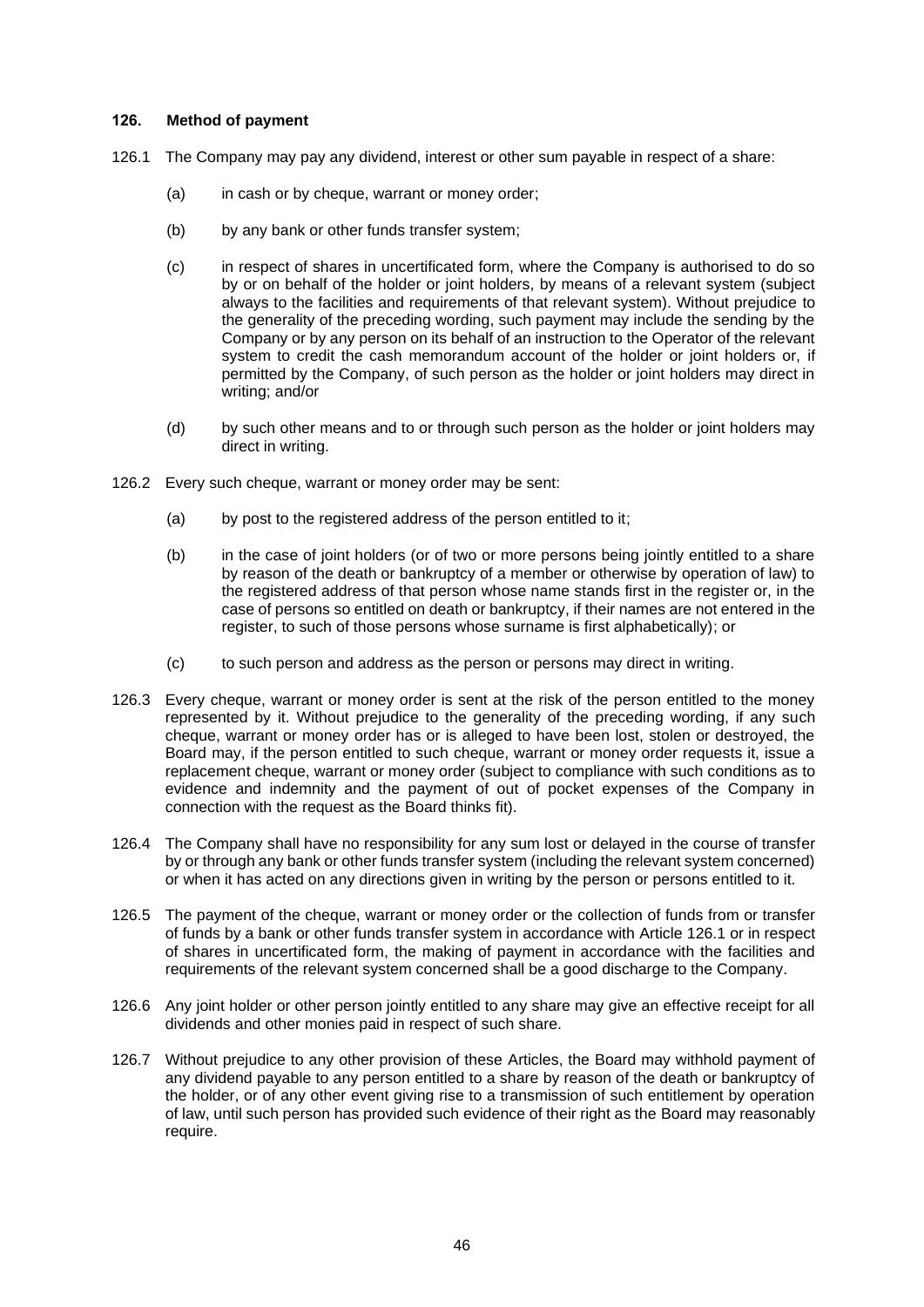# **127. Currency of payment**

- 127.1 Unless otherwise provided by these Articles or the rights attached to any shares, a dividend or any other monies payable in respect of a share may be declared or paid in whatever currency the Board may decide.
- 127.2 The Board may decide that a particular approved depositary should receive dividends in a currency other than the currency in which it is declared and may make arrangements accordingly. In particular, where an approved depositary has elected or agreed to receive dividends in another currency, the Board may in its discretion make arrangements with such approved depositary for payment of dividends to be made to it for value on the date on which the relevant dividend is paid, or such later date as the Board may determine.
- 127.3 In the event that a dividend is to be paid in a currency other than the currency in which it was declared, the rate of exchange to be used for conversion of the dividend shall be such market rate selected by the Board as it shall consider appropriate as at the close of business on the last business day before:
	- (a) in the case of a dividend declared by ordinary resolution in accordance with the provisions of Article [122,](#page-44-1) the date when the Board announces its intention to recommend the particular dividend; or
	- (b) in any other case, the date when the Board declares the particular dividend.
- 127.4 The decision of the Board regarding the rate of exchange shall be final and conclusive.

# **128. Dividends not to bear interest**

No dividend or other monies payable by the Company on or in respect of any share shall carry a right to receive interest from the Company, unless otherwise provided by the rights attached to the shares.

### **129. Calls or debts may be deducted from dividends**

The Board may deduct from any dividend or other monies payable to any person on or in respect of a share all such sums as may be due from them to the Company on account of calls or otherwise in relation to shares of the Company. Monies deducted in this way may be used to pay such amounts owed to the Company in relation to such shares.

# **130. Unclaimed dividends etc**

All unclaimed dividends, interest or other sums payable may be invested or otherwise made use of by the Board for the benefit of the Company until claimed. All dividends unclaimed for a period of 12 years after having been declared or becoming due for payment shall be forfeited and cease to remain owing by the Company. The payment of any unclaimed dividend, interest or other sum payable by the Company on or in respect of any share into a separate account shall not constitute the Company a trustee and the Company shall not be liable to pay interest in respect of it.

### **131. Uncashed dividends**

If:

- (a) on two consecutive occasions:
	- (i) cheques, warrants or money orders for dividends or other monies payable in respect of a share sent by the Company to the person entitled to it are returned to the Company or left uncashed during the period for which they are valid; or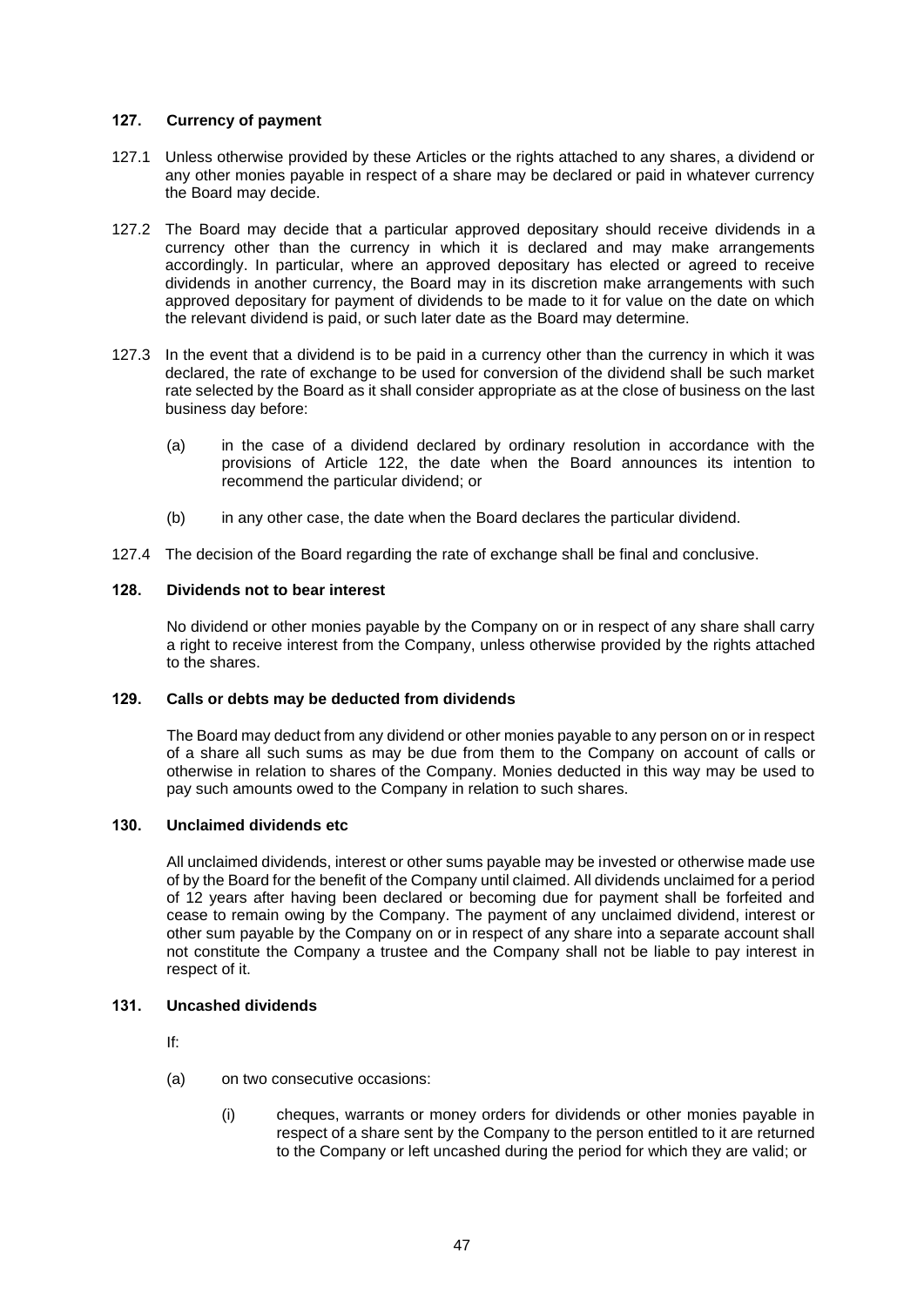- (ii) any transfer by a bank or other funds transfer system has not been satisfied; or
- (b) following one such occasion, reasonable enquiries have failed to establish any new address of the registered holder,

the Company shall not be obliged to send or transfer any dividends or other monies payable in respect of that share due to that person until they notify the Company of an address to be used for the purpose.

# **132. Payment of dividends in kind**

- 132.1 Without prejudice to any other provision of these Articles, the Board may, with the authority of an ordinary resolution of the Company, direct that payment of all or part of any dividend declared may be satisfied by the distribution of specific assets (and, in particular, of paid up shares or debentures of any other company).
- 132.2 The Board may settle any difficulty which arises in relation to the distribution as it thinks fit, and in particular may:
	- (a) ignore fractions, or issue certificates for fractions, or authorise any person to sell and transfer fractions;
	- (b) fix the value for the distribution of such specific assets or any part of them;
	- (c) determine that cash payments may be made to any members on the basis of the value so fixed in order to secure equality of distribution; and/or
	- (d) vest any such assets in trustees on trust for the person entitled to the dividend.

# **SCRIP DIVIDENDS AND DIVIDEND REINVESTMENT**

# <span id="page-47-0"></span>**133. Payment of scrip dividends**

- <span id="page-47-1"></span>133.1 The Board may, with the prior authority of an ordinary resolution of the Company, offer holders of ordinary shares the right to elect to receive further ordinary shares, credited as fully paid, instead of cash in respect of all or part of any dividend or dividends specified by the ordinary resolution.
- 133.2 The Board may, in its absolute discretion, exclude or restrict the offer to elect to receive new shares where it considers that this is necessary or desirable to comply with legal or practical problems under the laws of any territory, or the requirements of any recognised regulatory body or any stock exchange in any territory.
- 133.3 The Board may offer holders the right to elect to receive new shares instead of cash for:
	- (a) the next dividend; or
	- (b) all future dividends (if a scrip dividend alternative is made available) until such time as they notify the Company that they no longer wish to receive new shares.
- <span id="page-47-2"></span>133.4 The following provisions shall apply where payment of a dividend is satisfied in accordance with Article [133.1:](#page-47-1)
	- (a) the ordinary resolution may specify a particular dividend or may relate to all or any dividends declared or paid within a specified period;
	- (b) a holder is entitled to such number of new shares whose relevant value is as near as possible to the cash amount (disregarding any associated tax credit) they would have received, but not in excess of it. For such purpose, the "**relevant value**" of an ordinary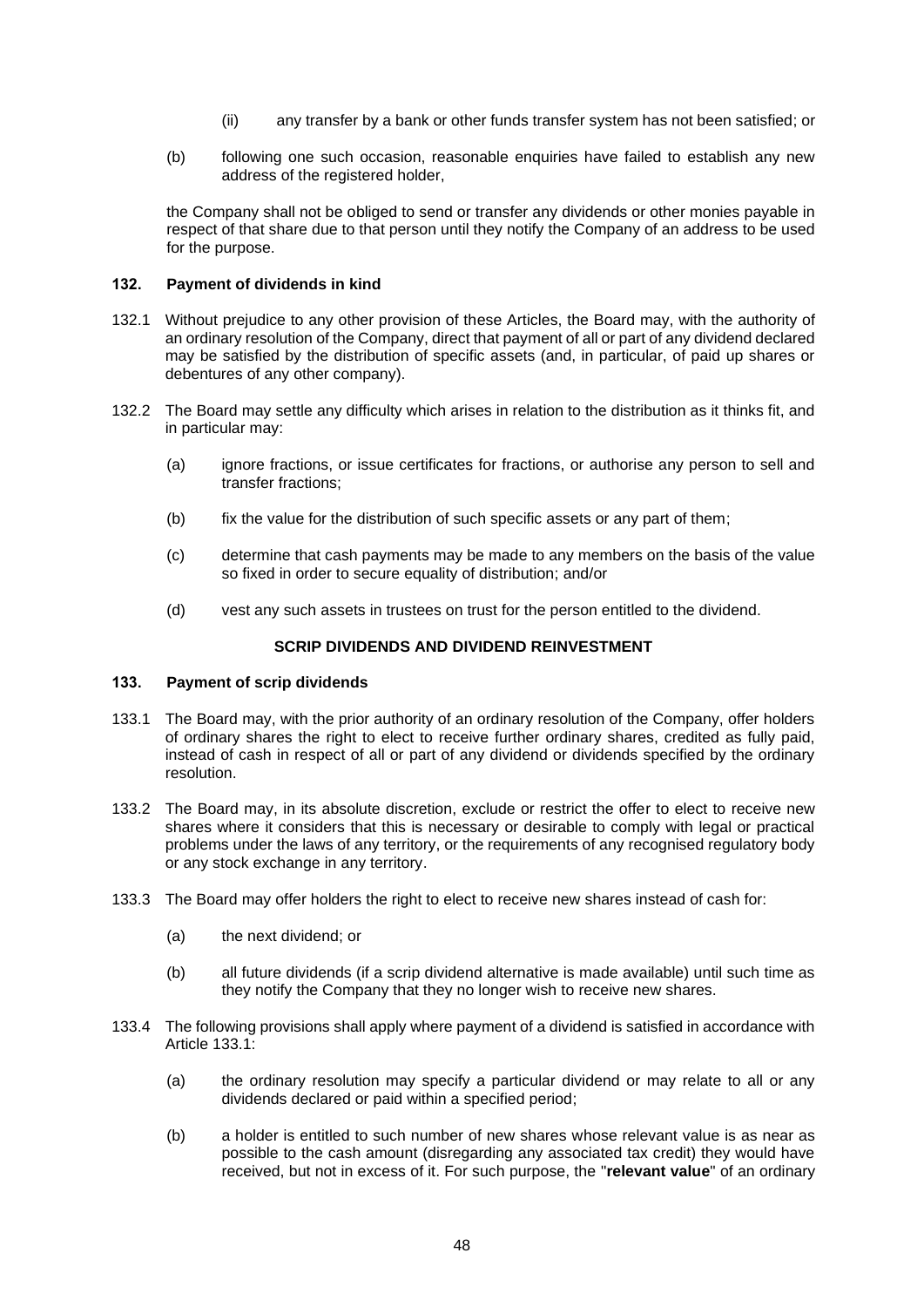share in the Company shall be the average market value of such shares for the five dealing days beginning on and including, the day when such shares are first quoted "ex dividend" or a later day chosen by the Board. The "**average market value**" shall be calculated:

- (i) by reference to the last price for a fully paid ordinary share of the Company on the Alternative Investment Market of the London Stock Exchange as published in the Daily Official List of the London Stock Exchange; or
- (ii) in such other manner as may be determined by or in accordance with the ordinary resolution but shall never be less than the par value of the new share.

A certificate or report by the auditor as to the value of a new share in respect of any dividend shall be conclusive evidence of that value;

- (c) the Board may make such provisions as it considers necessary or expedient in relation to any offer to be made under this Article [133,](#page-47-0) including (but not limited to):
	- (i) the giving of notice to shareholders of the right of election offered to them;
	- (ii) the provision of forms of election (whether in respect of a particular dividend or dividends generally);
	- (iii) determining the procedure for making and revoking such elections, which for the avoidance of doubt may include an election by means of a relevant system;
	- (iv) specifying the place at which, and the latest time by which, forms of election and any other relevant documents must be lodged in order to be effective; and
	- (v) payment in cash to holders in respect of their fractional entitlements, provisions for the accrual, retention or accumulation of all or part of the benefit of fractional entitlements to or by the Company or to or by or on behalf of any holder or the application of any accrual, retention or accumulation to the allotment of fully paid shares to any holder or any other provision for fractional entitlements;
- (d) the relevant dividend (or that part of the dividend in respect of which a right of election has been offered) shall not be declared or payable on shares in respect of which an election has been duly made ("**elected shares**"); instead, additional shares shall be allotted to the holders of the elected shares on the basis of allotment calculated as stated in Article [133.4\(](#page-47-2)b). For such purpose the Board may capitalise, out of any amount for the time being standing to the credit of any reserve or fund (including any share premium account or capital redemption reserve) or any of the profits which could otherwise have been applied in paying dividends in cash as the Board may determine, a sum equal to the total nominal amount of the additional shares to be allotted on that basis, and apply it in paying up in full the appropriate number of shares for allotment and distribution to the holders of the elected shares on such basis; and
- (e) the additional shares so allotted shall be allotted as at the record date for the dividend in respect of which the right of election has been offered and shall rank equally in all respects with each other and with the fully paid shares then in issue; provided that they will not rank for any dividend or other distribution or other entitlement which has been declared, made or paid by reference to such record date.
- 133.5 The Board shall not proceed with any election unless the Company has sufficient reserves or funds that may be capitalised and the Board has authority to allot sufficient shares to give effect to it after the basis of allotment is determined.
- 133.6 The Board may also from time to time establish or vary a procedure for election mandates, which, for the avoidance of doubt, may include an election by means of a relevant system, under which a holder of ordinary shares may elect in respect of future rights of election offered to that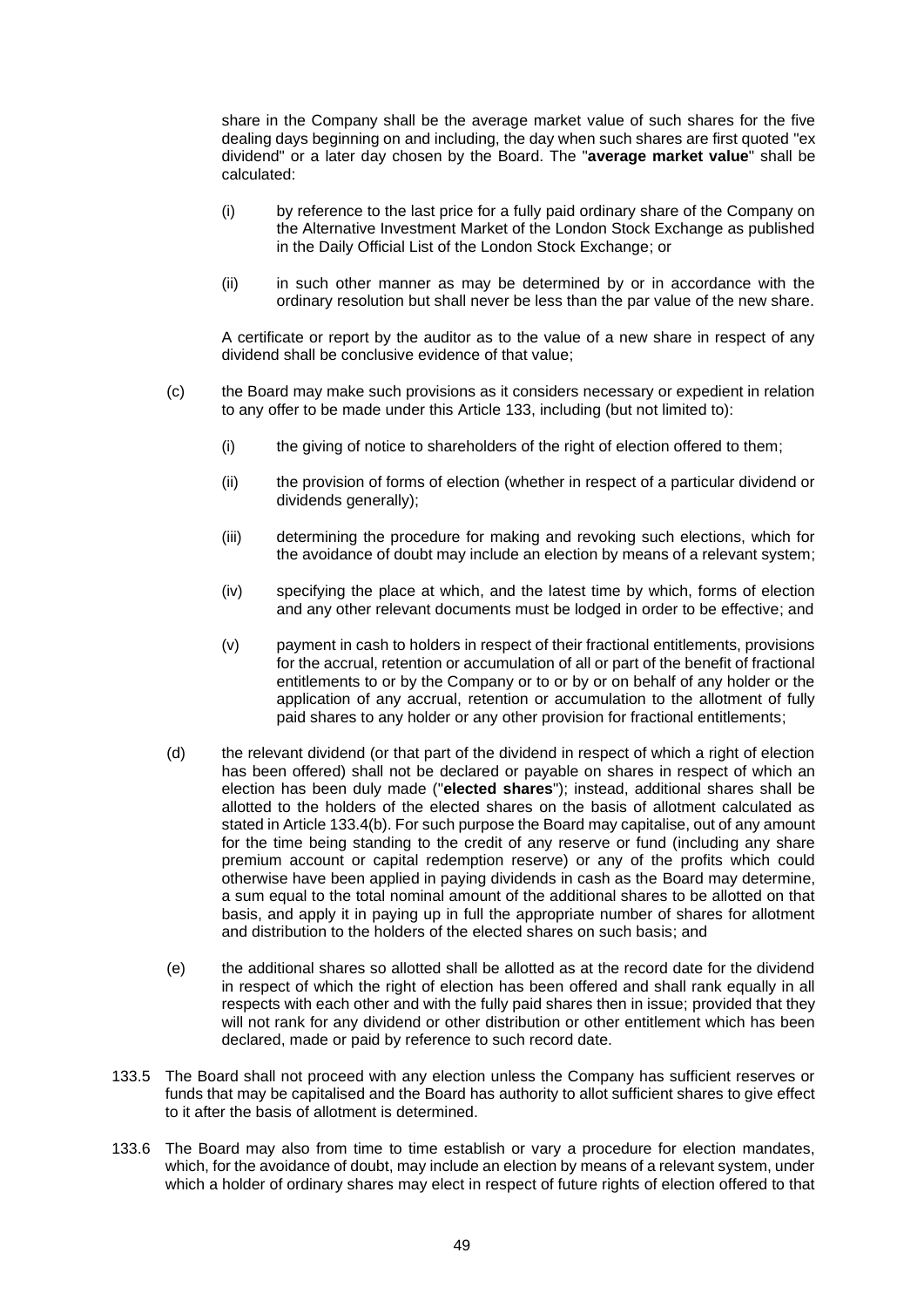holder under this Article [133](#page-47-0) until the election mandate is revoked or deemed to be revoked in accordance with the procedure.

- 133.7 No notice of the offer of a scrip dividend need be given to holders of ordinary shares who have previously given election mandates in accordance with this Article and whose mandates have not been revoked; the accidental omission to send or supply notice of any right of election to, or the non-receipt (even if the Company becomes aware of such failure to send or supply or nonreceipt) of any such notice by, any holder of ordinary shares entitled to the same shall neither invalidate any offer of an election nor give rise to any claim, suit or action.
- 133.8 Unless the Board otherwise determines or unless the Regulations otherwise require, the new ordinary share or shares which a member has elected to receive instead of cash in respect of the whole (or some part) of the specified dividend declared or paid in respect of their elected ordinary shares shall be in uncertificated form (in respect of the member's elected ordinary shares which were in uncertificated form on the date of the member's election) and in certificated form (in respect of the member's elected ordinary shares which were in certificated form on the date of the member's election).
- 133.9 The Board may decide how any costs relating to making new shares available in place of a cash dividend will be met, including deciding to deduct an amount from the entitlement of a shareholder under this Article [133.](#page-47-0)
- 133.10 At any time before new ordinary shares are allotted instead of cash in respect of any part of a dividend, the Board may determine that such new ordinary shares will not be allotted. Any such determination may be made before or after any election has been made by holders of ordinary shares in respect of the relevant dividend.

# <span id="page-49-0"></span>**134. Dividend reinvestment generally**

- 134.1 The Board may implement and maintain one or more share dividend or distribution reinvestment plans, including or instead of offering scrip dividends in accordance with Article [133.](#page-47-0) Any such plan may be suspended or terminated at any time by the Board, in its absolute discretion.
- <span id="page-49-1"></span>134.2 The terms and conditions of any such plan shall be determined by the Board in its absolute discretion and it may amend such terms and conditions as it thinks fit. In particular, the Board may determine that any such plan shall only be available to certain members or relate only to part of the dividends.
- 134.3 Without prejudice to the provisions of Article [134.2,](#page-49-1) the terms of any such plan may give members the right:
	- (a) to elect to receive new fully paid shares instead of a cash amount;
	- (b) to subscribe in cash for shares in the Company, payable in full or by instalments;
	- (c) to apply cash in paying up in full or by instalments any unpaid or partly paid shares held on the terms of the plan;
	- (d) to apply cash in purchasing existing issued shares in the Company; or
	- (e) to accept any other option or participate in any other arrangements thought by the Board to be appropriate.
- 134.4 To the extent that any provision of this Articl[e 134](#page-49-0) relates to offers to elect to receive new shares instead of a cash dividend, it shall be subject to the provisions of Article [133](#page-47-0) and of any ordinary resolution passed under Article [133.1.](#page-47-1)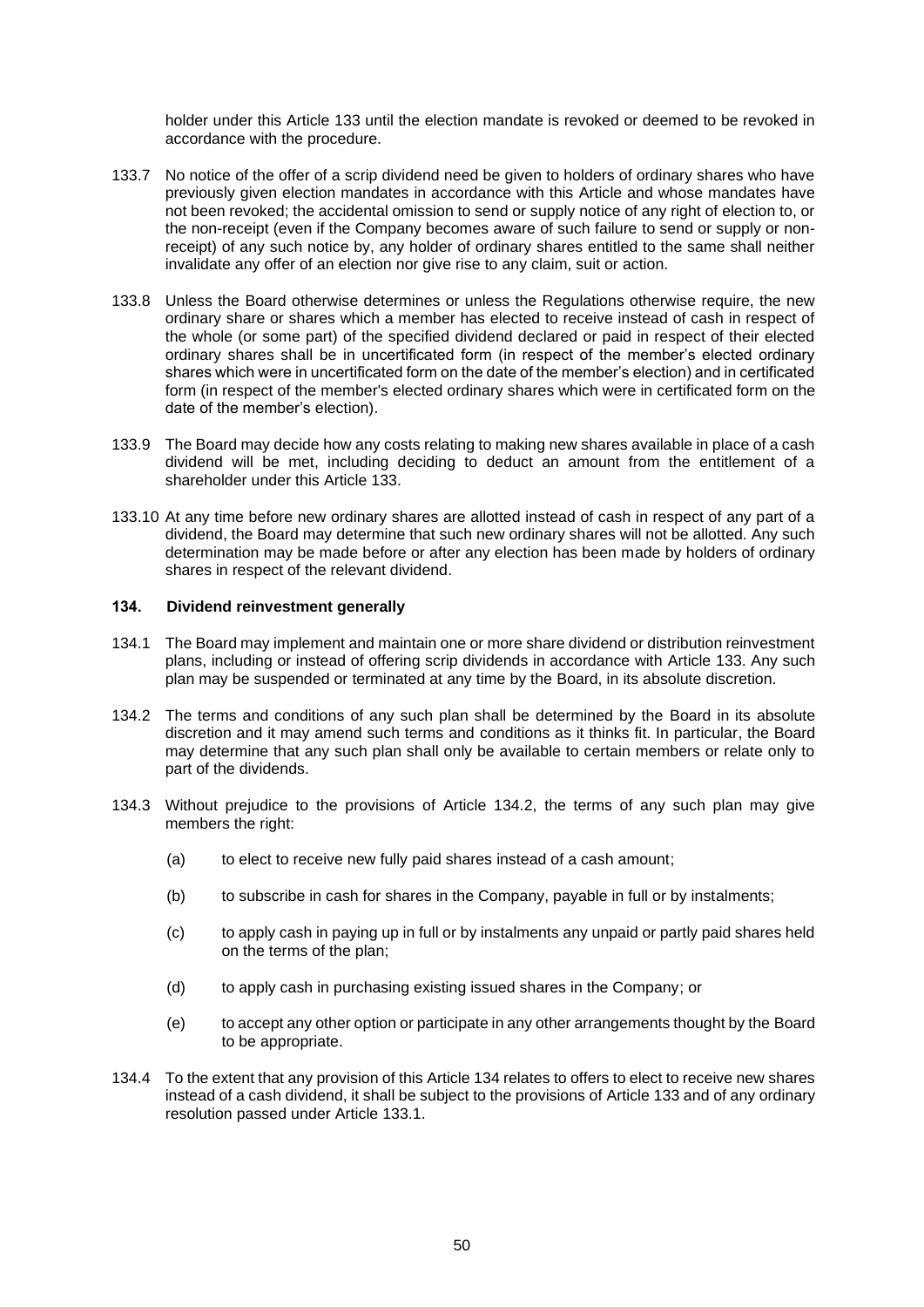# **CAPITALISATION OF PROFITS AND RESERVES**

#### <span id="page-50-0"></span>**135. Capitalisation**

- 135.1 The Board may, with the authority of an ordinary resolution of the Company resolve to capitalise any amount:
	- (a) standing to the credit of the Company's reserves (including any share premium account, capital redemption reserve or other undistributable reserve); or
	- (b) standing to the credit of the profit and loss account which is not required for paying any preferential dividend (whether or not such amount is available for distribution).
- 135.2 The Board may use the amount resolved to be capitalised by setting it aside for those members on the register at the close of business on the date stated in the Board resolution (or fixed as stated in such resolution) in proportion to the nominal amount of ordinary shares (whether or not fully paid) held by them, respectively. Such amount set aside may be applied:
	- (a) in or towards paying up the amounts, if any, for the time being unpaid on any shares held by them, respectively;
	- (b) in paying up in full shares or debentures of the Company of a nominal amount equal to that sum, and allotting the shares or debentures credited as fully paid up, to the members or as they may direct in those proportions; or
	- (c) partly in one way and partly in the other,

provided that the share premium account, the capital redemption reserve, any other undistributable reserve and any profits which are not available for distribution may, for the purposes of this Article [135,](#page-50-0) only be applied in paying up shares to be issued to members credited as fully paid.

- 135.3 Where any difficulty arises regarding any distribution of any capitalised reserve or other amount, subject to the provisions of the Act and the Regulations, the Board may settle the matter as it thinks expedient and in particular in the case of shares or debentures becoming distributable under this Article 135 in fractions, make such provisions by ignoring fractions or by payment in cash or otherwise as it thinks fit.
- 135.4 The Board may authorise any person to enter into an agreement with the Company on behalf of all the members entitled under the Board resolution. Such an agreement is binding on all concerned. The agreement may provide for either:
	- (a) the allotment to the members respectively, credited as fully paid up, of any shares or debentures to which they may be entitled on such capitalisation; or
	- (b) the payment up by the Company on behalf of such members (by applying their respective proportions of the profits resolved to be capitalised) of the amounts or any part of the amounts remaining unpaid on their existing shares.
- 135.5 For the purposes of this Article 135, unless the relevant resolution provides otherwise, if the Company holds treasury shares in the relevant class at the record date specified in the relevant resolution, it shall be treated as if it were entitled to receive the dividends in respect of those treasury shares which would have been payable if those treasury shares had been held by a person other than the Company.
- 135.6 Further, the Board may generally do all acts and things required to give effect to the ordinary resolution of the Company.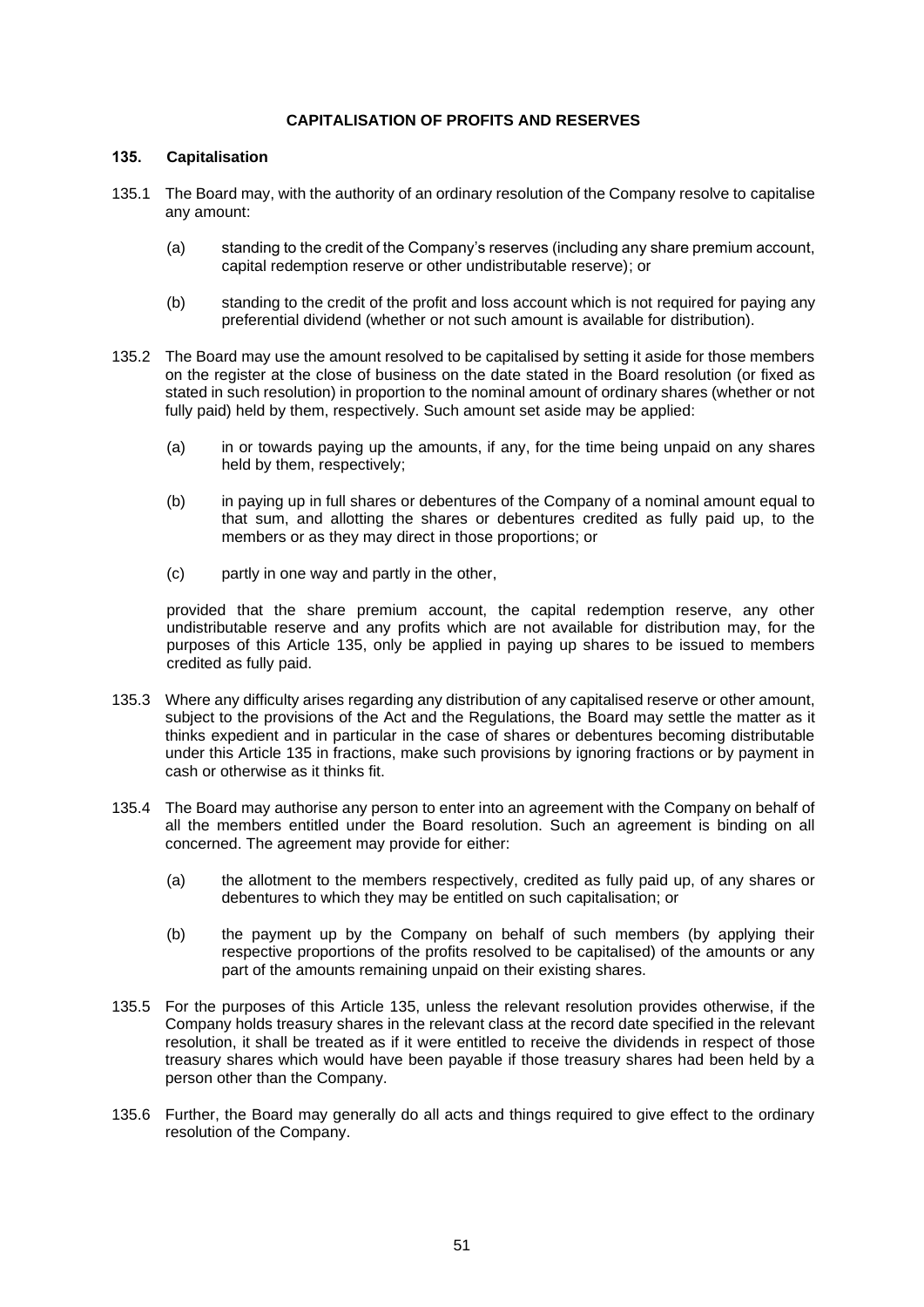# **RECORD DATES**

#### **136. Record date**

- 136.1 Regardless of any other provision of these Articles but without prejudice to the rights attached to any shares, the Company or the Board may fix any time on any date as the record date for any dividend, distribution, allotment or issue. The holder(s) of shares shown on the register at the record date shall be entitled to such dividend, distribution, allotment or issue, and their entitlement will be based on the number of shares registered at that time. The power to fix any such record date shall include the power to fix a time on the chosen date.
- 136.2 Such record date may be at any time on or before any date on which such dividend, distribution, allotment or issue is declared, paid or made or after any such dividend, distribution, allotment or issue is declared.

### **RECORDS**

#### **137. Inspection of accounts**

No member (other than a Director or other officer) shall have any right to inspect any accounting record or other document of the Company unless:

- (a) they are so entitled under the Acts or a proper court order; or
- (b) they are authorised by the Board.

### **NOTICES**

#### **138. Method of service**

- 138.1 Any notice, document (including a share certificate) or other information may be served on or sent or supplied to any member by the Company:
	- (a) personally;
	- (b) by sending it through the post addressed to the member at their registered address or by leaving it at that address, addressed to the member;
	- (c) by means of a relevant system;
	- (d) where appropriate, by sending or supplying it in electronic form to an address notified by the member to the Company for that purpose;
	- (e) where appropriate, by making it available on a website and notifying the member of its availability in accordance with this Article;
	- (f) by any other means allowed by the Acts; or
	- (g) by any other means authorised in writing by the member.
- 138.2 In the case of joint holders of a share, service, sending or supply of any notice, document or other information on or to one of the joint holders shall for all purposes be deemed a sufficient service on or sending or supplying to all the joint holders.
- 138.3 In the case of joint holders of a share, anything to be agreed or specified in relation to any notice, document or other information to be served on or sent or supplied to them may be agreed or specified by any one of the joint holders and the agreement or specification of the senior shall be accepted to the exclusion of that of the other joint holders and, for this purpose, seniority shall be determined by the order in which the names stand in the register in respect of the joint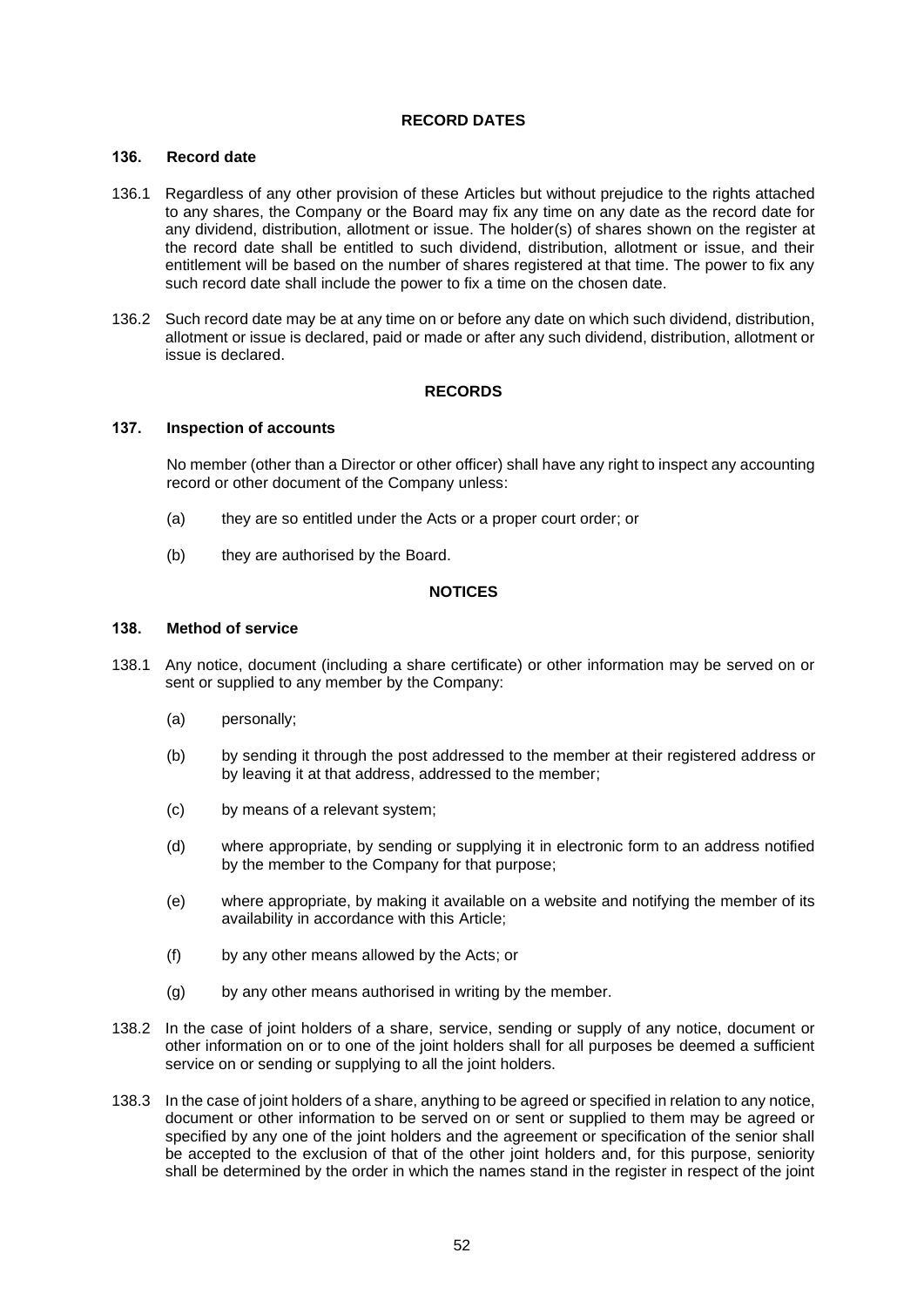holding.

- 138.4 If on two consecutive occasions any notice, document or other information served on or sent or supplied to a member has been returned undelivered such member shall not afterwards be entitled to receive notices, documents or other information from the Company until they shall have communicated with the Company and supplied to the Company (or its agent) a new registered address, or a postal address for the service of notices and the despatch or supply of documents and other information or shall have informed the Company of an address for the service of notices and the despatch or supply of documents and other information in electronic form.
- 138.5 For these purposes, any notice, document or other information sent by post shall be treated as returned undelivered if the notice, document or other information is served, sent or supplied back to the Company (or its agents) and a notice, document or other information served, sent or supplied in electronic form shall be treated as returned undelivered if the Company (or its agents) receives notification that the notice, document or other information was not delivered to the address to which it was sent.
- 138.6 The Company may at any time and in its sole discretion choose:
	- (a) to serve, send or supply notices, documents or other information in hard copy form alone to some or all members; and
	- (b) not to serve, send or supply a notice, document or other information to a particular member where it considers this necessary or appropriate to deal with legal, regulatory or practical problems in, or under the laws of, any territory.

### **139. Notice by advertisement**

If, at any time, by reason of the suspension or curtailment of postal services within the United Kingdom, the Company is unable effectively to convene a general meeting by sending notices through the post, the Board may in its absolute discretion and as an alternative to any other method of service permitted by these Articles, resolve to convene a general meeting by a notice advertised in at least one national newspaper. In any such case the Company shall:

- (a) make such notice available on its website from the date of such advertisement until the conclusion of the meeting or any adjournment of the meeting; and
- (b) send confirmatory copies of the notice by post if, at least seven clear days before the meeting, the posting of notices to addresses throughout the United Kingdom again becomes practicable.

# **140. Documents available on websites**

Subject to the provisions of the Acts, a notice or other document may be served on, or delivered to, a member by the Company publishing such notice or other document on a website to which such member has access, provided that:

- (a) the Company and the relevant member have agreed that, instead of the Company sending notices or other documents to the member, such member will access them on a website;
- (b) the notice or other document actually published on the website is a notice or document to which the agreement referred to in Article [141.1](#page-53-0) applies;
- (c) the member is notified, in a manner for the time being agreed for the purpose between the member and the Company and in accordance with the provisions of the Acts of:
	- (i) the publication of the notice or other document on a website;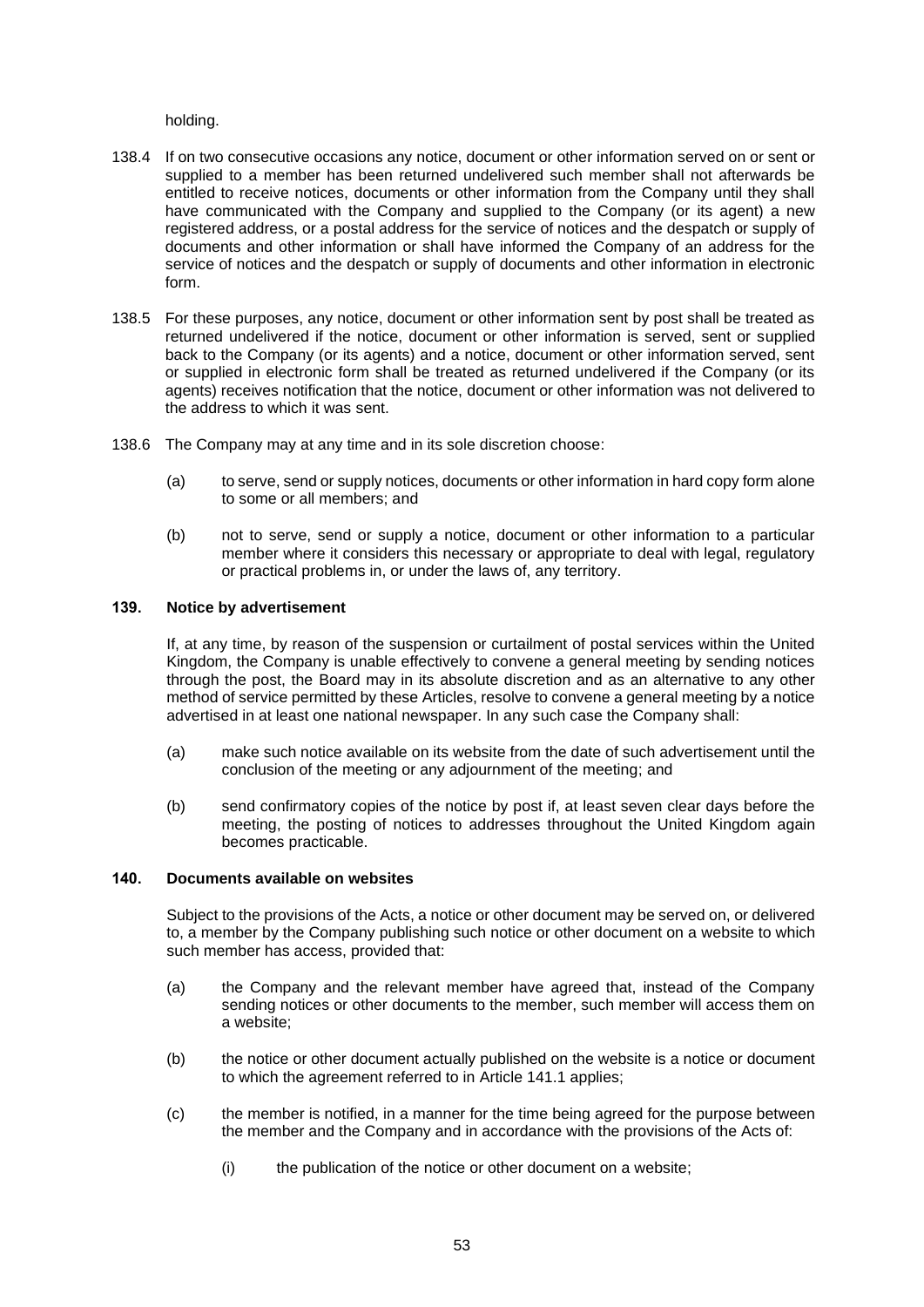- (ii) the address of that website;
- (iii) the place on such website where the notice or other document may be accessed and how it may be accessed; and
- (iv) the period of time for which the documents will be available on the website, which (in the case of a notice of a meeting and accompanying documents) must be for the period commencing with the giving of that notification and ending with the conclusion of the meeting; and
- (d) the notice or other document is published on that website throughout the period referred to in Article 140(c)(iv). However, if the documents are published on that website for a part but not all of such period, the notice or document will be treated as published throughout that period if the failure to publish the notice or other document throughout the period is attributable to circumstances which it would not be reasonable to have expected the Company to prevent or avoid.

### **141. Deemed delivery**

- <span id="page-53-0"></span>141.1 Any notice, document or other information, if served, sent or supplied by the Company by post, shall be deemed to have been received on the day following that on which it was posted if first class post was used or 48 hours after it was posted if first class post was not used and, in proving that a notice, document or other information was served, sent or supplied, it shall be sufficient to prove that the notice, document or other information was properly addressed, prepaid and put in the post.
- 141.2 Any notice, document or other information not served, sent or supplied by post but left by the Company at a registered address or at an address (other than an address for the purposes of communication by electronic means) notified to the Company in accordance with these Articles by a person who is entitled by transmission to a share shall be deemed to have been received on the day it was so left.
- 141.3 Any notice, document or other information served, sent or supplied by the Company by means of a relevant system shall be deemed to have been received when the Company or any sponsoring system participant acting on its behalf sends the instruction relating to the notice, document or other information.
- 141.4 Any notice, document or other information served, sent or supplied by the Company using electronic means shall be deemed to have been received on the day on which it was sent notwithstanding that the Company subsequently sends a hard copy of such notice, document or information by post.
- 141.5 Any notice, document or other information made available on a website shall be deemed to have been received on the day on which the notice, document or other information was first made available on the website or, if later, when a notice of availability is received or deemed to have been received under this Article.
- 141.6 In proving that a notice, document or other information served, sent or supplied by electronic means was served, sent or supplied, it shall be sufficient to prove that it was properly addressed.
- 141.7 Any notice, document or other information served, sent or supplied by the Company by any other means authorised in writing by the member concerned shall be deemed to have been received when the Company has carried out the action it has been authorised to take for that purpose.
- 141.8 Any notice given by way of a newspaper advertisement shall be deemed to have been duly served at noon on the day when the advertisement appears.
- 141.9 Any notice or document exhibited at the office shall be deemed to have been served or delivered on that day when it was first so exhibited.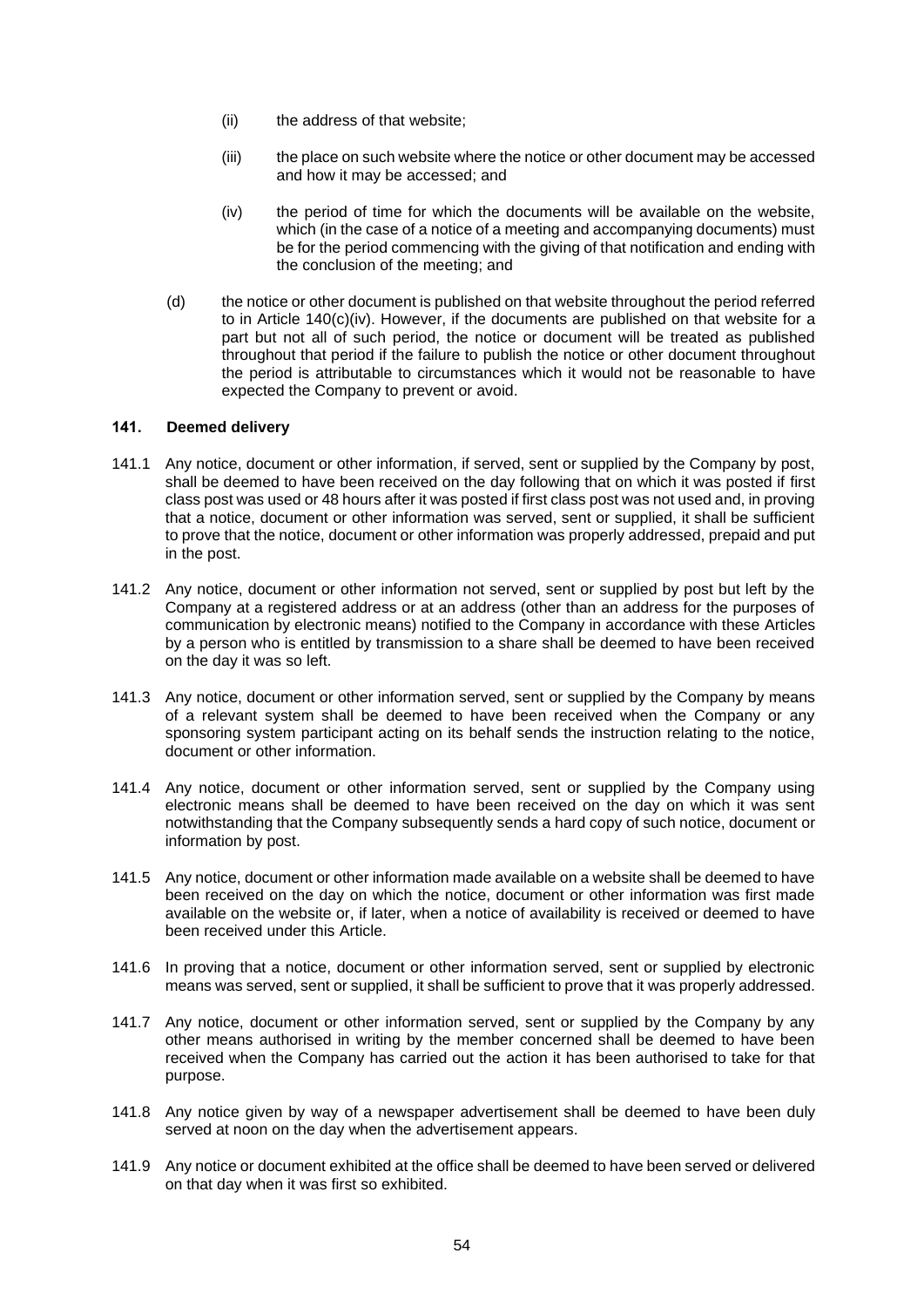# **142. Record date for service**

For the purpose of serving notices of meetings or other documents on members, whether in accordance with the Acts, a provision in these Articles or any other document, the Company may determine that only those persons entered on the register at the close of business on a day fixed by the company are entitled to receive such notices or other documents. This day must not be more than 14 days before the day that the notice is sent. No change in the register after that time shall invalidate that service or delivery.

### **143. Notice binding on transferees etc**

Every person who, by operation of law, transfer or by any other means, becomes entitled to a share shall be bound by any notice in respect of that share (other than a notice served by the Company under section 793 of the Act) which, before their name is entered in the register, has been duly served on or delivered to a person from whom they derive their title.

### **144. Service of notice on person entitled by transmission**

- 144.1 A person who is entitled by transmission to a share, upon supplying the Company with a postal address for the service of notices and the despatch or supply of documents and other information and/or an address for the purposes of communication by electronic means shall be entitled to have served upon or sent or supplied to them at such address any notice, document or other information to which they would have been entitled if they were the holder of that share or, where applicable, to be notified at that address of the availability of the notice, document or other information on a website.
- 144.2 In either case, such service, sending or supply shall for all purposes be deemed a sufficient service, sending or supply of such notice, document or other information on all persons interested (whether jointly with or as claimants through or under them) in the share.
- 144.3 Otherwise, any notice, document or other information served on or sent or supplied to any member under these Articles shall, notwithstanding that the member is then dead or bankrupt or that any other event giving rise to the transmission of the share by operation of law has occurred and whether or not the Company has notice of the death, bankruptcy or other event, be deemed to have been properly served, sent or supplied in respect of any share registered in the name of that member as sole or joint holder.
- 144.4 The Company may at any time and in its sole discretion choose to serve, send or supply notices, documents or other information in hard copy form alone to some or all persons who are entitled to a member's shares by transmission and may also in its sole discretion, where it considers it necessary or appropriate to deal with legal, regulatory or practical problems in, or under the laws of, any territory, determine not to serve, send or supply a particular notice, document or other information to any such person.

# **145. Notices to the Company**

Anyone can serve any summons, notice, order or other document on the Company or any officer of the Company:

- (a) by posting it in a letter (with postage paid) to the Company or any officer of the Company at the office;
- (b) by delivering it to that address; or
- (c) in any other manner prescribed by these Articles for the serving of notice on, or the delivery of documents to, a member by the Company as may from time to time be agreed between the Company and the person so serving any such document as an effective manner of service.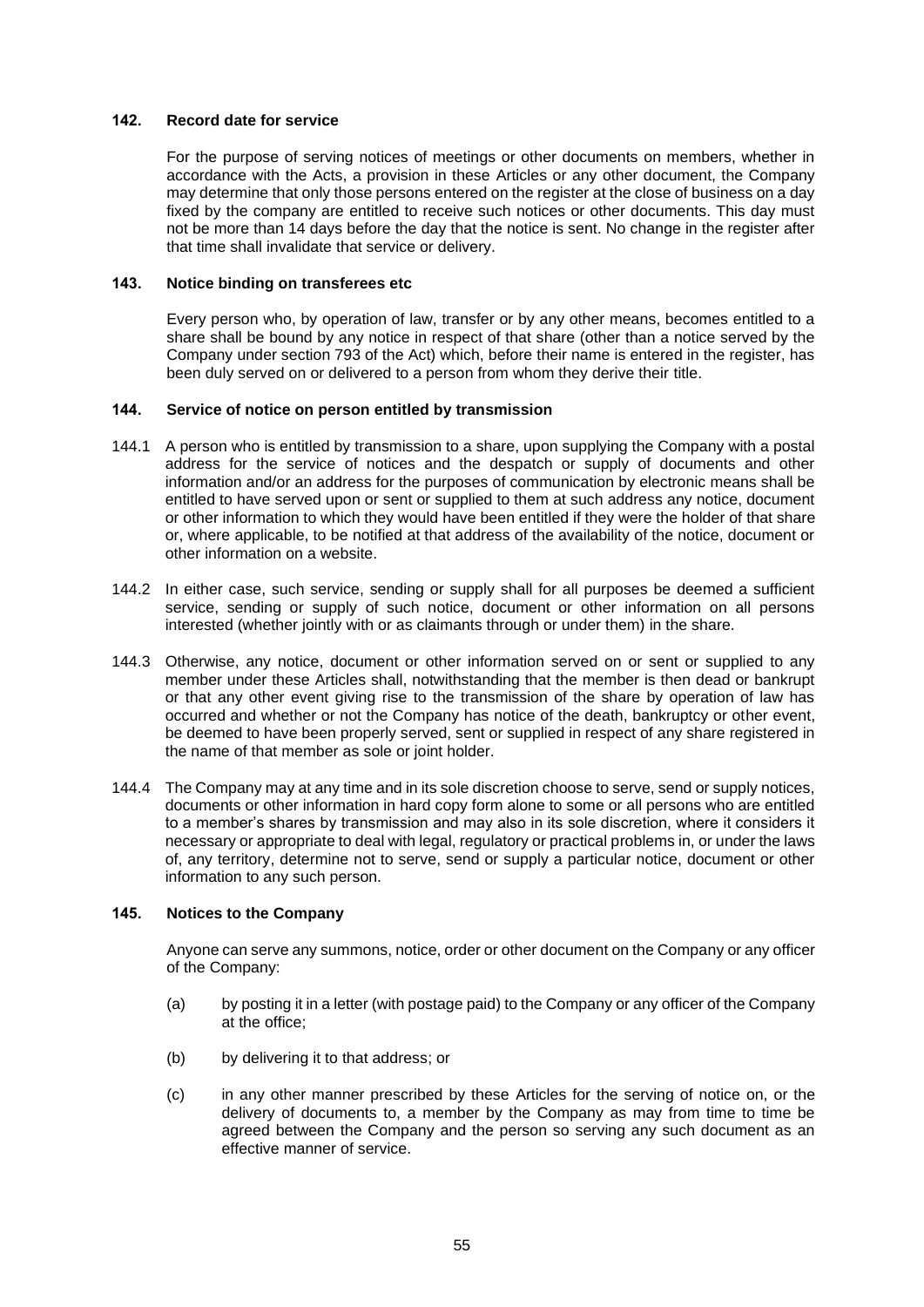### **146. Notices to Directors**

The Company may give any notice or other document to a Director:

- (a) personally;
- (b) by sending it through the post in a prepaid envelope to the address given by them to the Company for this purpose;
- (c) by delivering it by hand to or leaving it at that address in an envelope addressed to them; and/or
- (d) by electronic means (including, but not limited to, email) sent to an address given by them to the Company for this purpose.

# **DESTRUCTION OF DOCUMENTS**

# **147. Document destruction**

- 147.1 Provided that it complies with the Regulations in relation to shares held in uncertificated form, the Company may destroy:
	- (a) any share certificate which has been cancelled, after one year from the date of such cancellation;
	- (b) any mandate for the payment of dividends or other monies or any variation or cancellation of the same or any notification of change of name or address after two years from the date such mandate, variation, cancellation or notification was recorded by the Company;
	- (c) any transfer of shares (including any documents sent to support a transfer and any documents constituting the renunciation of an allotment of shares) which has been registered, after six years from the date of registration;
	- (d) any other document on the basis of which any entry in the register is made, after six years from the date an entry in the register was first made in respect of it; and
	- (e) any proxy form, after one year from the poll at which it was used or (if there was no poll) after one month from the meeting to which it relates.
- 147.2 It shall be presumed conclusively in favour of the Company that:
	- (a) every entry in the register purporting to have been made on the basis of a share transfer form or other document so destroyed was duly and properly made;
	- (b) every share transfer form so destroyed was a valid and effective transfer duly and properly registered;
	- (c) every share certificate so destroyed was a valid certificate validly cancelled; and
	- (d) every other document destroyed under this Article was a valid and effective document in accordance with the recorded particulars of it in the books or records of the Company,

provided always that:

(e) the provisions of this Article shall apply only to the destruction of a document in good faith and without express notice to the Company that the preservation of such document was relevant to a claim;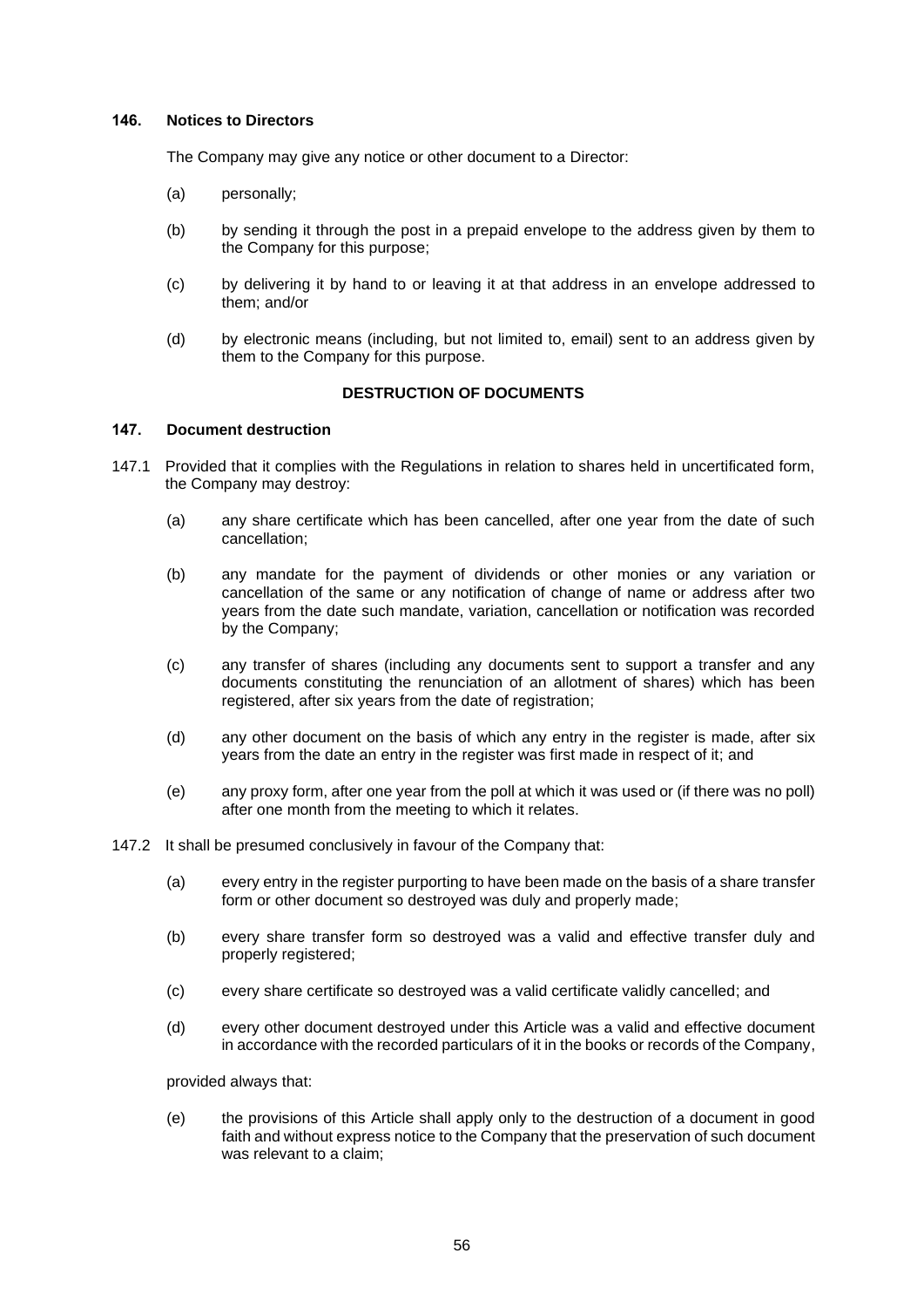- (f) nothing contained in this Article shall be construed as imposing on the Company any liability in respect of the destruction of any such document earlier than provided for in this Article or in any case where the conditions of this Article are not fulfilled; and
- (g) references in this Article to the destruction of any document include references to its disposal in any manner.

# **INDEMNITY AND INSURANCE**

# **148. Indemnity**

Subject to the provisions of the Acts, but without prejudice to any indemnity to which they may otherwise be entitled, every Director, alternate Director, secretary, agent or employee for the time being of the Company or of any associate company (save for any present or former auditor) shall be entitled to be indemnified out of the assets of the Company against all costs, charges, expenses, losses, damages and liabilities ("**Liabilities**") incurred by them:

- (a) in or about the execution of their duties; and/or
- (b) in the exercise of their powers; and/or
- (c) otherwise in relation to or in connection with their duties, powers or office; and/or
- (d) where the Company or associated company is a trustee of an occupational pension scheme, against all Liabilities incurred in connection with the Company's or associated company's activities as a trustee of the pension scheme,

including (without prejudice to the generality of the preceding wording) any Liability incurred in defending any proceedings, whether civil or criminal, which relate to anything done or omitted or alleged to have been done or omitted by them as an officer, agent or employee of the Company:

- (e) in which judgement is given in their favour;
- (f) in which they are acquitted;
- (g) in which proceedings are otherwise disposed of without finding or admission of material breach of duty on their part; or
- (h) in connection with any application in which relief is granted to them by the court from liability for negligence, default, breach of duty or breach of trust in relation to the affairs of the Company.

### **149. Insurance**

- (a) For the purpose of this Article 149, each of the following is a "**relevant company**":
	- (i) the Company;
	- (ii) any holding company of the Company;
	- (iii) any body, whether incorporated or not, in which the Company or such holding company or any of the predecessors in business of the Company or of such holding company has or has had any interest, whether direct or indirect; and
	- (iv) any body, whether incorporated or not, which is in any way allied to or associated with the Company, or any holding company of the Company or such other body.